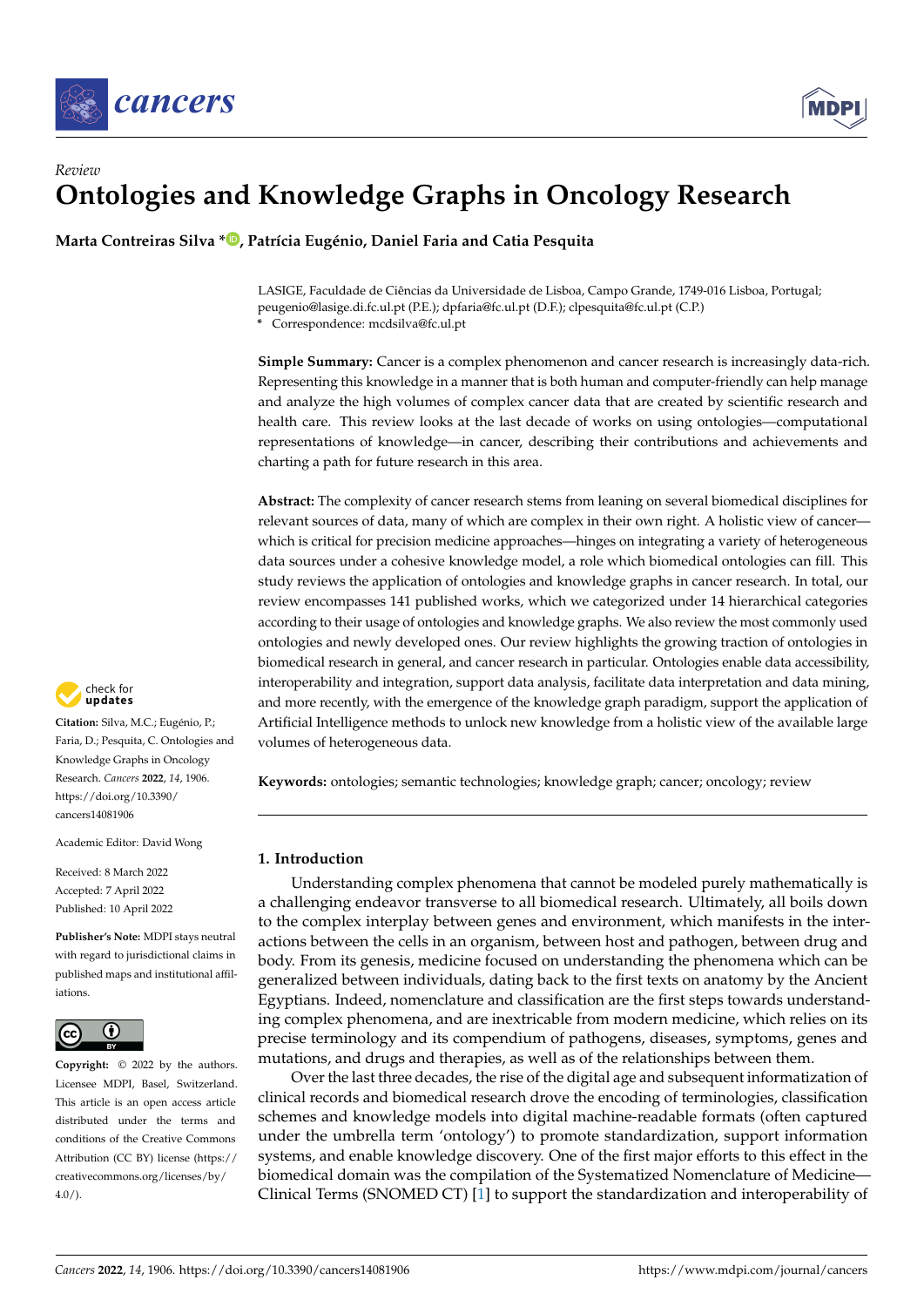clinical information systems and electronic health records. Another major effort was the classification and trans-species standardization of gene functional characteristics under the Gene Ontology (GO) [\[2\]](#page-20-1). In the footsteps of these efforts, several hundred other ontologies have been developed for the biomedical domain throughout the years [\[3\]](#page-20-2), among which we must note the National Cancer Institute Thesaurus (NCIt), a compendium of terminology spanning all aspects of cancer research and health care [\[4\]](#page-20-3).

More recently, medicine has been witnessing a shift towards the particular, enabled by the decreasing costs of acquiring genetic information, and driven by the understanding that tailored treatments that contemplate the genetic makeup of the patient will likely be more effective and less prone to nefarious side-effects. Cancer is the family of diseases that is benefiting from these precision (or personalized) medicine approaches the most, as despite commonalities, each cancer is genetically unique, and can react very differently to different types of treatment. Moreover, understanding the fine differences between cancer cells and healthy cells can be the key for more successful and less aggressive treatments. Yet the precision medicine paradigm places additional emphasis on having a holistic understanding of the gene–environment interplay in all its manifestations, which requires the integrative analysis of large volumes of heterogeneous data that are individually already complex (e.g., clinical records, medical imaging, transcriptomic data, immunopeptidomic data) [\[5\]](#page-20-4). Here too, ontologies have been playing an important role in enabling data integration and facilitating data analysis.

In this article, we review the applications of ontologies in cancer research over the past decade, summarizing published works within this time frame, and categorizing them with respect to their usage of ontologies. Section [2](#page-1-0) details core concepts underlying this review article, Section [3](#page-3-0) outlines the methodology adopted to conduct the review, Section [4](#page-6-0) summarizes both the ontologies reused in the works and the ones created for them, Section [5](#page-10-0) reviews and categorizes the aforementioned published works, and Section [6](#page-16-0) features our prospects regarding the present and future use of ontologies in cancer research.

#### <span id="page-1-0"></span>**2. Background**

#### *2.1. Ontologies*

The term "ontology" was borrowed from philosophy to computer science to signify a machine-readable formalization of a conceptualization pertaining to a particular domain of knowledge [\[6\]](#page-20-5). That is to say, an ontology is a digital artifact that can be interpreted by both humans and computers and which encodes the terminology and the semantic relations between concepts in a given domain. The term "ontology" is often used with some latitude, also encompassing thesauri [\[7\]](#page-20-6). While our review of published works adopts the same encompassing perspective, it is important to make a formal distinction between ontologies proper and thesauri due to their different purposes and applications.

Ontologies proper are typically encoded in the Web Ontology Language (OWL), developed by the W3C OWL Working Group [\[8\]](#page-20-7), which includes various serializations, namely the Open Biomedical Ontologies (OBO) format or the more popular Resource Description Framework (RDF) format in which statements take the form of triples of the form <subject> <predicate> <object>. OWL defines several types of entities which can be used in constructing ontologies, such as: classes, datatypes, object properties, data properties, annotation properties, individuals and literals, among others. All entities in an ontology are identified by an International Resource Identifier (IRI), although in OBO ontologies this is abbreviated to an alphanumeric code. Annotation properties (e.g., *label*) are used to describe the entities in the ontology for human readers, and thus, encode the terminological component of ontologies; they have no semantic value. Individuals (or instances) and literals are data-level entities representing, respectively, concrete objects (e.g., *my heart*) and data values (e.g., "60 beats/min"). The remaining entities are model-level, with classes representing abstract sets of individuals (e.g., *heart*), datatypes representing abstract sets of literals (e.g., *string*), object properties representing relations that can be used to connect individuals (e.g., *part of*) and data properties representing attributes that can be used to describe individuals with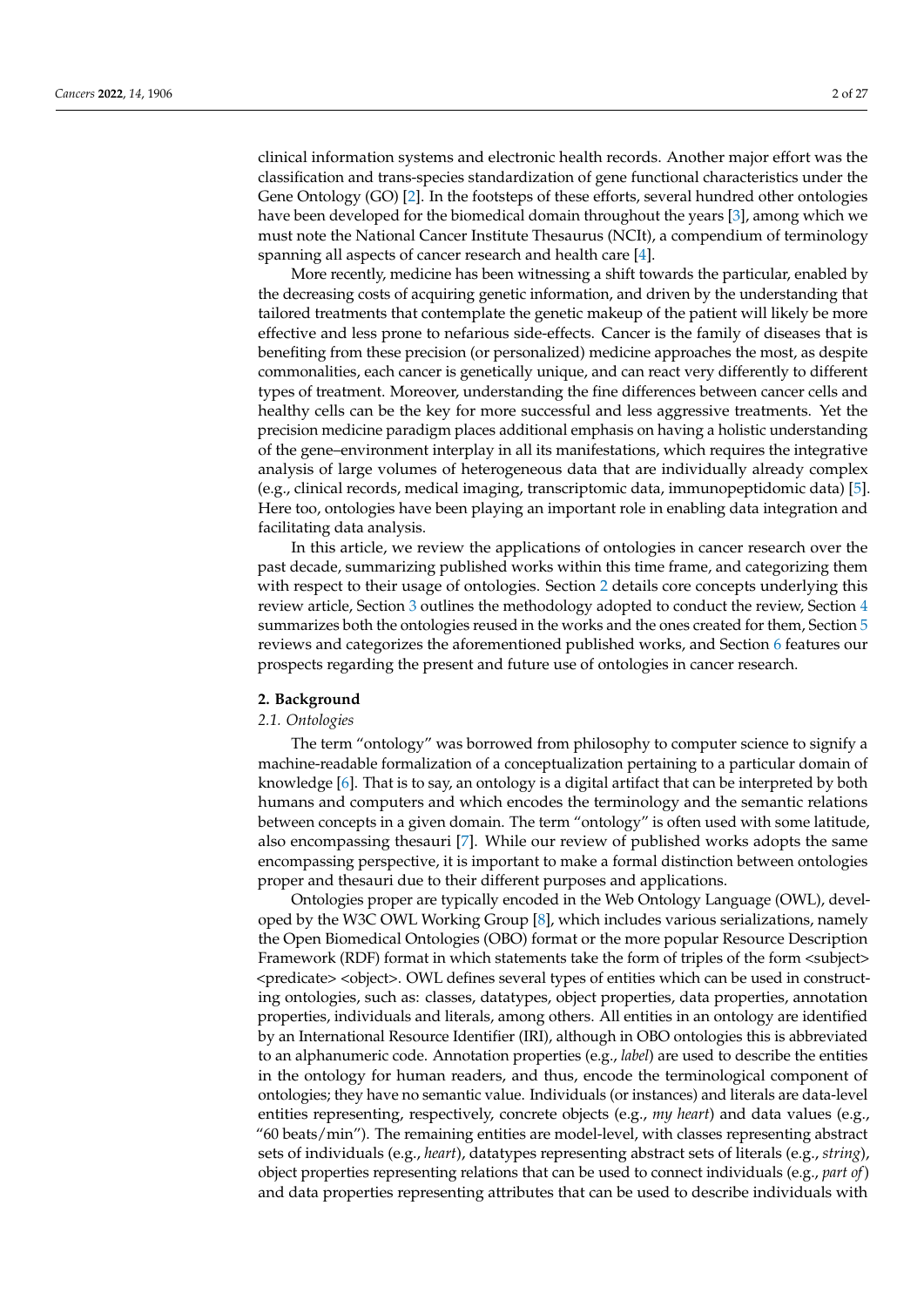literals (e.g., *has heart beat*). Moreover, OWL defines intrinsic properties that can be used to connect classes (*subclass*, *disjoint*), to assert that individuals belong to a class (*type*), or to constrain object or data properties with respect to the classes that can have them as subjects (*domain*), the classes or datatypes they can take as objects (*range*), or their usage and logic (e.g., *transitive*, *symmetric*). Finally, OWL enables the definition of class expressions, which are classes defined semantically, for example through application of logical operators (*union*, *intersection*, *not*) between classes, or through existential, universal or cardinality restrictions on objects or data properties (e.g., *part of* some *chest*, which can be applied to class *heart*). OWL ontologies have different degrees of expressiveness depending on which of these features they use, ranging from simple class hierarchies up to semantically intricate knowledge models, which has implications on the possible applications of ontologies. Namely, OWL supports deductive reasoning, that is to say, the use of logical inference to derive non-stated facts from the collection of facts explicitly asserted in the ontology, which will be both harder and more likely to result in non-evident facts the more expressive the ontology is.

Ontologies are often published with only the model-level layer, serving as knowledge models for a given domain, without any data. In some cases, ontologies are used to annotate external data, such as text documents or database entries, without actually instantiating the ontology (e.g., the Gene Ontology is used to annotate genes and proteins, but these are not individuals of the ontology). In other cases, ontologies are developed (or adopted) to serve as the semantic backbone for describing data in a machine interpretable form. When a large number of individuals is represented in a graph that employs an ontology as its schema, we can consider it a Knowledge Graph (KG) [\[9\]](#page-20-8). Figure [1](#page-2-0) depicts a simplified example of a KG, based on NCIt. Classes are represented as circles in a descending hierarchy stemming from the superclass "owl:Thing", class instances as grey rectangles, and relationships between them are depicted as arrows, corresponding to object properties in an ontology. This KG shows the network around the concepts renal cell carcinoma, MET gene, antineoplastic agent and protein tyrosine kinase, with instances of patient ("Patient X") and antineoplastic agent ("Sunitinib").

<span id="page-2-0"></span>

**Figure 1.** Knowledge graph representing a smaller network that includes renal cell carcinoma, MET gene, antineoplastic agent and proten tyrosine kinase, with instances of a Patient X and the drug Sunitinib. All concepts are derived from the class owl:Thing. Adapted from the NCIt.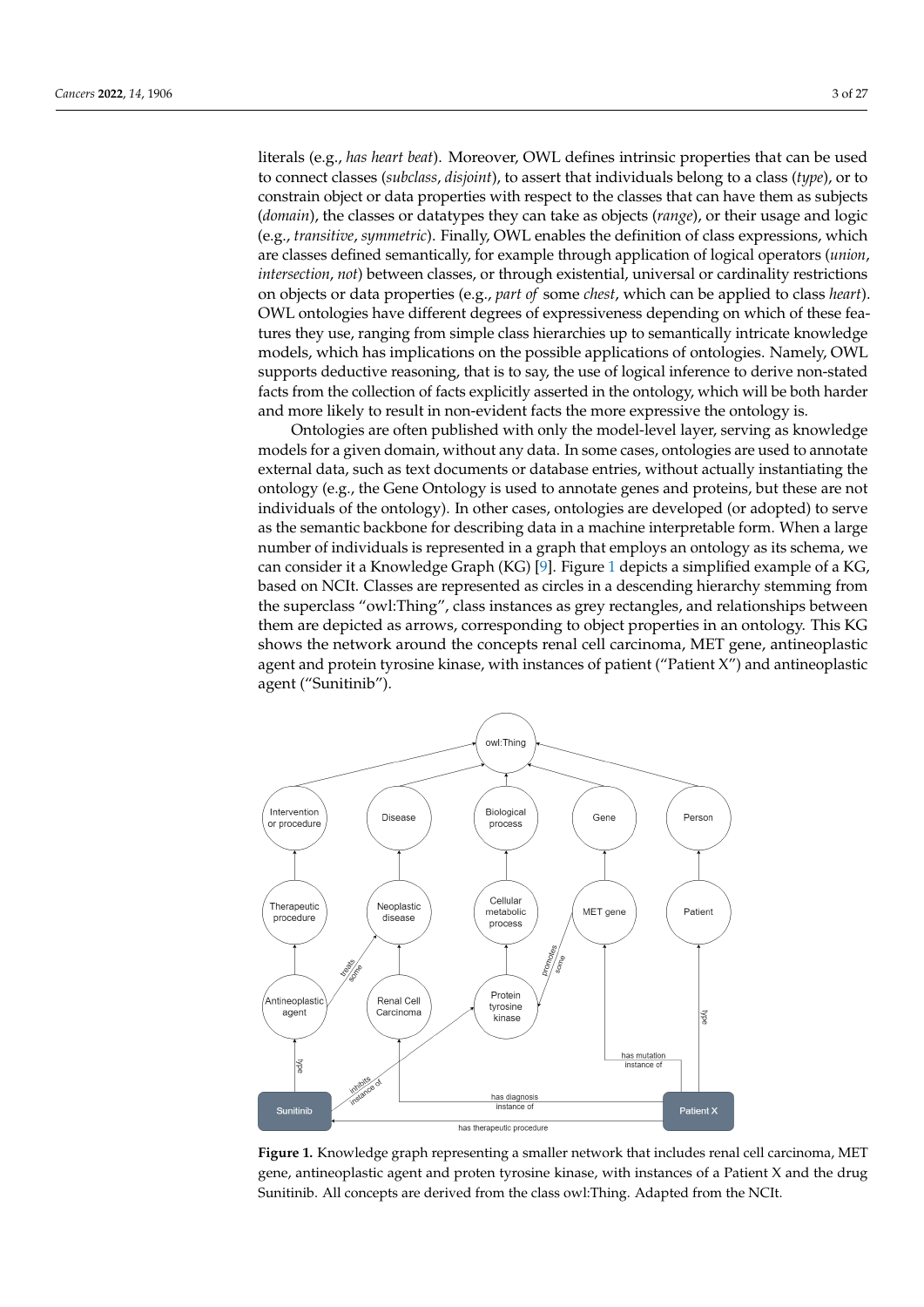Thesauri are much simpler than ontologies, and are typically encoded in the Simple Knowledge Organization System (SKOS), which, curiously, is defined on top of OWL. In SKOS, there is no data-level layer, only a model-level layer comprised of *concepts*, their terminological characterization through annotations, and the loose semantic relations between them (*broader*, *narrower*, *related*). Thus, thesauri are almost exclusively terminological, and do not enable many of the more sophisticated applications of ontologies proper, namely applications that involve reasoning.

#### *2.2. Ontologies in Cancer Research*

The ability to model complex domains is the reason why ontologies are suitable for cancer research and healthcare. For an especially complex disease, such as cancer, that tends towards individual uniqueness and is comprised of various factors and variables, the ability to represent it fully in a manner that can be understood by both clinicians and researchers, and machine algorithms, is invaluable. As such, ontologies represent a unique opportunity to support the domain complexity while allowing for the construction of equally complex solutions that further aid in diagnosing and treating cancer.

At present, there are numerous publicly available biomedical ontologies that have as their principal aim the description of cancer and its characteristics. The National Cancer Institute Thesaurus (NCIt) is perhaps the most often seen. Additionally, there are other biomedical ontologies that, while not directly related to the subject of cancer, are invaluable in its research, for describing fundamental concepts of biology and medicine that form a solid base on which further information stands. Of these, the Gene Ontology (GO) is the most commonly used.

Ontologies in cancer research can be used in varied manners with differing focal objectives. First, despite the fact that cancer-focused ontologies already exist, further conceptualizations of the domain can be developed in the form of new ontologies [\[10\]](#page-20-9). These can be reformulations of actual ontologies, updated to include more entities, or even a new, original, ontology to establish a previously less explored section of knowledge. Furthermore, ontologies can be used to annotate data and connect it to the overall context of the domain it pertains to [\[11\]](#page-20-10). In this way, for instance, a single value is not simply an isolated value, it is now a single result value from an RNA Sequencing experiment that is placed in a particular section of biomedical knowledge and holds specific relationships to the remaining domain. This annotated value can then be further integrated into developing solutions and their overall context. In addition, ontologies can be directly used as vocabularies to support the organization of data according to known domain information [\[12\]](#page-20-11). One objective for this use is, for instance, allowing users to search data that has been annotated using ontologies in a database. Furthermore, NLP methods also need a comprehensive set of terms to use in their application, that then allows for the identification of this information in long-form text, for example [\[13\]](#page-20-12). Due to their axiom-based structure, ontologies can support reasoning applications, first to confirm consistency in the ontology and data themselves [\[14\]](#page-20-13) but also to obtain further inferences from the formal definitions that are established by the ontologies [\[15\]](#page-20-14). Lastly, annotation of data with ontologies allows for further use in mining and analyzing this data, for example, with enrichment methods or similarity measures [\[16](#page-20-15)[,17\]](#page-21-0). Additionally, there has been an increase in the use of ontology-structured data as input for ML methods, particularly in the biomedical domain with, for example, gene function predictions and clinical decision support systems [\[18,](#page-21-1)[19\]](#page-21-2).

#### <span id="page-3-0"></span>**3. Materials and Methods**

#### *3.1. Initial Search and Screening*

We carried out an initial search of PubMed [\[20\]](#page-21-3) on 10 January 2022 with the search query: *("ontology" OR "knowledge graph") AND "cancer"*. We restricted the search to open access articles between between 2012 and 2021, setting the search to both *Title* and *Other Term*, and in the case of the "cancer" query, additionally also *MeSH Terms*. We complemented this initial search with a search of Google Scholar [\[21\]](#page-21-4) on 21 March 2022 with the search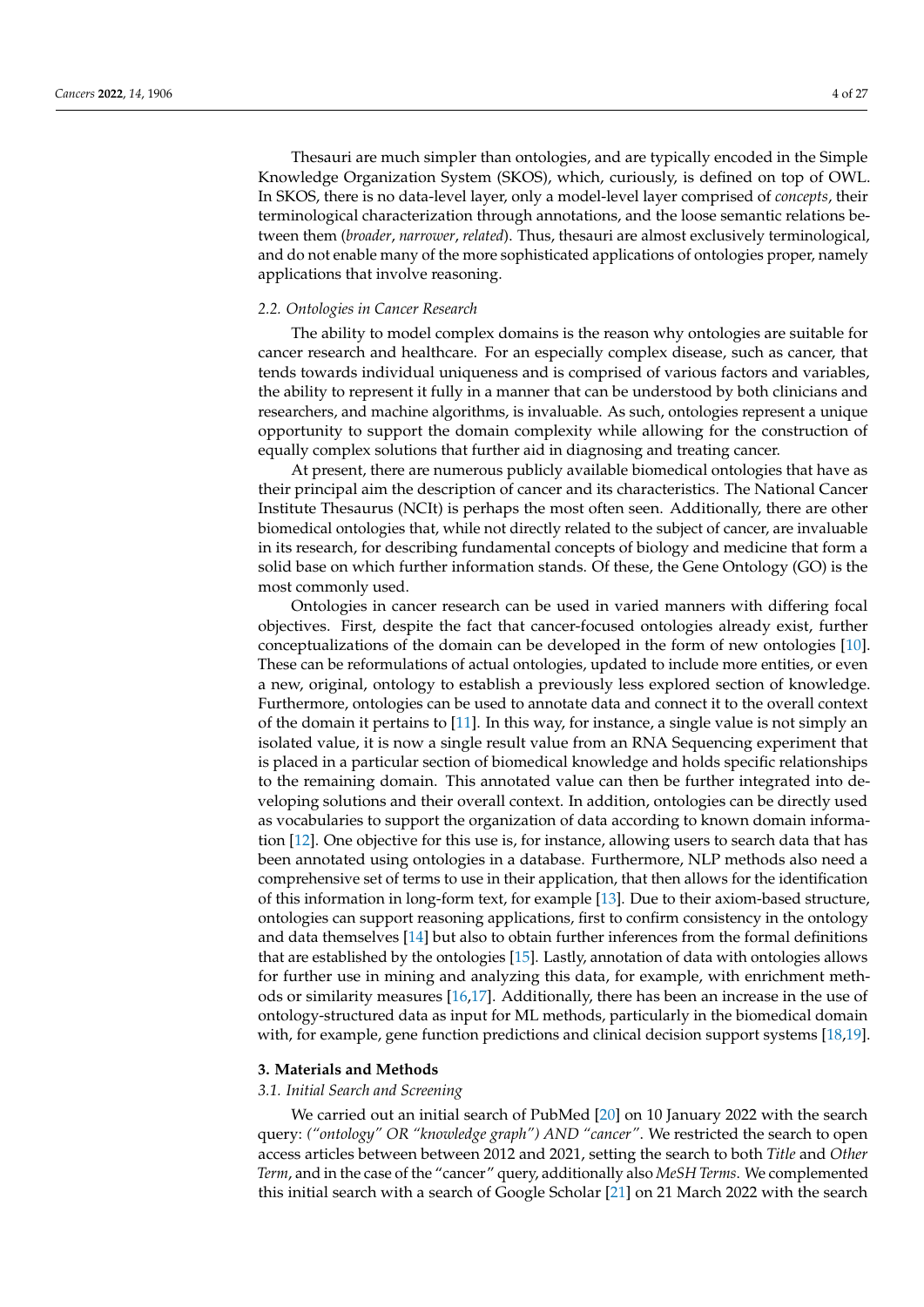query: *("ontology" OR "knowledge graph") AND ("cancer" OR "oncology")*. The search was constrained to only the title and between 2012 and 2021. The combined results of the two searches were 360 articles.

We screened the resulting lists of articles with the following exclusion criteria: duplicated articles, non-open access articles, and out of scope articles. The latter encompassed articles not related to cancer (misclassification, typos such as oncology/ontology, or mention of only cancer cell lines but not to cancer), articles which did not clearly describe the use of ontologies, and review articles. Additionally, from the Google Scholar results we also excluded theses and non-international and/or non-peer-reviewed publications (which were not an issue in the PubMed search). The screening was conducted in stages, by first examining the title and accessibility of the article, then reading the abstract, and finally reading the article in its entirety. From the initial list of 360 articles, the screening resulted in only 141. A workflow diagram of the whole process can be viewed in Figure [2.](#page-4-0)

<span id="page-4-0"></span>

**Figure 2.** PRISMA flowchart with the steps taken to reach the final list of articles for categorization.

#### *3.2. Categorization*

We developed a novel categorization scheme composed of 14 hierarchical categories that describe how the reviewed works employ ontologies and knowledge graphs. These categories fall into two main branches: *Terminology-focused applications* and *Semantic-focused applications*.

The original purpose of clinical and biomedical ontologies was to serve as a source of controlled terminology to tackle the challenges of data-intensive research and clinical practice. As biomedical data production increases and the further it spreads across databases and repositories, there is a reinforced need to connect it to the overall context and to assign the same "meaning" to data that is saved in different and independent places. Ontologies represent the domain concepts in a standardized manner—using a unique identifier for each concept—and placing data into this context increases its own individual reusability by ensuring that it will be understood by anyone, but also, it allows for data from different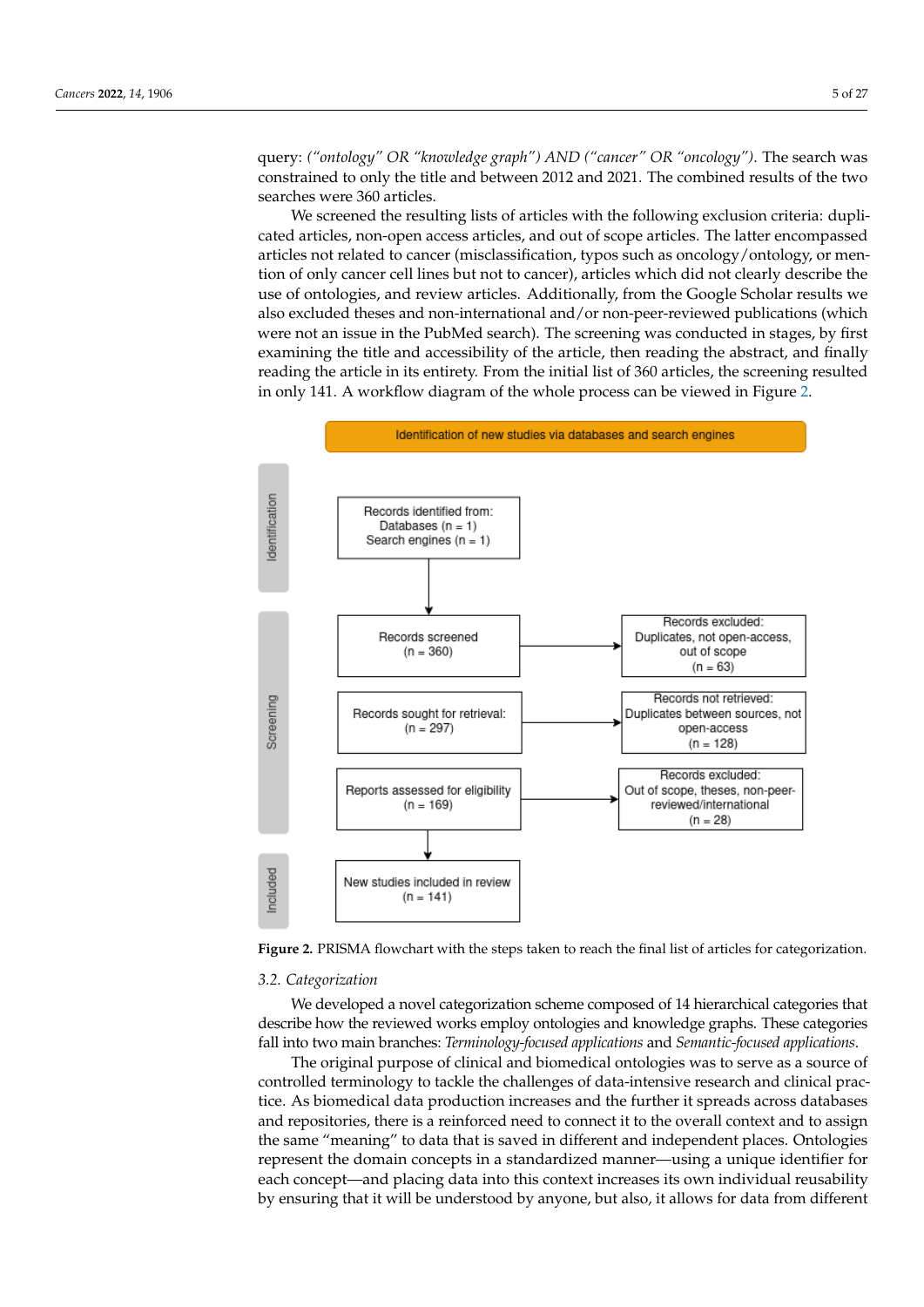sources to be easily matched in their relation to a specific entity.

We have organized **Terminology-focused applications** under four categories:

- **Data Annotation:** ontologies are used to describe data under a common schema, linking data objects to ontology classes that describe them.
- **Data Integration:** ontologies support the integration of different data sets or databases.
- **Database Interface:** ontologies are used to support user interfaces for databases, where labels of ontology classes and relations allow text annotation. These interfaces are notably useful in dealing with medical data, for integration and querying of different knowledge resources.
- **NLP:** ontologies are used as the vocabulary source for Natural Language Processing (NLP) methods, where entities, events or relations in a text are identified through the corresponding ontology labels.

**Semantic-focused applications** fall under two sub-categories, which are further subdividided:

- **Reasoning:** Automatic reasoners process ontologies' axioms and their formal definitions.
	- **– Inference of New Knowledge:** complex reasoning-based queries can reveal novel biological knowledge based on the already defined axioms.
	- **– Error Detection:** reasoning applied to check for consistency (or contradictions) in the ontology.
- **Data Mining and Analytics:** ontologies are used to support data mining and analytics tasks.
	- **– Semantic Filtering:** ontology-based annotations are used to filter and process data.
	- **– Semantic Similarity:** ontology-based annotations are used to compare data entities.
	- **– Machine Learning:** ontologies and KGs are explored by machine learning algorithms.
	- **– Gene Set Enrichment:** statistical analysis of gene set ontology-annotations.

From the final list, articles were sorted into one or more of the 10 leaf categories according to how the work uses ontologies.

The schema of classification is shown in Figure [3,](#page-6-1) outlining all the categories and their hierarchical organization used in the following sections.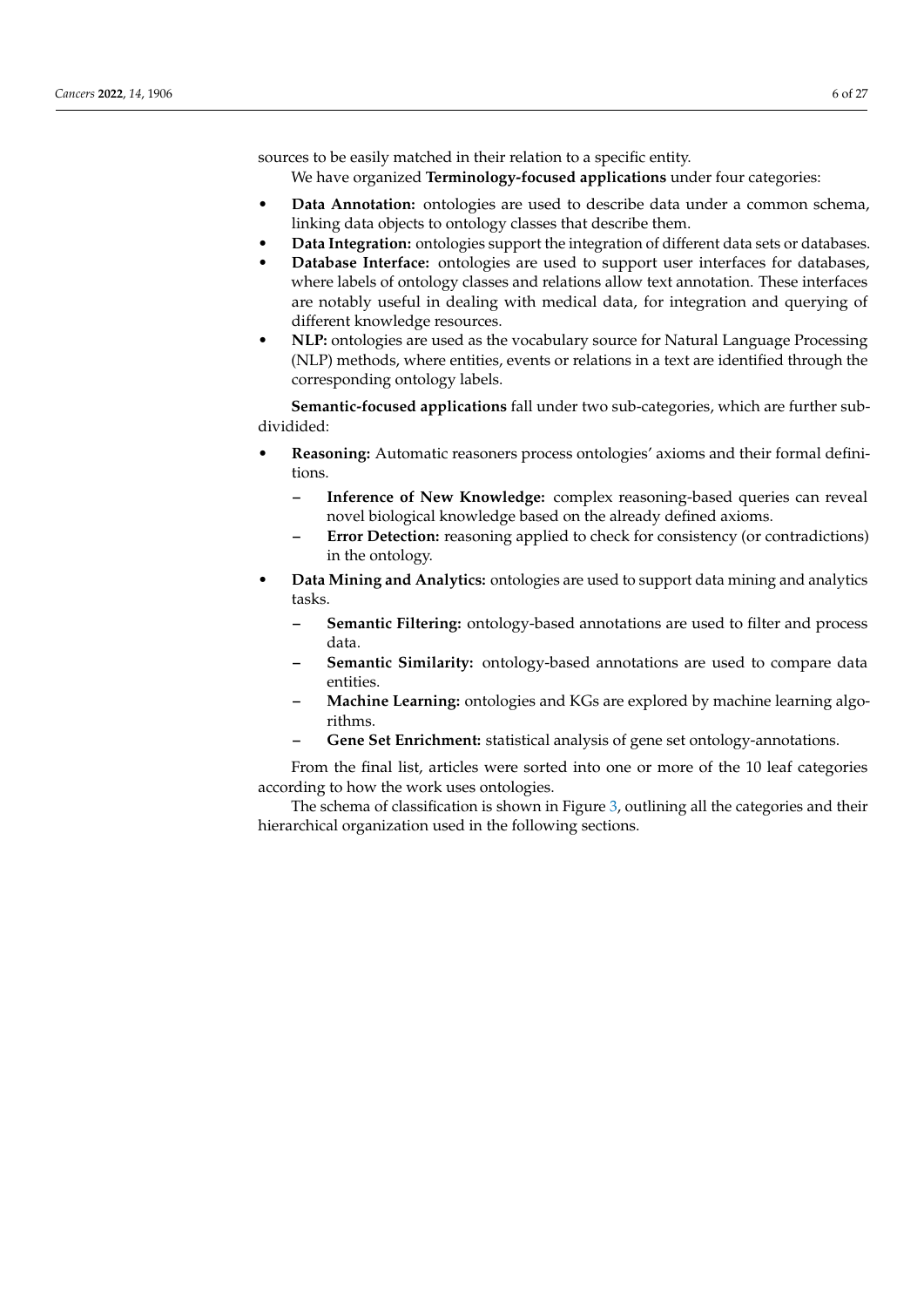<span id="page-6-1"></span>

**Figure 3.** Classification schema for the works included in this articles.

# <span id="page-6-0"></span>**4. Ontologies in Oncology**

# *4.1. Ontologies Used in the Reviewed Applications*

One of the ontologies most commonly used in cancer research is, as expected, the National Cancer Institute thesaurus (NCIt) [\[22\]](#page-21-5), which is a comprehensive ontology devoted specifically to cancer and encompassing both the clinical and research aspects. The SNOMED-CT [\[1\]](#page-20-0), a broad scope healthcare ontology that has played a key role in systematizing electronic health records, has been used in applications involving clinical data. UMLS [\[23\]](#page-21-6) is also popular, and is the largest compendium of biomedical terminology, aggregating several healthcare ontologies and vocabularies (namely NCIt and SNOMED-CT) and including mappings between them to enable interoperability.

The Medical Subject Headings (MeSH) thesaurus [\[24\]](#page-21-7), which are used to index scientific publications, have often been used for bibliographic searches and natural language processing applications. The Disease Ontology (DO) [\[25\]](#page-21-8) is narrower in scope than the UMLS, focusing only on diseases, but also includes extensive mappings to other healthcare vocabularies (namely MeSH, NCIt and SNOMED-CT).

Other ontologies with narrower scope nevertheless describe aspects that are critical for cancer research. Among them, we include the oncology subset (ICD-O) of the International Classification of Disease (ICD) [\[26\]](#page-21-9), which categorizes tumors; the Ontology for Biomedical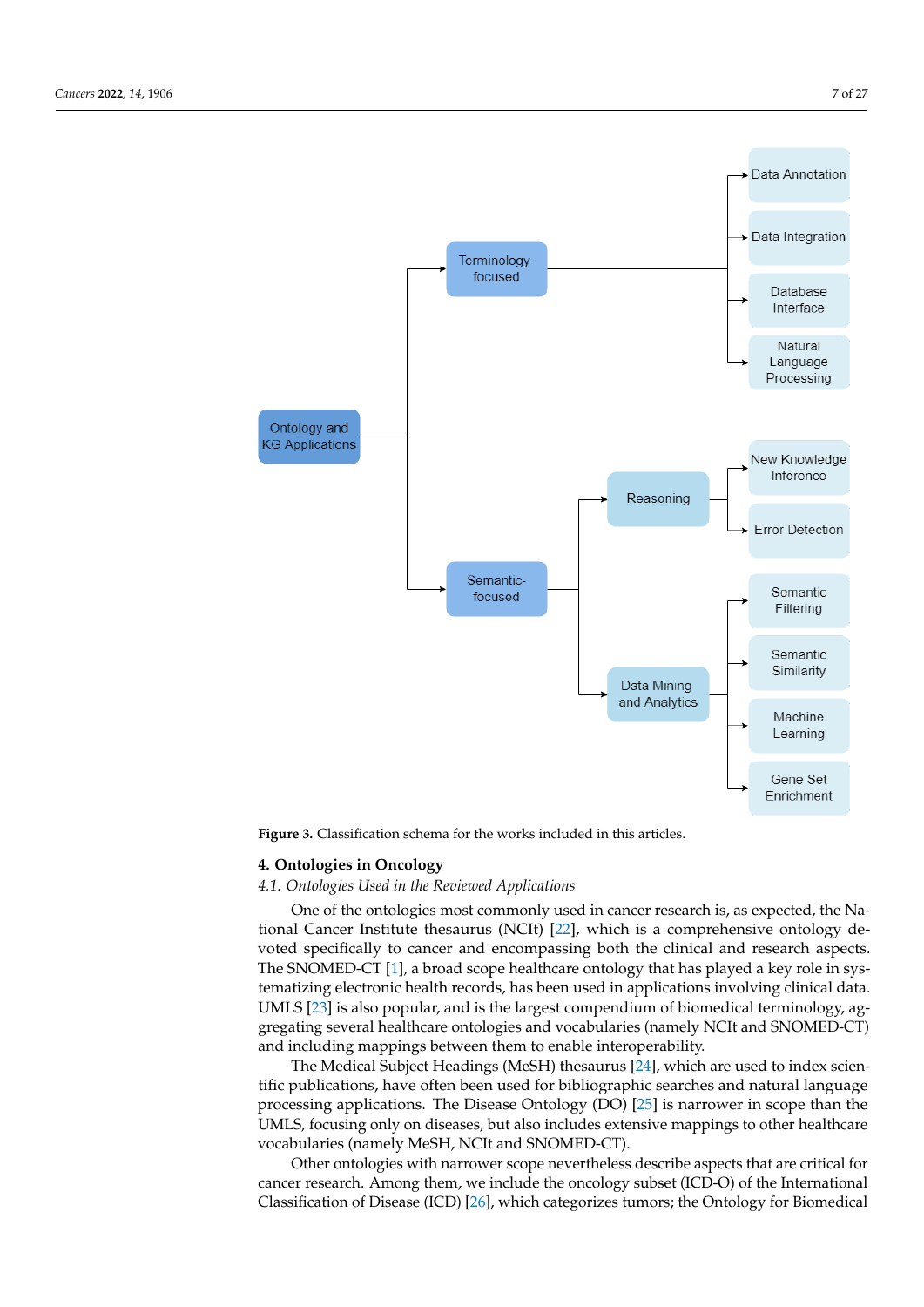Investigations (OBI) [\[27\]](#page-21-10), which aims to describe the terms related to biological and medical investigations; the Cell Line Ontology [\[28\]](#page-21-11) which classifies cell lines; the Time Event Ontology (TEO) [\[29\]](#page-21-12), which models temporal expressions and is especially useful when dealing with timed occurrences as healthcare often includes; and the Gene Ontology (GO) [\[2\]](#page-20-1), which describes gene functions. The latter is the most used ontology of the works reviewed, as it is employed in almost all Gene Set Enrichment applications.

#### *4.2. Ontologies Created for the Reviewed Applications*

Several works pertaining to ontologies in cancer research reported on the creation of new ontologies, as summarized in Table [1.](#page-9-0) The fact that multiple ontologies have been developed in this domain reflects the fact that an ontology is a conceptualization formalized for a particular objective, which represent a given point of view of the underlying domain. As such, despite the existence of several ontologies within the domain, it is often necessary to develop new ontologies for different purposes or to model novel datasets. This is also a testament to the complexity of the cancer research domain, and the several biomedical disciplines it traverses.

One common reason why new ontologies have been developed was to semantically formalize already existing standards. Within this category, Nicholson et al. [\[30\]](#page-21-13) derived the ENCR core-data ontology from the European Network of Cancer Registries (ENCR) data-validation rules to further support the validation of cancer datasets through an unambiguous formalization and ensure coherence through automatic reasoning logic. Similarly, Zhang et al. [\[31\]](#page-21-14) also developed the Ontology for the Documentation of vAriable selecTion and daTa sourcE Selection and inTegration (OD-ATTEST) based on a set of reporting guidelines for cancer risk factor variable and data source selection to serve as a standardization of data models. With the aim of describing cancer cells and capturing the properties of tumorigenesis, Rasmussen et al. [\[32\]](#page-21-15) created the OncoCL. Jusoh et al. [\[33\]](#page-21-16) built a breast cancer ontology using a hybrid approach to help integrate cancer data from different sources into a single database. Furthermore, in the breast cancer domain, Myneni et al. [\[34\]](#page-21-17) created OntoMama to assist medical students and professionals. Malty et al. [\[35\]](#page-21-18) created an ontology of standardized cancer treatments that maps to standard nomenclatures based on HemOnc. Dinakarpandian et al. [\[36\]](#page-21-19) created the Temporal Ontology for Comparing the Survival Outcomes (TOCSOC), a temporal ontology of survival outcome measures of clinical trials in oncology, reusing numerous ontologies. PCLiON is a new standardized lifestyle ontology created by Chen et al. [\[37\]](#page-21-20), reusing multiple ontologies to harmonize the different data types related to prostate cancer. Looking to generalize the pattern of definitions to correctly classify all gastrointestinal tumor configurations, Herrmann et al. [\[38\]](#page-21-21) developed their ontology based on BioTopLite2.

Another common reason for ontology development is to create a semantic model for existing datasets. For example, Esteban-Gil et al. [\[39\]](#page-21-22) used data from a cancer registry relational database to develop a semantic model that can then be queried to analyze patient data through ontology-driven search. The NeoMark European project [\[11\]](#page-20-10) also developed a specialized ontology for their data content, the NeoMark Ontology, built from its existing database. Amith et al. [\[40\]](#page-21-23) used a lightweight Open Information Extraction (OIE) tool to extract semantic information from MedlinePlus and seed a knowledge-base. To represent obesity related cancer information, organize and allow data querying, Elhefny et al. [\[41\]](#page-21-24) reused DOID to develop the Fuzzy Ontology for Obesity-Related Cancer (FOORC).

Ontologies have also been developed to harmonize the communication between clinicians and patients, namely by exploiting social media. Tapi Nzali et al. [\[42\]](#page-21-25) built a Consumer Health Vocabulary (CHV) in french for breast cancer by mapping terms from forum messages and standardized medical terms. Lee et al. [\[43\]](#page-21-26) created an ontology to understand information needs and emotions regarding cancer from social media. Myneni et al. [\[34\]](#page-21-17) developed the Profile Ontology for Cancer Survivors (POCS) to facilitate the fast development of patient-engaging mobile apps.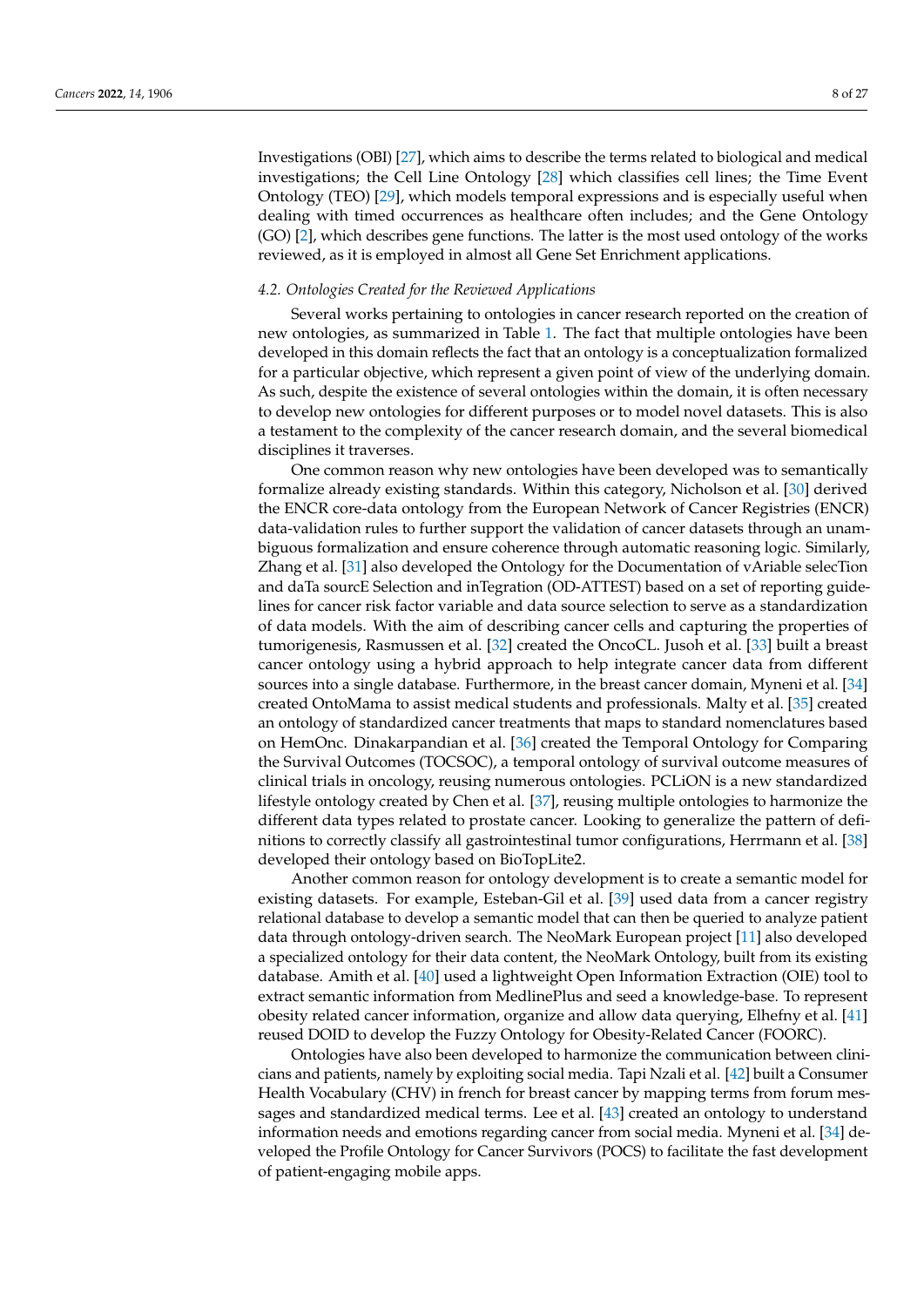Supporting the development of applications to aid diagnosis and treatment by providing a semantic representation of existing knowledge has been another major motivation for the development of new ontologies. For hepatocellular carcinoma (HCC), Messaoudi et al. [\[44\]](#page-21-27) developed the Ontology of Hepatocellular Carcinoma (OntHCC) to support their application in the detection of nodules in medical imaging, while Gurcan et al. [\[45\]](#page-21-28) created the Quantitative Histopathological Imaging Ontology (QHIO) to represent both data and methods used in clinical imaging and analysis. Boeker et al. [\[46\]](#page-21-29) developed TNM-O to represent the Tumor–Node–Metastasis (TNM) classification of malignant tumors and Tagliaferri et al. [\[47\]](#page-22-0) developed the ENT COBRA (COnsortium for BRachytherapy data Analysis) ontology to standardize data collection for head and neck cancer patients that have been specifically treated with interventional radiotherapy, while SKIN-COBRA has a similar objective for non-melanoma skin cancer patients with the same treatment [\[48\]](#page-22-1). With a very focused aim, Oyelade et al. [\[14\]](#page-20-13) proposed Breast Cancer Fuzzy Ontology (BCFO) to address vagueness in the domain of this specific cancer. Mahmoodi et al. [\[49\]](#page-22-2) manually created the Gastric Cancer Ontology (GCO) with experts to support the extraction of association rules. Gao et al. [\[50\]](#page-22-3) constructed a treatment-based cancer ontology using a Bayesian derivation that focuses on cancer reclassification and drug inference. For lung cancer, Sesen et al. [\[51\]](#page-22-4) constructed the LUCADA ontology to use with the clinical decision support application Lung Cancer Assistant. In the domain of bladder cancer, Barki et al. [\[52\]](#page-22-5) developed an ontology to predict side effects caused by treatments.

Finally, ontologies have been developed for enabling data interoperability and integration, a pressing demand given the increasing volume of heterogeneous data sources available for cancer research. To study the connection between various risk factors and cancer survival, Zhang et al. [\[53\]](#page-22-6) created the Ontology for Cancer Research Variables (OCRV) reusing some existing resources, and then linked it to a data integration pipeline. Lin et al. [\[10\]](#page-20-9) developed the Cancer Care Treatment Outcome Ontology (CCTOO) that organizes high-level oncology treatment end points into four domains: cancer treatment, health services, physical, and psycho-social health-related concepts. To aid drug target prediction, Tao et al. [\[54\]](#page-22-7) created the CRC ontology, reusing PharmGKB. Balasubramanian et al. [\[55\]](#page-22-8) reused BFO and created the Ontology of Cancer Related Social-Ecological Variables (OCR-SEV) to enable data integration and posterior association between Social-Economical Factors and health outcomes in cancer. Aiming to increase interoperability between data sources to allow the creation of Big Data studies that involve several treatment centers, Bibault et al. [\[56\]](#page-22-9) created the Radiation Oncology Structures (ROS) based on FMA. To also support integrative data analysis in cancer outcomes research, Zhang et al. [\[57\]](#page-22-10) created the Ontology for Documentation of Variable and Data Source (ODVDS) reusing BFO. Divakar et al. [\[58\]](#page-22-11) developed CCOWL in order to analyze patient's cytological tissue images of cervical cancer. Additionally, RiskExplorer was created by Daowd et al. [\[59\]](#page-22-12) to represent causal associations between the incidence of breast cancer and risk factors.

Some works also report on updates or extensions to existing ontologies, motivated by some of the same objectives for creating new ontologies. Serra et al. [\[60\]](#page-22-13) developed the Cancer Cell Ontology (CCL) as an extension of the Cell Ontology (CL), to serve as a formal representation of immunophenotyping cell types from hematologic malignancies. The Cell Line Ontology (CLO) was updated and extended by Ong et al. [\[61\]](#page-22-14) to include NIH Common Fund Library of Integrated Network-based Cellular Signatures (LINCS) cell lines, with a subset LINCS-CLOview being generated. Campbell et al. [\[62\]](#page-22-15) created additional concepts for Systematized Nomenclature of Medicine Clinical Terms (SNOMED CT) that unify it with Logical Observation Identifier Names and Codes (LOINC) for colorectal and breast cancer.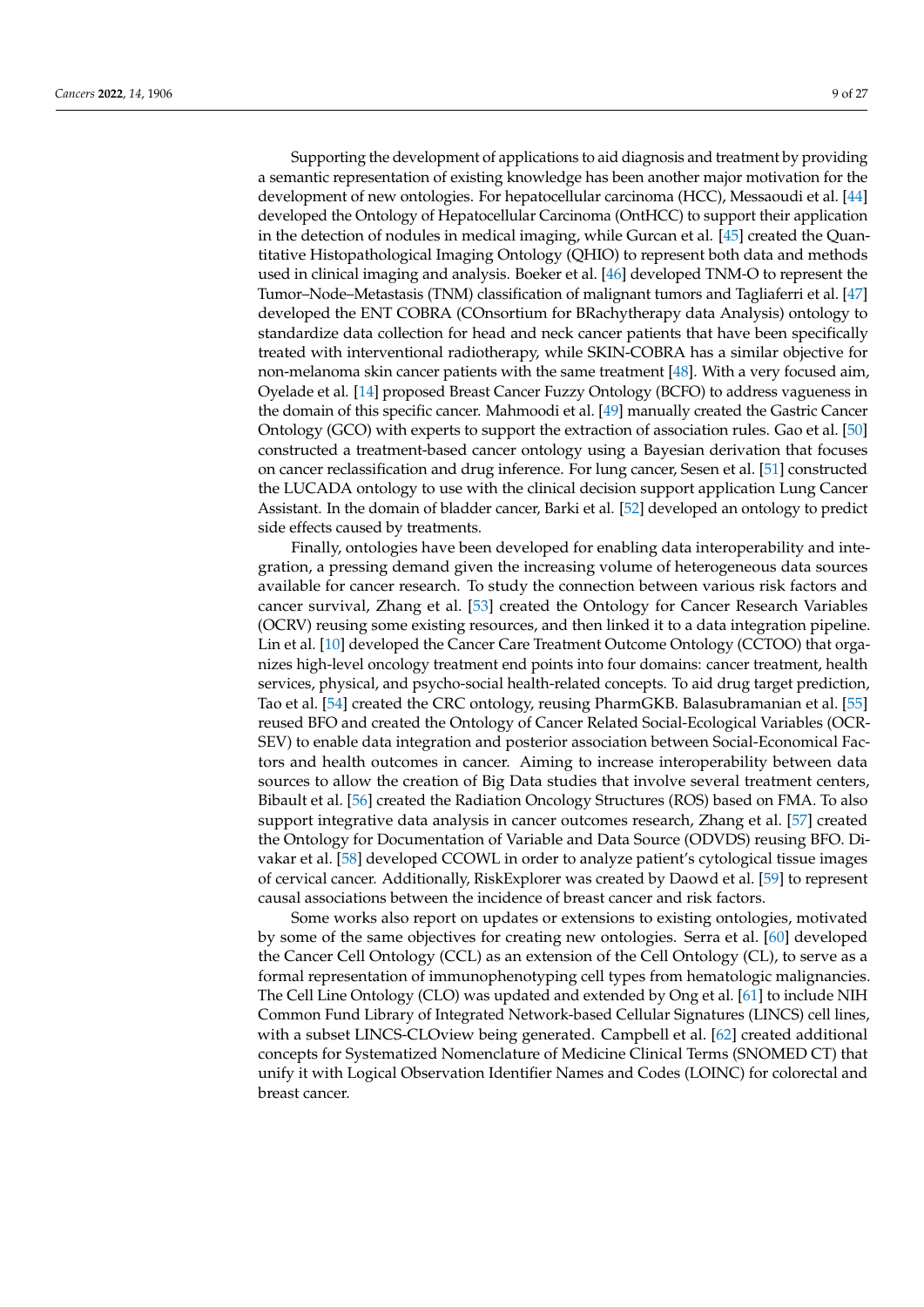# <span id="page-9-0"></span>**Table 1.** New ontologies.

| Ref    | Objective                                                                                                                          | <b>Ontology Name</b>                    | Domain                           | <b>Reused Ontologies</b>                               | Language    |
|--------|------------------------------------------------------------------------------------------------------------------------------------|-----------------------------------------|----------------------------------|--------------------------------------------------------|-------------|
| $[51]$ | Model lung cancer for the clinical decision<br>support application Lung Cancer Assistant                                           | LUCADA ontology                         | Clinical                         | SNOMED-CT                                              | OWL         |
| $[33]$ | Use a hybrid approach to build a breast cancer<br>ontology                                                                         | N/A                                     | <b>Breast Cancer</b>             | N/A                                                    | OWL         |
| $[32]$ | Describe cancer cells and capture the<br>properties of tumorigenesis                                                               | OncoCL                                  | Cell Lines                       | CL, UBERON, BTO,<br>Pathway Ontology,<br>PATO, CPO, SO | OWL         |
| $[11]$ | Represent the project domain and link the<br>NeoMark data to other domains                                                         | NeoMark ontology                        | Clinical                         | BFO, RO                                                | OWL         |
| [50]   | Cancer reclassification and drug inference                                                                                         | N/A                                     | Farmacology                      | N/A                                                    | N/A         |
| $[54]$ | Drug target prediction                                                                                                             | CRC ontology                            | Colorectal<br>Cancer             | PharmGKB                                               | OWL         |
| $[63]$ | Assist medical students and professionals in<br>the breast cancer domain                                                           | OntoMama                                | Clinical                         | N/A                                                    | N/A         |
| $[34]$ | Development of an ontology-driven survivor<br>engagement framework for mobile apps                                                 | POCS                                    | Social                           | FOAF                                                   | OWL         |
| $[46]$ | Creation of TNM-O                                                                                                                  | TNM-O                                   | Anatomical                       | FMA, BioTopLite 2                                      | OWL         |
| $[41]$ | Represent obesity-related cancer (ORC)<br>ontology to organize information and allow<br>data querying                              | FOORC                                   | Obesity<br>Related<br>Cancer     | <b>DOID</b>                                            | OWL         |
| $[49]$ | Extraction of association rules from large                                                                                         | Gastric cancer                          | Clinical                         | N/A                                                    | N/A         |
| $[55]$ | datasets on gastric cancer patients<br>Aid data integration; enable association<br>between SE variables and health outcomes        | ontology<br><b>OCRSEV</b>               | Social-<br>Ecological<br>Factors | <b>BFO</b>                                             | OWL         |
| $[45]$ | Interoperability across quantitative<br>histopathological imaging data sets                                                        | QHIO                                    | Imaging                          | OBI                                                    | OWL         |
| $[39]$ | Design of a semantic model for local cancer<br>registries                                                                          | N/A                                     | Epidemiology                     | SIO, OBI                                               | OWL         |
| $[40]$ | Development of ontologies for the public<br>health domain                                                                          | N/A                                     | Public Health                    | N/A                                                    | OWL         |
| $[61]$ | Understand cellular responses to different<br>perturbations                                                                        | LINCS-CLOview                           | Cell Lines                       | <b>CLO</b>                                             | OWL         |
| $[53]$ | Integrate heterogeneous datasets                                                                                                   | <b>OCRV</b>                             | Cancer<br>Outcomes               | BFO, NCIt, TEO                                         | OWL         |
| $[47]$ | Define a specific terminological system to<br>standardized data collection for head and neck<br>cancer patients                    | <b>ENT COBRA</b><br>ontology            | Clinical                         | N/A                                                    | N/A         |
| $[10]$ | Use structured knowledge representation with<br>concepts of treatment end points                                                   | <b>CCTOO</b>                            | Clinical                         | NCIt, CTCAE                                            | <b>OBO</b>  |
| $[62]$ | Represent the data elements identified by the<br>synoptic worksheets of College of American<br>Pathologists                        | <b>SNOMED CT</b><br>observable ontology | Clinical                         | SNOMED CT,<br>LOINC                                    | N/A         |
| $[35]$ | Create a standardized hierarchic ontology of<br>cancer treatments, mapped to standard<br>nomenclatures                             | N/A                                     | Cancer<br>Treatments             | HemOnc                                                 | OWL         |
| [56]   | Increase interoperability between data sources<br>to allow the creation of Big Data studies<br>involving several treatment centers | <b>ROS</b>                              | Radiation<br>Oncology            | <b>FMA</b>                                             | OWL         |
| $[36]$ | Create temporal ontology of survival outcome<br>measures of clinical trials in oncology                                            | <b>TOCSOC</b>                           | Clinical                         | EFO, CCTOO, IOBC,<br><b>NCIT</b>                       | OWL         |
| [60]   | Provide an ontological representation of<br>immunophenotyping cell types found in<br>hematologic malignancies                      | <b>CCL</b>                              | Hematologic<br>Malignancies      | CL                                                     | OWL         |
| $[42]$ | Semi-automatic development of CHV for<br>breast cancer                                                                             | MuEVo                                   | Clinical                         | MeSH, MedDRA,<br>SNOMEDint                             | <b>SKOS</b> |
| [44]   | Offer ontology-based approach modeling HCC<br>tumors                                                                               | OntHCC                                  | Liver Cancer                     | N/A                                                    | OWL         |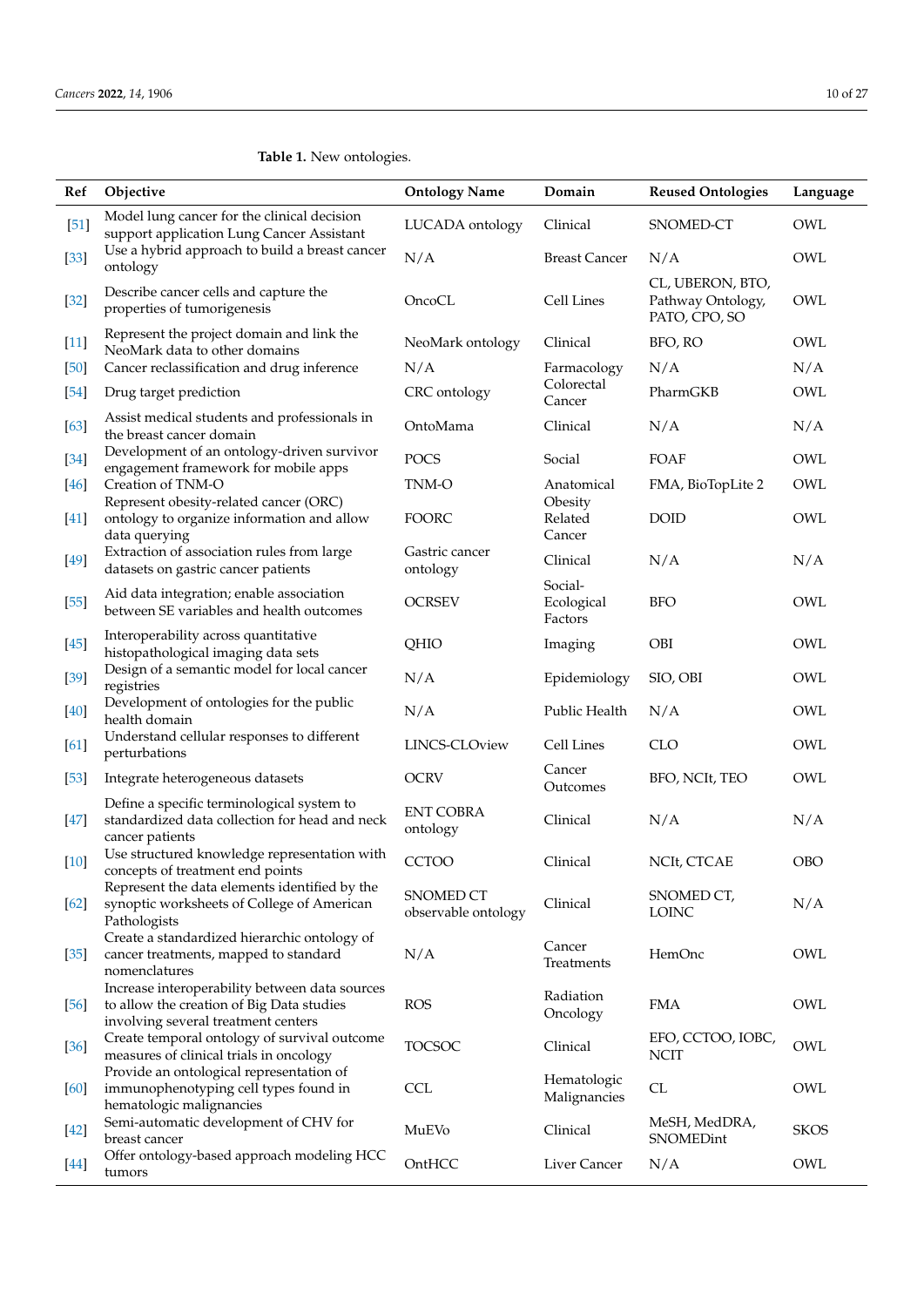| Ref    | Objective                                                                                                                                           | <b>Ontology Name</b>          | Domain                     | <b>Reused Ontologies</b>                                              | Language |
|--------|-----------------------------------------------------------------------------------------------------------------------------------------------------|-------------------------------|----------------------------|-----------------------------------------------------------------------|----------|
| $[57]$ | Support integrative data analysis in cancer<br>outcomes research                                                                                    | <b>ODVDS</b>                  | <b>Risk Factors</b>        | <b>BFO</b>                                                            | OWL      |
| [58]   | Cytological tissue image analysis of cervical<br>cancer                                                                                             | <b>CCOWL</b>                  | Cervical<br>Cancer         | N/A                                                                   | OWL      |
| $[31]$ | Standardize the terminology used in the<br>selection and integration steps of RF variables<br>and data sources                                      | <b>OD-ATTEST</b>              | <b>Risk Factors</b>        | BFO, others in<br>NCBO (not<br>specified)                             | OWL      |
| [48]   | Standardize data collection for non-melanoma<br>skin cancer patients treated with<br>brachytherapy                                                  | <b>SKIN-COBRA</b><br>ontology | Clinical                   | N/A                                                                   | N/A      |
| $[43]$ | Analyze social media data to identify<br>information needs and emotions related to<br>cancer                                                        | N/A                           | Social                     | LCO, BCO, GCO,<br><b>SOSW</b>                                         | N/A      |
| $[37]$ | Solve the heterogeneity and diversity of<br>different data types related to prostate cancer<br>by establishing a standardized lifestyle<br>ontology | <b>PCLION</b>                 | <b>Risk Factors</b>        | NCIT, WordNet,<br>SNOMED CT, The<br>Cochrane Library,<br>FooDB, CheBI | OWL      |
| $[59]$ | Build a knowledge graph that represents<br>causal associations between incidence of breast<br>cancer and risk factors                               | RiskExplorer                  | Clinical                   | <b>UMLS</b>                                                           | N/A      |
| $[30]$ | Facilitate the integrity and maintenance of<br>ENCR core data set.                                                                                  | <b>ENCR</b> core-data         | Epidemiology               | N/A                                                                   | OWL      |
| $[14]$ | Minimizing vagueness in the formalization of<br>medical knowledge                                                                                   | <b>BCFO</b>                   | Clinical                   | <b>DO</b>                                                             | OWL      |
| $[52]$ | Predict side effects of bladder cancer<br>treatments                                                                                                | N/A                           | Bladder<br>Cancer          | N/A                                                                   | OWL      |
| $[38]$ | Provide a generalizing pattern of more concise<br>definitions to correctly classify all tumor<br>configurations                                     | N/A                           | Gastrointestinal<br>Tumors | BioTopLite2                                                           | N/A      |

**Table 1.** *Cont.*

# <span id="page-10-0"></span>**5. Ontologies and Knowledge Graph Applications in Cancer Research**

The categorization of the reviewed works relied exclusively on the information presented in the article and no additional searches were conducted to obtain further details. The information gathered in the process of categorization is presented in Tables [2](#page-12-0)[–4](#page-15-0) organized into columns relevant to each category.

#### *5.1. Terminology-Focused Applications*

Table [2](#page-12-0) describes the articles from these categories, according to the ontologies and data employed and cancer type.

# 5.1.1. Data Annotation

Most *Data Annotation* works use existing ontologies, such as NCIt, Medical Subject Headings (MeSH), and GO, among others, but there are quite a few instances where new ontologies were created to address specific needs.

In breast cancer, Zhu et al. [\[15\]](#page-20-14) used the semantic modeling of drugs from PharmGKB to infer repositioning. As cancer care is a continuum, Myneni et al. [\[34\]](#page-21-17) developed an ontology-driven adolescent and young adult survivor engagement framework, to aid the development of mobile apps for information dissemination about treatments and effects of cancer therapies provided through Survivorship Care Plans. Esteban-Gil et al. [\[39\]](#page-21-22) created a semantic representation of data from a cancer registry database, that results in a model that can be reused and extended to other registries and is capable of supporting further semantic queries on patient profiles that are crucial to research. Yan et al. [\[13\]](#page-20-12) used NLP tools and an enriched ontology from the MeSH graph to develop UDT-RF, aiming to categorize literature into the corresponding cancer hallmarks through text annotation by estimating the information of interest contained. Using the Time Event Ontology (TEO),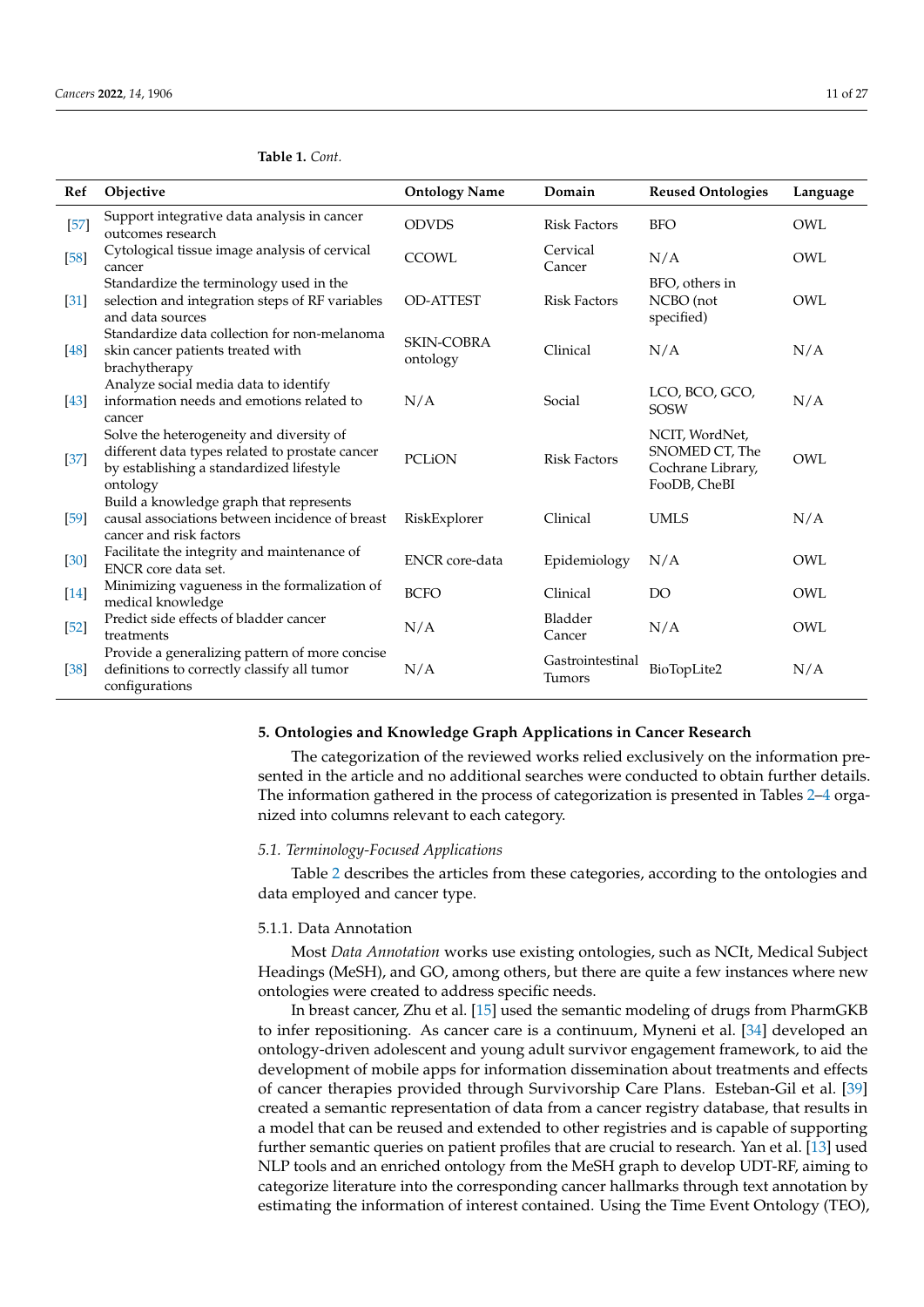Chen et al. [\[64\]](#page-22-17) semantically modeled the time component of Common Data Elements (CDEs) that, in capturing clinical research data, highly benefit from a temporal dimension. For HCC, in addition to developing OntHCC, Messaoudi et al. [\[44\]](#page-21-27) used it to help in the classification of the staging of tumors that are detected in medical imaging.

#### 5.1.2. Data Integration

A vital part of having large amounts of data in differing repositories and/or originating from various sources is integrating them into a single cohesive semantic representation.

Salvi et al. [\[11\]](#page-20-10) used a focused ontology to annotate their data from various sources that they have compiled in their relational database concerning Oral Squamous Cell Carcinoma (OSCC). The web-based application LncRNA Ontology was developed by Li et al. [\[65\]](#page-22-18) from the results of their approach to predict probable functions of most human long noncoding RNAs (lncRNAs). Focusing on reusability and comparison of different sources, Milian et al. [\[66\]](#page-22-19) developed a method that automatically structures clinical trial eligibility criteria from text. Kim et al. [\[67\]](#page-22-20) used a graph-based framework that integrates multiomics data with genomic knowledge in order to improve predictions of clinical outcomes. Wu et al. [\[68\]](#page-22-21) developed a focused view of the DO from a variety of cancer datasets of various sources in order to enable pan-cancer analysis across datasets. Bona et al. [\[69\]](#page-22-22) focused on accessibility of non-image data from the Cancer Imaging Archive (TCIA) by using ontologies to integrate it into semantic representations. In their two papers, refs. [\[53,](#page-22-6)[70\]](#page-22-23) also created a focused ontology, OCRV, but then used it with a data integration pipeline for data in relational databases with the aim of making the semantic relationships explicit and clear across different sources. Hasan et al. [\[71\]](#page-23-0) developed a prototype of a KG that semantically encodes cancer registry data with the expressed aim of enabling the connection to thirdparty data to further enable new research. Li et al. [\[72\]](#page-23-1), on the other hand, constructed a KG by first extracting knowledge triples from available data and then using these to construct a network for healthcare professionals that allows them to traverse this contextualized knowledge. Tao et al. [\[12\]](#page-20-11) developed a web-based system called Interactive Mapping Interface (IMI) to first map the data dictionary in use by the North American Association of Central Cancer Registries (NAACCR) to the NCIt with the final goal of facilitating the dissemination and reuse of North American cancer registries data. Chen et al. [\[73\]](#page-23-2) established a consensus knowledge for cancer hallmarks using functional annotations and gene set overlap, again aiming towards enabling the ability to compare data from different sources.

#### 5.1.3. Database Interfaces

One application reported in the articles lies on ontology-based annotations to create user interfaces for databases, where labels of ontology classes and relations allow text annotation. These interfaces are notably useful in dealing with medical data, for integration and querying of different knowledge resources.

Works within this category that have already been mentioned before are Myneni et al. [\[34\]](#page-21-17) and Esteban-Gil et al. [\[39\]](#page-21-22) from data annotation, and Milian et al. [\[66\]](#page-22-19), Hasan et al. [\[71\]](#page-23-0), and Tao et al. [\[12\]](#page-20-11) from data integration. Sesen et al. [\[51\]](#page-22-4) used a lung ontology with the clinical decision support application Lung Cancer Assistant to categorize patients and produce treatment recommendations. González-Beltrán et al. [\[74\]](#page-23-3) aimed to ease queries over cancer research data, by extending an existing tool, caGrid [\[75\]](#page-23-4), with additional services, its domain metadata consisting of ontology-based annotations associated with the structural information of each incorporated data source. In lung cancer, circ2GO is a database developed by Lyu et al. [\[76\]](#page-23-5) that holds information about the functional annotation of circular RNAs by integrating GO information for all genes in their dataset.

#### 5.1.4. Natural Language Processing

Natural Language Processing (NLP) is also a field that can benefit from the use of a standardized organization of knowledge and terms. The works by Milian et al. [\[66\]](#page-22-19) and Yan et al. [\[13\]](#page-20-12) have been mentioned in previous sub-categories. In the case of Tapi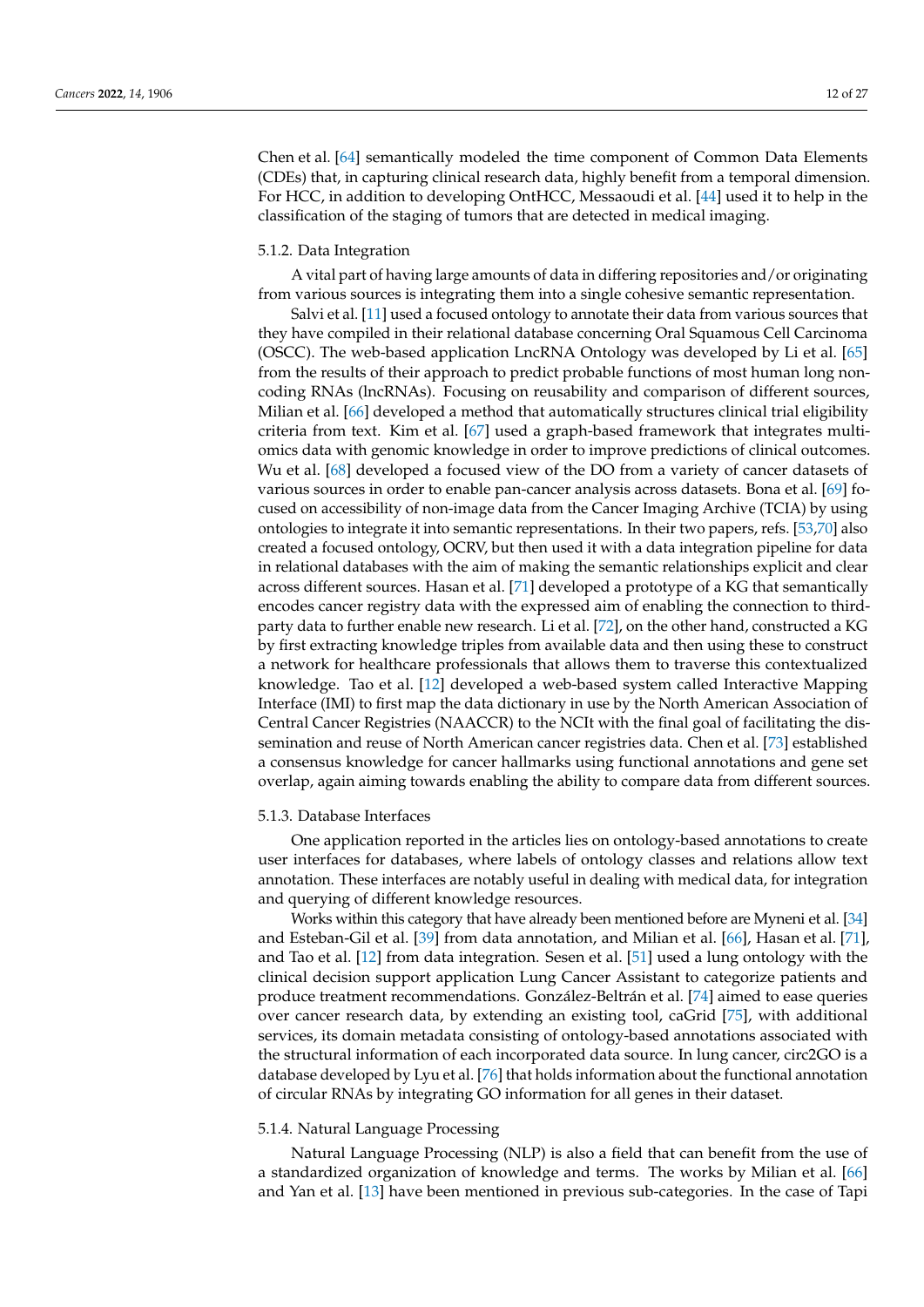Nzali et al. [\[42\]](#page-21-25), the goal was to use their own french CHV of non-experts' expressions for breast cancer and compare them to biomedical terms used by health care professionals. Directed toward a social scope, Lee et al. [\[43\]](#page-21-26) created an ontology from a social media crawler and NLP, to evaluate social media data and understand information needs and emotions related to cancer.

<span id="page-12-0"></span>**Table 2.** Terminology-focused applications.

|        | Ref Summary                                                                                         | Ontologies                                             | Data                                                                                | Tag                                                    | Cancer<br><b>Type</b> |
|--------|-----------------------------------------------------------------------------------------------------|--------------------------------------------------------|-------------------------------------------------------------------------------------|--------------------------------------------------------|-----------------------|
| $[51]$ | Ontology for a clinical decision support<br>system to produce treatment<br>recommendations          | SNOMED-CT,<br>New ontology                             | N/A                                                                                 | Database Interface                                     | Lung                  |
| $[74]$ | Ontology-based querying for cancer<br>research data                                                 | <b>NCIt</b>                                            | N/A                                                                                 | Database Interface                                     | Various               |
| $[77]$ | Mining of genetic marker data in a journal                                                          | SNOMED-CT,<br><b>HUGO</b>                              | <b>NEJM</b>                                                                         | <b>NLP</b>                                             | Various               |
| $[11]$ | Automatic translation of NeoMark<br>relational database                                             | BFO, RO, OBI,<br>OGMS, HDO                             | NeoMark database                                                                    | Data Integration                                       | <b>OSCC</b>           |
| $[15]$ | Manual identification and inference of<br>associations between breast cancer drugs                  | New ontology                                           | PharmGKB, NCI                                                                       | Data Annotation                                        | <b>Breast</b>         |
| $[65]$ | Genome-wide functional predictions of<br>lncRNAs                                                    | GO                                                     | Gencode, Ensembl,<br><b>ENCODE</b> project<br>LncRNA Ontology                       | Data Integration                                       | Various               |
| [66]   | Extraction of semantic entities in eligibility<br>criteria and annotation                           | <b>UMLS</b>                                            | <b>CTG</b>                                                                          | Data Integration,<br>Database Interface,<br><b>NLP</b> | <b>Breast</b>         |
| $[34]$ | Development of an ontology-driven<br>survivor engagement framework for<br>mobile apps               | FOAF                                                   | N/A                                                                                 | Database Interface,<br>Data Annotation                 | POCS                  |
| $[67]$ | Prediction of clinical outcomes from a<br>graph-based approach with multi-omics<br>and genetic data | GO                                                     | <b>TCGA</b>                                                                         | Data Integration                                       | Ovarian               |
| [68]   | Development of a focused view within the<br>DO from cancer datasets                                 | DO                                                     | COSMIC, TCGA, ICGC,<br>TARGET, IO, EDRN                                             | Data Integration                                       | Various               |
| $[39]$ | Development of a platform for analysis and<br>visualization of data                                 | ICD10,<br>ICD-O-3, TNM<br>staging, SIO,<br>OBI, OQuaRE | <b>NCRI</b>                                                                         | Data Annotation,<br>Database Interface                 | Various               |
| $[13]$ | Automatic annotation of cancer hallmarks<br>on biomedical literature                                | <b>MeSH</b>                                            | N/A                                                                                 | Data Annotation,<br><b>NLP</b>                         | Various               |
| [70]   | Connection of predictors with cancer<br>survival with a use-case ontology                           | <b>OCRV</b>                                            | FCDS 2000 U.S. census,<br><b>BRFSS</b>                                              | Data Integration                                       | Various               |
| $[69]$ | Data integration of several databases with<br>ontologies to enable querying of patient<br>data      | DO, UBERON                                             | TCIA, TCGA, LIDC-IDRI,<br>Head-Neck-PET-CT                                          | Data Integration                                       | Various               |
| $[78]$ | Construcion of OCRV based on data<br>analysis needs                                                 | NCIt, TEO,<br>$ICD-O-3$<br>ICD-9-CM                    | UF Health CCCA, FCDS,<br>ATSDR, USCB, BRFSS,<br>County Health Ranking<br>& Roadmaps | Data Integration                                       | Various               |
| $[64]$ | Manual representation of semantic<br>temporal components of CDEs                                    | <b>TEO</b>                                             | NCI, caDSR                                                                          | Data Annotation                                        | Various               |
| [44]   | Ontology built following the<br>MethOntology methodology [79]                                       | <b>DICOM</b>                                           | University Hospital of<br>Clermont-Ferrand                                          | Data Annotation                                        | HCC                   |
| $[42]$ | Semi-automatic development of CHV for<br>breast cancer                                              | <b>INDC</b><br>dictionary                              | N/A                                                                                 | <b>NLP</b>                                             | Various               |
| $[71]$ | KG of cancer registry data, with data<br>analysis and visualization                                 | New ontology                                           | LTR                                                                                 | Data Integration,<br>Database Interface                | Various               |
| $[43]$ | Development of an ontology to understand<br>information needs and emotions                          | LCO, BCO,<br>GCO, SOSW                                 | N/A                                                                                 | <b>NLP</b>                                             | Various               |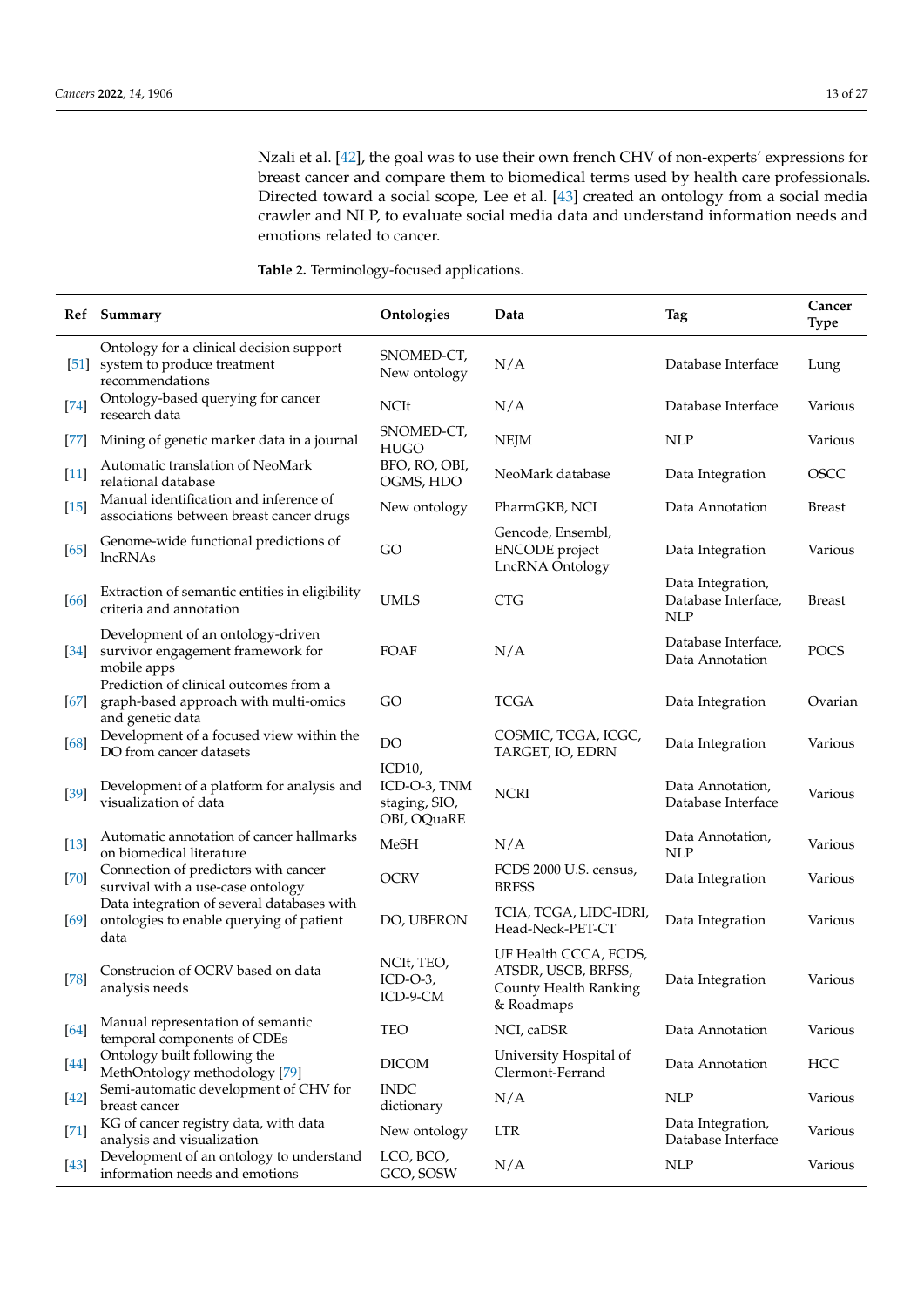| Ref                | Summary                                                                                       | Ontologies                                | Data                                                      | Tag                                     | Cancer<br><b>Type</b> |
|--------------------|-----------------------------------------------------------------------------------------------|-------------------------------------------|-----------------------------------------------------------|-----------------------------------------|-----------------------|
| $[72]$             | KGHC is a KG constructed from clinical<br>data available publicly                             | UMLS                                      | PubMed, UpToDate,<br>CTG, SemMedDB                        | Data Integration                        | <b>HCC</b>            |
| $[76]$             | Functional annotation of circRNAs<br>obtained from sequencing lung cell lines                 | GO                                        | Lung cell lines<br>sequencing data                        | Database Interface                      | Lung                  |
| $\lceil 12 \rceil$ | IMI is a web-based system that creates<br>mappings from the NAACCR data<br>dictionary to NCIt | NAACCR data<br>dictionary,<br><b>NCIt</b> | <b>KCR</b>                                                | Data Integration,<br>Database Interface | Various               |
| [73]               | Comparative analysis of cancer hallmark<br>mapping strategies                                 | GO                                        | MSigDB, KEGG, cancer<br>hallmark mapping<br>schemes, TCGA | Data Integration                        | Various               |

**Table 2.** *Cont.*

# *5.2. Semantic-Focused Applications*

5.2.1. Formalized Definitions and Axioms: Reasoning with Ontologies

In the works collected, reasoning is applied to the inference of new knowledge from ontologies or error detection is also reported, as summarized in Table [3.](#page-13-0) The most common way to access and use reasoners in the reviewed papers consisted of using Protégé, an ontology editor, while creating or editing ontologies, due to ease of access [\[80\]](#page-23-9).

There are works that use reasoners to infer new knowledge from semantically annotated data and/or established rules. Alfonse et al. [\[81\]](#page-23-10) used FaCT++ to determine the type and stage of a patient's cancer in order to recommend treatments. Zhu et al. [\[15\]](#page-20-14) used a rule-based Description Logic (DL) unnamed OWL reasoner to infer additional associations in pathways, drugs, genes and diseases for 18 breast cancer drugs from the ontological representation of the PharmGKB pathway data file. Moreover, using the same ontological representation of PharmGKB, Tao et al. [\[82\]](#page-23-11) used Pellet to predict new targets for therapy development. Mahmoodi et al. [\[49\]](#page-22-2) derived association rules from the GCO and patient data using a modified version of an Apriori algorithm, to establish system-wide associations between events in text through large-scale text mining. Barki et al. [\[52\]](#page-22-5) predicted side effects of treatments for bladder cancer with Pellet. Nicholson et al. [\[83\]](#page-23-12) used reasoners to signal rule violations in the validation of international rules for multiple primary tumors.

Reasoners can also be used to detect errors in the ontologies or models that have been built. Works by Barki et al. [\[52\]](#page-22-5), and Nicholson et al. [\[30](#page-21-13)[,83\]](#page-23-12) were described above. Herrmann et al. [\[38\]](#page-21-21) aimed at providing a generalizing pattern to classify tumors. Boeker et al. [\[46\]](#page-21-29) used HermIT DL in their TNM Ontology to evaluate its soundness. Oyelade et al. [\[14\]](#page-20-13) focused on addressing the issue of vagueness in breast cancer ontology (BCO).

<span id="page-13-0"></span>**Table 3.** Semantic-focused applications: reasoning with ontologies.

| Ref    | Objective                                                                         | Input<br>Ontologies | <b>Reasoner</b>                           | Tag                        | Cancer<br>Type |
|--------|-----------------------------------------------------------------------------------|---------------------|-------------------------------------------|----------------------------|----------------|
| [81]   | Determine cancer type and stage of the<br>patient to recommend treatments         | LuCO, BCO,<br>LCO   | $FaCT++$                                  | New Knowledge<br>Inference | Various        |
| $[15]$ | Identification of new indications for<br>existing drugs                           | New ontology        | Automated semantic<br>inference (Protégé) | New knowledge<br>Inference | <b>Breast</b>  |
| [82]   | Prediction of new drug targets                                                    | New ontology        | Pellet (Protégé)                          | New knowledge<br>Inference | Colorectal     |
| $[49]$ | Extraction of association rules from<br>large datasets on gastric cancer patients | GCO                 | Apriori algorithm                         | New Knowledge<br>Inference | Gastric        |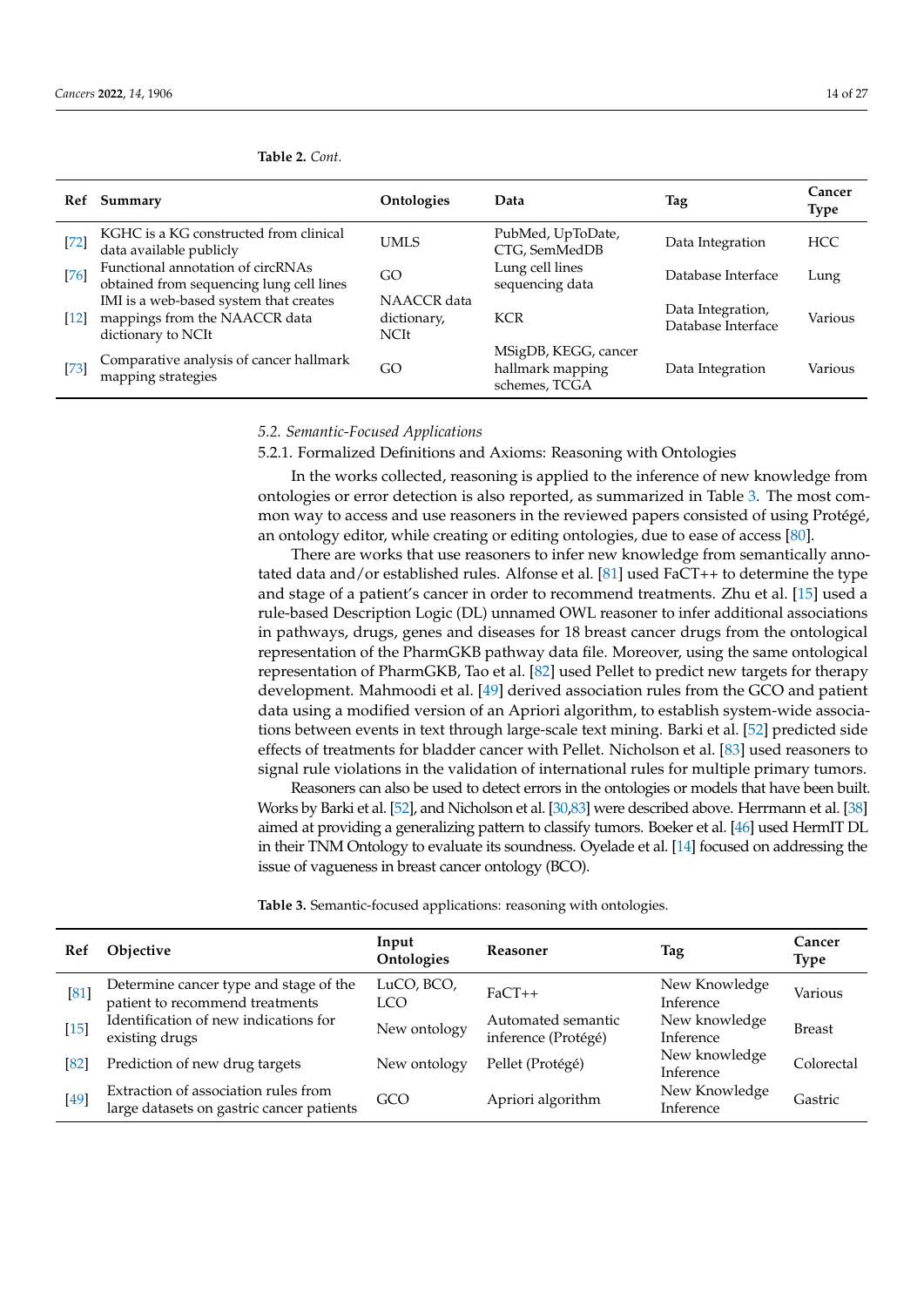| Ref    | Objective                                                                                                       | Input<br>Ontologies  | <b>Reasoner</b>                      | Tag                                             | Cancer<br><b>Type</b>         |
|--------|-----------------------------------------------------------------------------------------------------------------|----------------------|--------------------------------------|-------------------------------------------------|-------------------------------|
| $[38]$ | Provide a generalizing pattern of more<br>concise definitions to correctly classify<br>all tumor configurations | New ontology         | HermiT DL (Protégé)                  | Error Detection                                 | Various                       |
| 46     | Creation of TNM-O                                                                                               | FMA,<br>BioTopLite 2 | HermIT DL                            | Error Detection                                 | Various                       |
| $[52]$ | Predict side effects of bladder cancer<br>treatments                                                            | New ontology         | Pellet (Protégé)                     | New knowledge<br>Inference + Error<br>Detection | Bladder                       |
| [83]   | Signal rule violations in a validation<br>process of multiple primary tumors<br>international rules             | $ICD-O-3$            | FaCT++, HermiT                       | New knowledge<br>Inference + Error<br>Detection | Multiple<br>primary<br>tumors |
| $[30]$ | Facilitate the integrity and maintenance<br>of ENCR core data set                                               | New ontology         | $FacT++(Protégé)$                    | <b>Error Detection</b>                          | Various                       |
| $[14]$ | Minimizing vagueness in the<br>formalization of medical knowledge                                               | DO                   | Fuzzy DL,<br>HermiT/Pellet (Protégé) | Error Detection                                 | <b>Breast</b>                 |

# **Table 3.** *Cont.*

#### 5.2.2. Mining and Analyzing Multimodal Data with Ontologies

By far the majority of the works reviewed, fall into the category of mining and analyzing, as can be partially observed by Table [4](#page-15-0) and the additional 72 gene set enrichment articles not present in it that belong to this category. The use of ontologies in cancer research has undoubtedly opened a new avenue in data analysis, where different methodologies (or combinations of) are used to achieve the most varied goals to derive meaning from large quantities of data.

One of the applications reported in data analysis and mining is semantic filtering [\[84\]](#page-23-13). The annotation of data with its semantic concepts enables the use of those same concepts to filter data. Chen et al. [\[85\]](#page-23-14) used biomedical ontologies to guide a set of sequential filtering steps with the objective of predicting microRNAs related to the regulation of glucocorticoid resistance in the specific case of pediatric acute lymphoblastic leukemia (ALL). In another case, users can use the Semantic Web platform developed by Esteban-Gil et al. [\[39\]](#page-21-22) to run semantic queries over the annotated data and visualize the results in different ways.

An additional use is similarity measuring [\[86\]](#page-23-15), where the distance between items is measured by the overlap in meaning, to discern what concepts (and therefore their data) are closer or further apart. For example, Modules and Gene Ontology-based Gene Prioritization, developed by Su et al. [\[17\]](#page-21-0), uses fuzzy similarity for cancer-related gene prioritization.

One of the main approaches used to analyze large amounts of biomedical data is the employment of ML techniques on data that has been semantically annotated. With the evolution of AI algorithms, researchers have been increasingly able to pose more complex questions and use various methodologies to obtain their answers, which is easily observed from the variety of methods and objectives in the articles reviewed. UMVMO-select is a Unsupervised Multi-View Multi-Objective clustering-based gene selection approach developed by Acharya et al. [\[87\]](#page-23-16) that uses functional annotation to identify gene markers. Su et al. [\[88\]](#page-23-17) used an ML method over functionally annotated genetic information to look into the immunofunctionomes of ovarian clear cell carcinoma (OCCC). Chen et al. [\[64\]](#page-22-17) predicted drug synergy using a deep belief network over genetic expression and an ontological profile of genes built from literature (Ontology Fingerprints). For clinical decision support, Shen et al. [\[19\]](#page-21-2) outlined an architecture that combines Case-Based Reasoning (CBR) with a Multi-Agent System (MAS) to provide treatment suggestions. [\[77\]](#page-23-6) used the Multi-threaded Clinical Vocabulary Server (MCVS) NLP engine to mine data related to genetic markers from the New England Journal of Medicine (NEJM), with the aim of further supporting the role of inflammation in cancer. To predict drug targets, Tao et al. [\[82\]](#page-23-11) used a combination of ontology reasoning with network-assisted gene ranking over an ontology that represents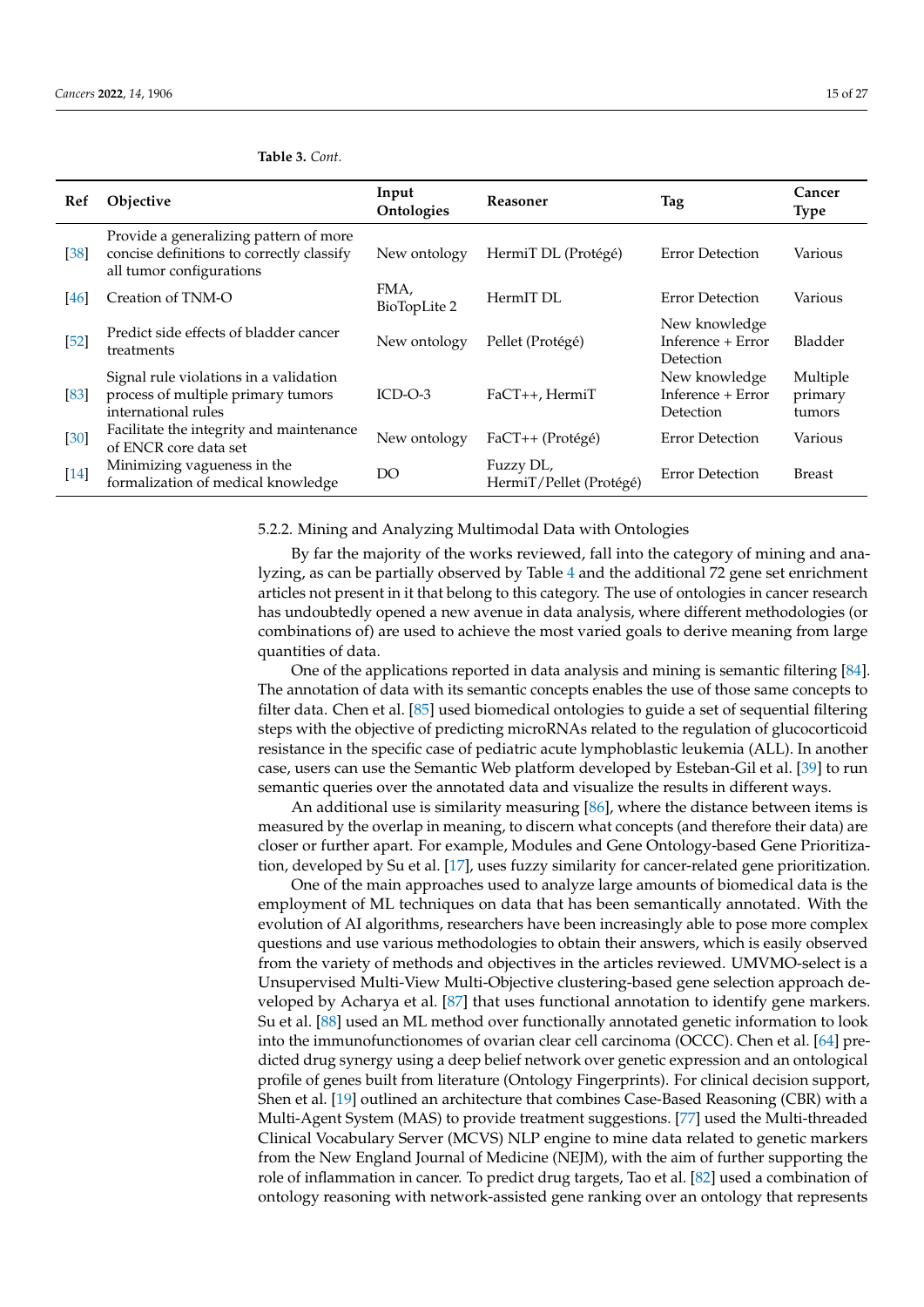PharmGKB data. Althubaiti et al. [\[18\]](#page-21-1) used neuro-symbolic feature learning over several ontologies to predict cancer driver genes. Deep GONet, developed by Bourgeais et al. [\[89\]](#page-23-18), is a self-explainable deep learning model where each biological function is represented by a neuron, that can be used to predict phenotypes. Gao et al. [\[50\]](#page-22-3) obtained drug inference results from a treatment-based cancer ontology obtained by Bayesian derivation. Comparing the same method with and without ontologies, Min et al. [\[90\]](#page-23-19) used a rule learning system to predict patients' ability to perform activities of daily living. Furthermore, to predict cervical cancer cells from cytological tissue images, Divakar et al. [\[58\]](#page-22-11) used deep neural networks (DNN) on their developed ontology. Salvi et al. [\[11\]](#page-20-10) used a variety of classifiers—Bayesian networks, artificial neural networks (ANN), support vector machines (SVMs), decision trees and random forests—in a data analysis model of their NeoMark system that holds its own semantic model. By comparing several different models, Yan et al. [\[13\]](#page-20-12) reached an approach that outperforms the others that uses ontological features with a combined use of United Decision Trees and Random Forest algorithms. González-Beltránet al. [\[74\]](#page-23-3) developed a system for ontology-based queries over the caGrid infrastructure than can be reused with other service-oriented and model-driven infrastructures. Xi et al. [\[91\]](#page-23-20) leverages KG embeddings for tolerating missing data from breast cancer clinical ultrasound reports. Using graph attention networks (GAT), Zhang et al. [\[92\]](#page-23-21) developed a method for real-time inference on a lung KG, using a new ontology.

However, in the end, the most common approach to the use of ontologies in the analysis of biomedical data was the application of GO in Gene Set Enrichment Analysis (GSEA) [\[16,](#page-20-15)[53,](#page-22-6)[73,](#page-23-2)[93](#page-23-22)[–159\]](#page-26-0). GSEA statistically compares set of genes that share biological characteristics and interprets their expression data in light of on whether they differ across defined phenotypes [\[160\]](#page-26-1) and as such is commonly used in biomedical research to, for example, establish candidate genes for further studies.

| Ref    | Objective                                                                                      | Method                                                                                             | Input<br>Ontologies                                                     | <b>Input Data</b>                                                           | Tag       | Cancer<br><b>Type</b> |
|--------|------------------------------------------------------------------------------------------------|----------------------------------------------------------------------------------------------------|-------------------------------------------------------------------------|-----------------------------------------------------------------------------|-----------|-----------------------|
| $[77]$ | Mining of genetic marker<br>data in a journal                                                  | MCVS NLP engine                                                                                    | SNOMED CT,<br><b>HUGO</b>                                               | <b>NEJM</b>                                                                 | ML        | Various               |
| $[74]$ | Ontology-based querying<br>for cancer research data                                            | Construction of a OWL<br>Generation facility                                                       | <b>NCIt</b>                                                             | caGrid                                                                      | MI.       | Various               |
| $[11]$ | Represent the project<br>domain and link the<br>NeoMark data to other<br>domains               | Bayesian Networks, ANN,<br>SVMs, Decision Trees,<br>Random Forests                                 | BFO, RO, OBI,<br>OGMS, HDO                                              | N/A                                                                         | ML        | <b>OSCC</b>           |
| $[50]$ | Cancer reclassification<br>and drug inference                                                  | Vazquez Bayesian<br>clustering algorithm                                                           | N/A                                                                     | HemOnc.org                                                                  | MI.       | Various               |
| $[19]$ | Ontological application in<br><b>Clinical Decision Support</b>                                 | CBR and MAS                                                                                        | UML                                                                     | Patient Health<br>Records                                                   | ML        | Gastric               |
| [82]   | Prediction of new drug<br>targets                                                              | <b>KEGG</b> functional<br>PharmGKB drug<br>annotation. Network<br>neighborhood modeling<br>ranking | New ontology,<br><b>ATC</b>                                             | PharmGKB, GAD,<br>CGC, OMIM, NCI,<br>DrugBank, TTD                          | MI.       | Colorectal            |
| [39]   | Design of a semantic<br>model for local cancer<br>registries                                   | Ontology-driven search<br>filters and aggregates<br>properties of interest                         | ICD <sub>10</sub><br>$ICD-O-3$ ,<br>TNM staging,<br>SIO, OBI,<br>OOuaRE | <b>NCRI</b>                                                                 | Filtering | Various               |
| [90]   | Discover patterns related<br>to the patients' ability to<br>perform daily living<br>activities | AO21-multi-task ML and<br>data mining system                                                       | <b>UMLS</b>                                                             | Surveillance,<br>Epidemiology,<br>and End<br>Results-Medicare<br><b>HOS</b> | MI.       | Various               |

<span id="page-15-0"></span>**Table 4.** Semantic-focused applications: mining and analyzing multimodal data with ontologies.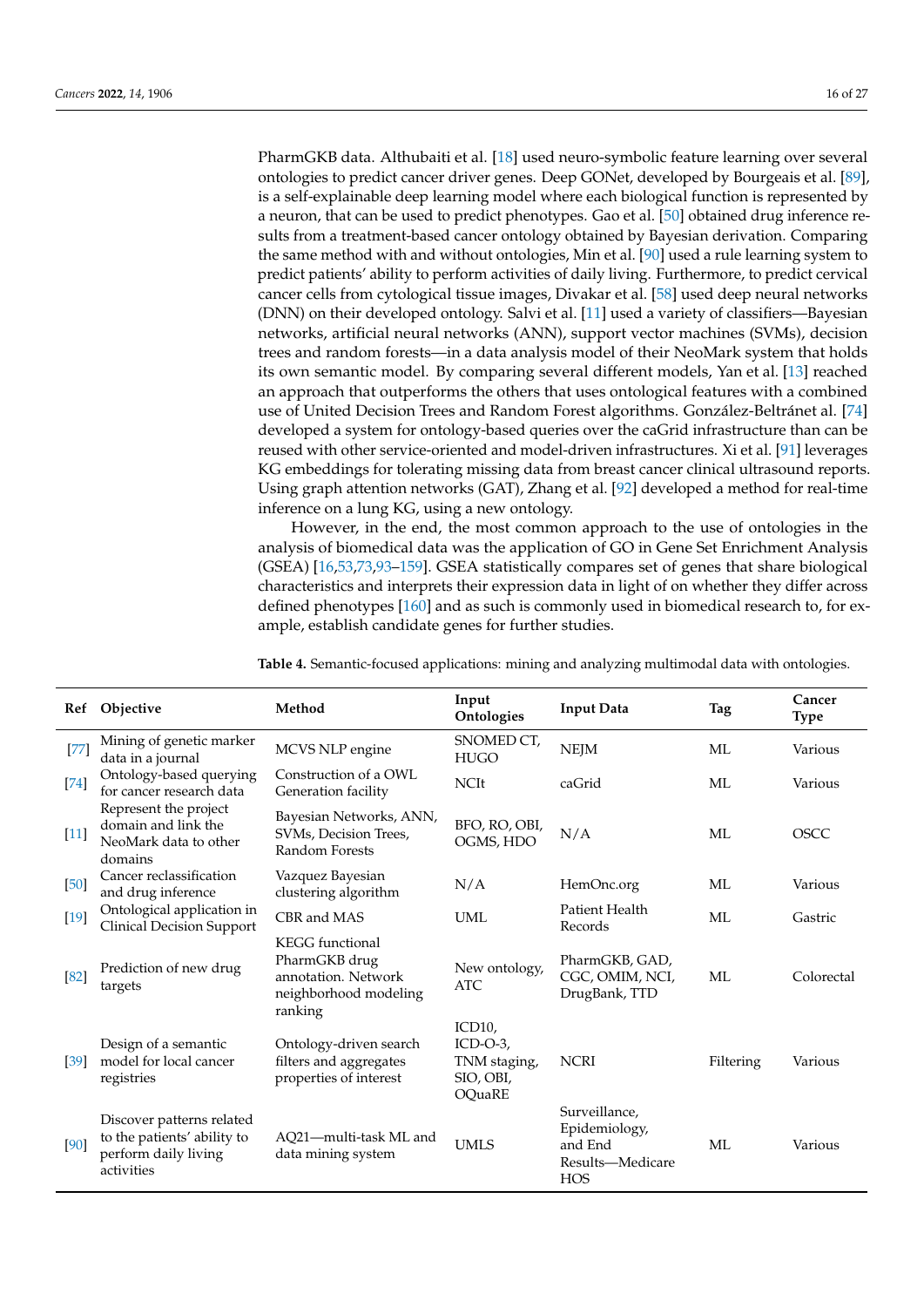|                    | Ref Objective                                                                                | Method                                                                                            | Input<br>Ontologies          | <b>Input Data</b>                                                              | <b>Tag</b> | Cancer<br><b>Type</b>              |
|--------------------|----------------------------------------------------------------------------------------------|---------------------------------------------------------------------------------------------------|------------------------------|--------------------------------------------------------------------------------|------------|------------------------------------|
| $\lceil 13 \rceil$ | Automatic annotation of<br>cancer hallmarks on<br>biomedical literature                      | United Decision Tree and<br>Random Forest                                                         | <b>MeSH</b>                  | Pubmed abstracts                                                               | ML         | Various                            |
| [85]               | Prediction of microRNA<br>related to glucocorticoid<br>resistance                            | Manual background<br>literature search. Semantic<br>searches in resulting<br>subset               | OMIT, NCRO,<br><b>MeSH</b>   | PubMed                                                                         | Filtering  | Pediatric<br><b>ALL</b>            |
| $[17]$             | Cancer-related gene<br>prioritization                                                        | Fuzzy similarity                                                                                  | GO                           | GSEA website,<br>TCGA, SNP4Disease<br>AstraZeneca-Sanger                       | Similarity | PAC,<br><b>Breast</b>              |
| $[161]$            | Predict drug synergy in<br>cancer treatment                                                  | <b>Stacked Restricted</b><br>Boltzmann machine                                                    | GO, Ontology<br>Fingerprints | Drug Combination<br>Prediction Challenge,<br>GDSC, KEGG                        | ML         | Various                            |
| $[18]$             | Identification of cancer<br>driver genes with role<br>distinction                            | Neuro-symbolic deep<br>learning on semantic<br>knowledge representation<br>on genetic information | CMPO, GO,<br><b>MP</b>       | Uniprot, MGI<br>database, Mutational<br><b>Cancer Drivers</b><br>Database, CPD | MI.        | Naso-<br>pharyngeal,<br>Colorectal |
| [87]               | Identification of relevant,<br>expression data<br>non-redundant cancer<br>gene markers       | Unsupervised Multi-View<br>Multi-Objective clustering                                             | GO                           | Gene expression<br>datasets from<br>own lab                                    | ML         | Prostate,<br>DLBCL,<br>FL          |
| $[58]$             | Predict cervical cancer<br>cells from cytological<br>tissue images<br>Complement system role | <b>DNN</b>                                                                                        | New ontology                 | hospital cervical<br>cancer data, kaggle<br>data repository                    | ML         | Cervical                           |
| [88]               | inference from<br>immunofunctionome<br>analysis                                              | <b>SVMs</b>                                                                                       | GO                           | GEO database                                                                   | ML         | OCCC                               |
| $[89]$             | Cancer detection based<br>on gene expression data                                            | <b>Multilayer Perceptrons</b>                                                                     | GO                           | Affymetrix<br>HG-U133Plus2 chip<br>arrays, TCGA                                | МL         | Various                            |
| $[91]$             | Tolerating data missing in<br>breast cancer diagnosis<br>from clinical ultrasound<br>reports | KG embeddings                                                                                     | <b>BI-RADS</b>               | Ultrasound reports                                                             | ML         | <b>Breast</b>                      |
| $[92]$             | Real-time inference on a<br>lung KG                                                          | <b>GAT</b>                                                                                        | New ontology                 | KEGG, Uniprot,<br>DrugBank, TCGA                                               | ML         | Lung                               |

**Table 4.** *Cont.*

Of the 141 papers selected in this systematic review, 72 employed gene set enrichment in some manner. Of these, 21 only used GO, and 48 used it in conjunction with other resources, of which Kyoto Encyclopedia of Genes and Genomes (KEGG) pathway database was more common with 45 articles, followed by REACTOME pathway database with 3. Of this application, we have the example of Tian et al. [\[131\]](#page-25-0) that profiled the transcriptome of gastric cancer patients and used the enrichment to confirm the annotation of genes with digestive system process, secretion and digestion. She et al. [\[109\]](#page-24-0) used GO and KEGG in an enrichment analysis with the overall objective of finding the importance of C reactive protein and its interactors in HCC. Moreover, developing research in the same cancer, Agioutantis et al. [\[16\]](#page-20-15) also used enrichment with both GO and REACTOME in their pursuit of deciphering molecular heterogeneity and drug responsiveness by exploring the molecular diversity of tumors and drug sensitivity. No table is provided for this type of use since the methodology is standardized.

#### <span id="page-16-0"></span>**6. Conclusions**

Over the last two decades, ontologies gained traction in biomedical research in general, and cancer research in particular, enabling FAIR data (findability, accessibility, interoper-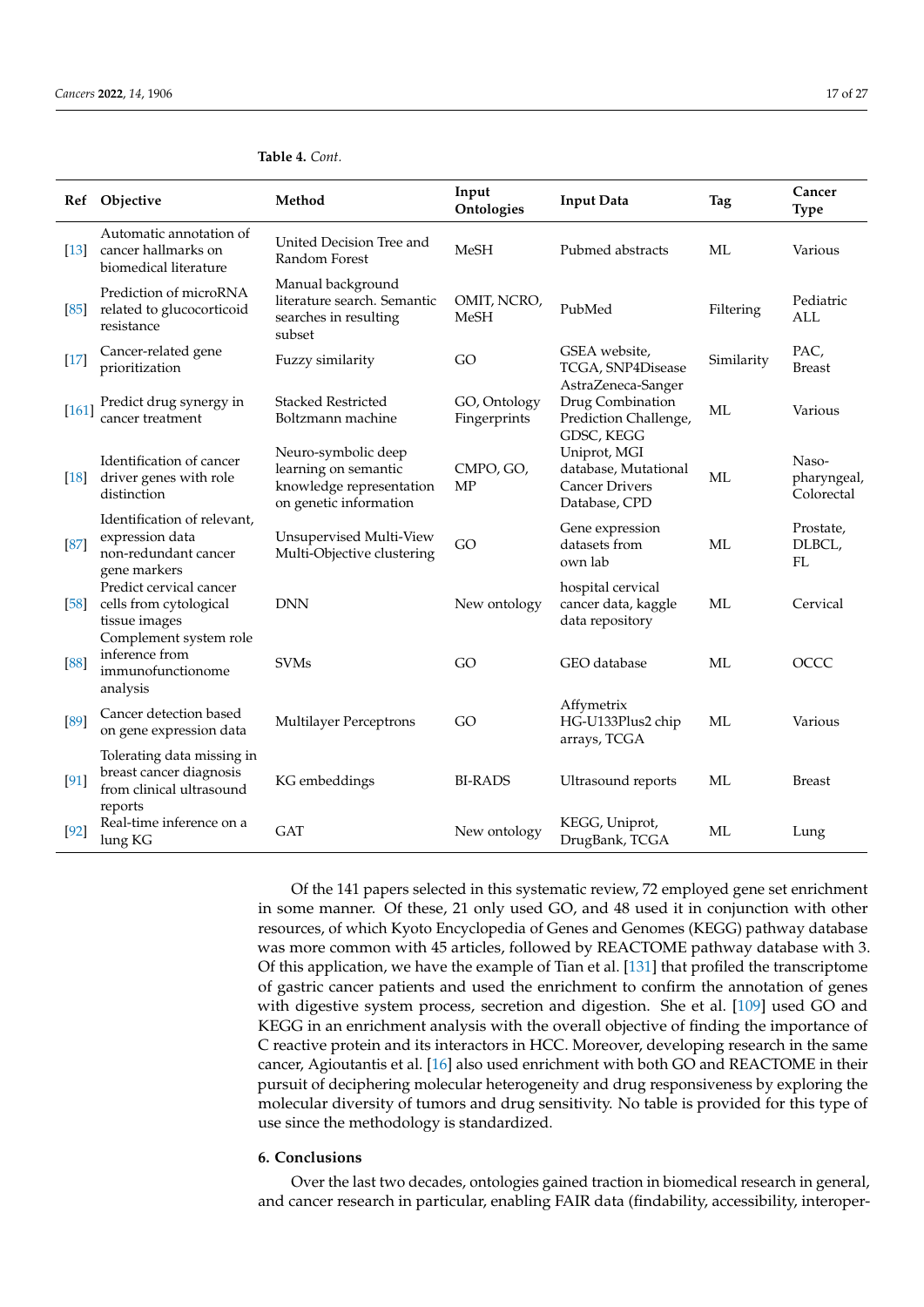ability and reusability) [\[162\]](#page-26-3), supporting data integration and analysis, and facilitating data interpretation and data mining. Presently, we are witnessing the emergence of the knowledge graph paradigm, whereby large volumes of heterogeneous data are brought together under a single holistic ontological knowledge model. Yet, there are still a number of open challenges to the development and application of ontologies and knowledge graphs for cancer research.

One major challenge lies in reusing existing ontologies. With over 800 biomedical ontologies publicly available in BioPortal [\[3\]](#page-20-2), most biomedical subjects are covered by one or more ontologies, and it might seem foolish not to reuse them. However, the fact that there are so many ontologies and many overlap in domain makes it difficult to navigate the ontology landscape and select which ones to reuse. Moreover, many ontologies were typically developed with a singular purpose in mind, and have a particular perspective on the domain they model which may be unsuited for other purposes. This means that additional care is needed when selecting ontologies to reuse, to make sure that their perspective on the domain is compatible with the new use case. Last but not least, it may be the case that existing ontologies are no longer actively maintained and kept up to date, which in a dynamic domain like biomedicine, will render them useless in a short time span. Ultimately, it may very well be that no existing ontology is compatible with or usable in the new use case, and that a new ontology must be developed, which indeed is the main reason why there are presently so many ontologies. Thus, to avoid perpetuating the problem, new ontologies should be designed circumspectly, taking into account possible other applications within their specific domain [\[30\]](#page-21-13).

Another challenge lies in the disconnection between data and ontologies, due to the fact that, in the large majority of cases, biomedical ontologies do not include data. In fact, few biomedical ontologies were designed with the prospect of directly encoding data, as the biomedical research community has, for the most part, viewed ontologies merely as abstract knowledge models used for classification or at best annotation of data, with the data kept in relational databases or even data files. This is tied to the reusability challenge, as existing ontologies may not be reusable for use cases such as constructing knowledge graphs if they are unsuited to being instantiated. Furthermore, it means that constructing biomedical knowledge graphs to support cancer research requires (semi-)automated approaches to integrating the data with the knowledge model, which, considering the variety and heterogeneity of relevant biomedical data sources, can be burdensome [\[163\]](#page-26-4). However, as the knowledge graph paradigm becomes more popular, we may witness a shift in the biomedical community towards storing data in graph databases rather than relational databases.

Tied to the two previous challenges is the challenge of integrating multiple ontologies, a necessity for constructing holistic knowledge graphs for cancer research, due to the multidisciplinarity of the domain. Although there are comprehensive ontologies on cancer (e.g., NCIt), available data is often connected to more specialized ontologies (e.g., GO, MeSH), eliciting the need to integrate them. The problem is that, due to their different perspectives, overlapping ontologies may be semantically irreconcilable [\[164\]](#page-26-5), which may impede their joint use. Thus, the costs of reusing existing ontologies may outweigh their benefits, prompting the development of an independent ontological knowledge model for a knowledge graph, ideally with mappings to existing ontologies to ensure interoperability and facilitate data integration.

The benefits of developing holistic knowledge graphs that integrate all the data relevant for cancer research are deeply tied to the potential of AI approaches to unlock knowledge conducive to better diagnostics or treatments. Knowledge graphs can serve as sources of background knowledge to AI approaches, compensating for missing values in the data, they can support image classification and NLP approaches to enrich image or textual data, which in turn can improve the performance of AI approaches relying on that data, and they provide a means to afford explainability to AI approaches [\[165\]](#page-26-6), tackling the black-box problem of state-of-the-art AI methods.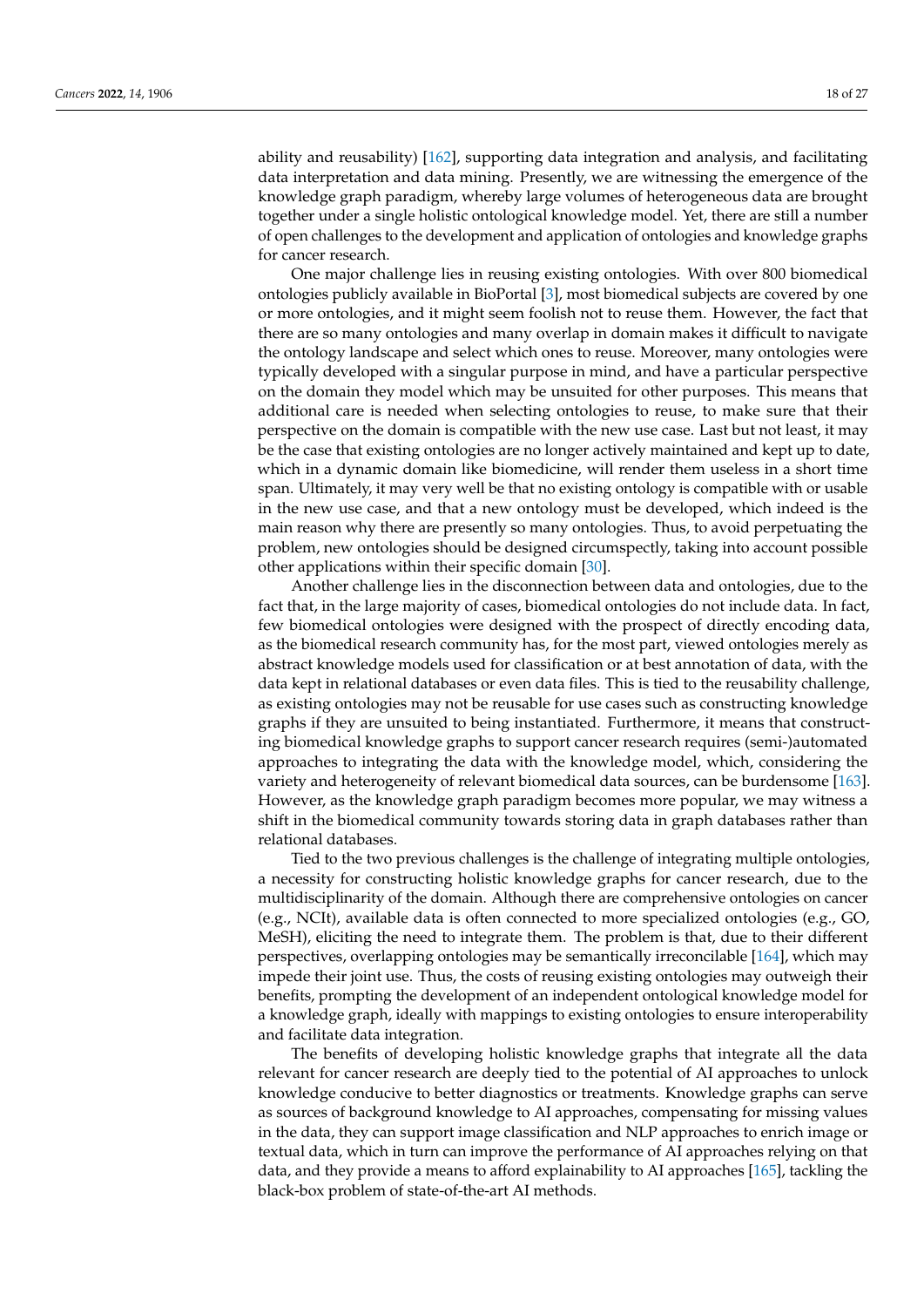The immense potential of ontologies and the knowledge graph paradigm to support cancer research data management and analysis is increasingly recognized by the oncology research community as an essential building block of the P4 medicine vision (preventative, predictive, personalized and participatory).

**Author Contributions:** Formal analysis, data curation and writing—original draft preparation, M.C.S. and P.E.; conceptualization, methodology and writing—reviewing and editing, D.F. and C.P. All authors have read and agreed to the published version of the manuscript.

**Funding:** This work was supported by FCT through the LASIGE Research Unit (UIDB/00408/2020 and UIDP/00408/2020). It was also partially supported by the KATY project which has received funding from the European Union's Horizon 2020 research and innovation program under grant agreement No 101017453.

**Institutional Review Board Statement:** Not applicable.

**Informed Consent Statement:** Not applicable.

**Data Availability Statement:** Not applicable.

**Conflicts of Interest:** The authors declare no conflict of interest.

# **Abbreviations**

The following abbreviations are used in this manuscript:

| AI             | Artificial Intelligence                          |
|----------------|--------------------------------------------------|
| ATC.           | Anatomical Therapeutic Chemical                  |
| <b>ATSDR</b>   | Agency for Toxic Substances and Disease Registry |
| ALL            | Acute Lymphoblastic Leukemia                     |
| ANN            | <b>Artificial Neural Network</b>                 |
| <b>BCFO</b>    | <b>Breast Cancer Fuzzy Ontology</b>              |
| <b>BCO</b>     | <b>Breast Cancer Ontology</b>                    |
| <b>BFO</b>     | <b>Basic Formal Ontology</b>                     |
| <b>BRFSS</b>   | Behavioral Risk Factor Surveillance System       |
| BTL2           | BioTopLite 2                                     |
| caDSR          | Cancer Data Standards Repository                 |
| <b>CBR</b>     | Case-Based Reasoning                             |
| <b>CCL</b>     | Cancer Cell Ontology                             |
| <b>CCTOO</b>   | Cancer Care Treatment Outcome Ontology           |
| <b>CDEs</b>    | Common Data Elements                             |
| CGC            | <b>Cancer Gene Census</b>                        |
| CHV            | Consumer Health Vocabulary                       |
| CL             | Cell Ontology                                    |
| <b>CLO</b>     | Cell Line Ontology                               |
| <b>CMPO</b>    | Cellular Microscopy Phenotype Ontology           |
| <b>COBRA</b>   | COnsortium for BRachytherapy data Analysis       |
| COnQueSt       | Cancer Ontology Querying System                  |
| <b>CPD</b>     | Cellular Phenotype Database                      |
| <b>CTCAE</b>   | Common Terminology Criteria for Adverse Events   |
| <b>CTG</b>     | ClinicalTrials.gov                               |
| <b>DICOM</b>   | Digital Imaging and Communications in Medicine   |
| DL             | Description Logic                                |
| <b>DLBCL</b>   | Diffuse Large B Cell Lymphoma                    |
| DO             | Disease Ontology                                 |
| <b>EFO</b>     | <b>Experimental Factor Ontology</b>              |
| <b>ENCR</b>    | European Network of Cancer Registries            |
| ENCR core-data | European Cancer-Registry core-data ontology      |
| <b>FCDS</b>    | Florida Cancer Data System                       |
|                |                                                  |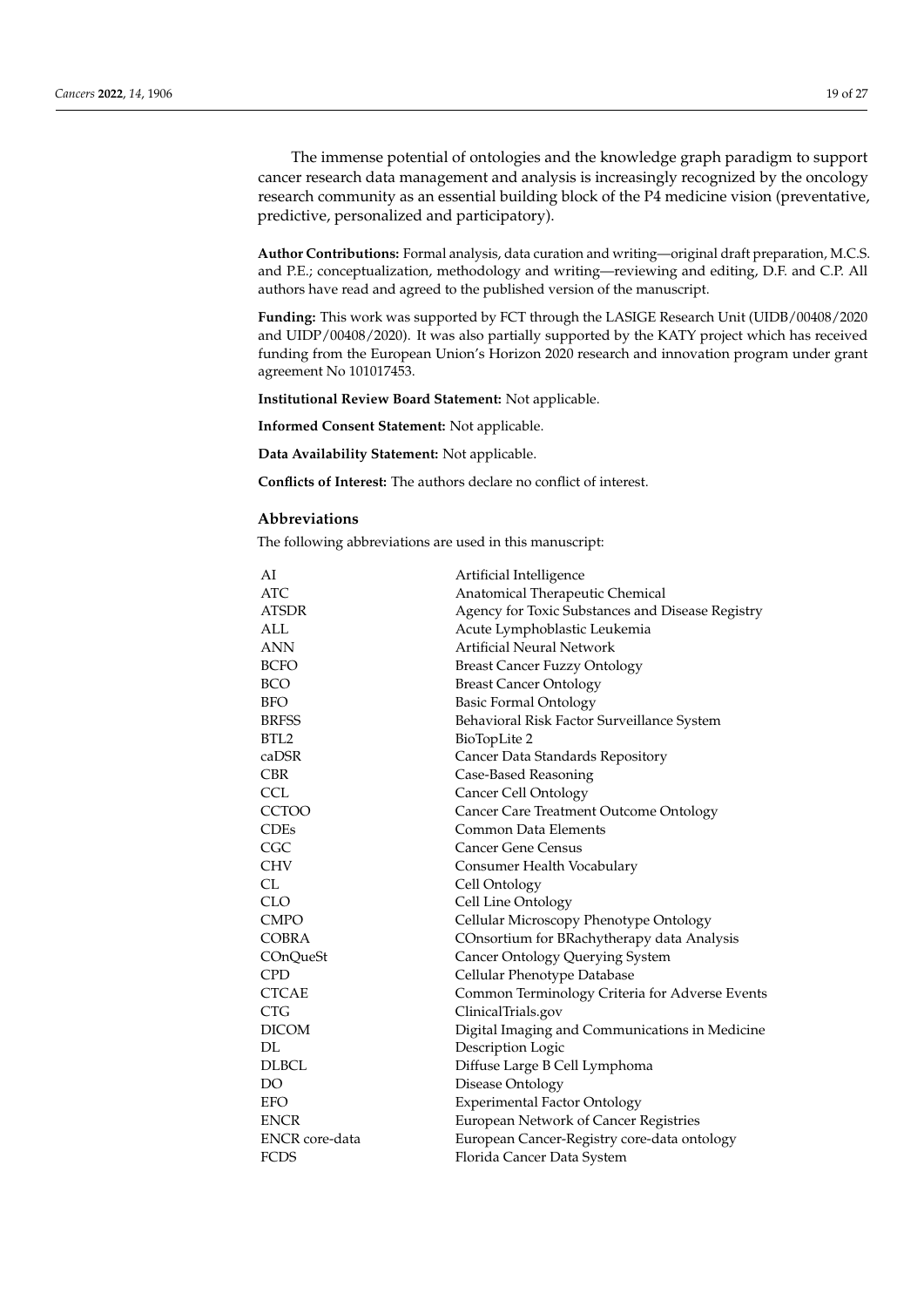| FL                            | Follicular Lymphoma                                                                               |
|-------------------------------|---------------------------------------------------------------------------------------------------|
| FMA                           | Foundational Model of Anatomy                                                                     |
| FOAF                          | Friend of a Friend ontology                                                                       |
| FOORC                         | Fuzzy Ontology for Obesity-Related Cancer                                                         |
| GAD                           | Genetic Association Database                                                                      |
| GCO                           | <b>Gastric Cancer Ontology</b>                                                                    |
| GDSC                          | Genomics of Drug Sensitivity in Cancer                                                            |
| GO.                           | Gene Ontology                                                                                     |
| <b>HDO</b>                    | Human Disease Ontology                                                                            |
| HCC                           | Hepatocellular Carcinoma                                                                          |
| HOS                           | <b>Health Outcomes Survey</b>                                                                     |
| <b>HUGO Gene Nomenclature</b> | Human Genome Organization Gene Nomenclature                                                       |
| ICD-9-CM                      | International Classification of Diseases Ninth Revision Clinical<br>Modification                  |
| ICD-O-3                       | International Classification of Disease for Oncology 3rd edition                                  |
| IMI                           |                                                                                                   |
| IOBC                          | Interactive Mapping Interface                                                                     |
|                               | Interlinking Ontology for Biological Concepts                                                     |
| KCR                           | Kentucky Cancer Registry                                                                          |
| KEGG                          | Kyoto Encyclopedia of Genes and Genomes                                                           |
| KG                            | Knowledge Graph                                                                                   |
| <b>LCO</b>                    | Liver Cancer Ontology                                                                             |
| LCKGO                         | Lung Cancer Knowledge Graph Ontology                                                              |
| <b>LINCS</b>                  | Library of Integrated Network-based Cellular Signatures                                           |
| lncRNAs                       | long non-coding RNAs                                                                              |
| LOINC                         | Logical Observation Identifier Names and Codes                                                    |
| <b>LTR</b>                    | Louisiana Tumor Registry                                                                          |
| LuCO                          | Lung Cancer Ontology                                                                              |
| <b>MAS</b>                    | Multi-Agent System                                                                                |
| <b>MCVS</b>                   | Multi-threaded Clinical Vocabulary Server                                                         |
| MedDRA                        | Medical Dictionary for Regulatory Activities                                                      |
| MeSH                          | <b>Medical Subject Headings</b>                                                                   |
| MGI                           | Mouse Genome Informatics                                                                          |
| ML                            | Machine Learning                                                                                  |
| МP                            | Mammalian Phenotype ontology                                                                      |
| MuEVo                         | Multi-Expertise Vocabulary                                                                        |
| NAACCR                        | North American Association of Central Cancer Registries                                           |
|                               |                                                                                                   |
| NCI                           | National Cancer Institute                                                                         |
| NCIt                          | National Cancer Institute Thesaurus                                                               |
| <b>NCRI</b>                   | National Cancer Registry Ireland                                                                  |
| <b>NCRO</b>                   | Non-Coding RNA Ontology                                                                           |
| NEJM                          | New England Journal of Medicine                                                                   |
| NLP                           | Natural Language Processing                                                                       |
| <b>OBDA</b>                   | <b>Ontology-Based Data Access</b>                                                                 |
| <b>OBI</b>                    | Ontology for Biomedical Investigators                                                             |
| OCCC                          | Ovarian clear cell carcinoma                                                                      |
| <b>OCRV</b>                   | <b>Ontology for Cancer Research Variables</b>                                                     |
| <b>OCRSEV</b>                 | Ontology of Cancer Related Social-Ecological Variables                                            |
| <b>OD-ATTEST</b>              | Ontology for the Documentation of vAriable selecTion and daTa<br>sourcE Selection and inTegration |
| <b>ODVDS</b>                  | Ontology for Documentation of Variable and Data Source                                            |
| <b>OGMS</b>                   | <b>Ontology of General Medical Science</b>                                                        |
| <b>OIE</b>                    |                                                                                                   |
|                               | Open Information Extraction                                                                       |
| <b>OMIM</b>                   | Online Mendelian Inheritance in Man                                                               |
| <b>OMIT</b>                   | Ontology for MicroRNA Target                                                                      |
| OntHCC                        | Ontology of Hepatocellular Carcinoma                                                              |
| OQuaRE                        | <b>Ontology Quality Evaluation Framework</b>                                                      |
| OSCC                          | Oral Squamous Cell Carcinoma                                                                      |
| OWL                           | Web Ontology Language                                                                             |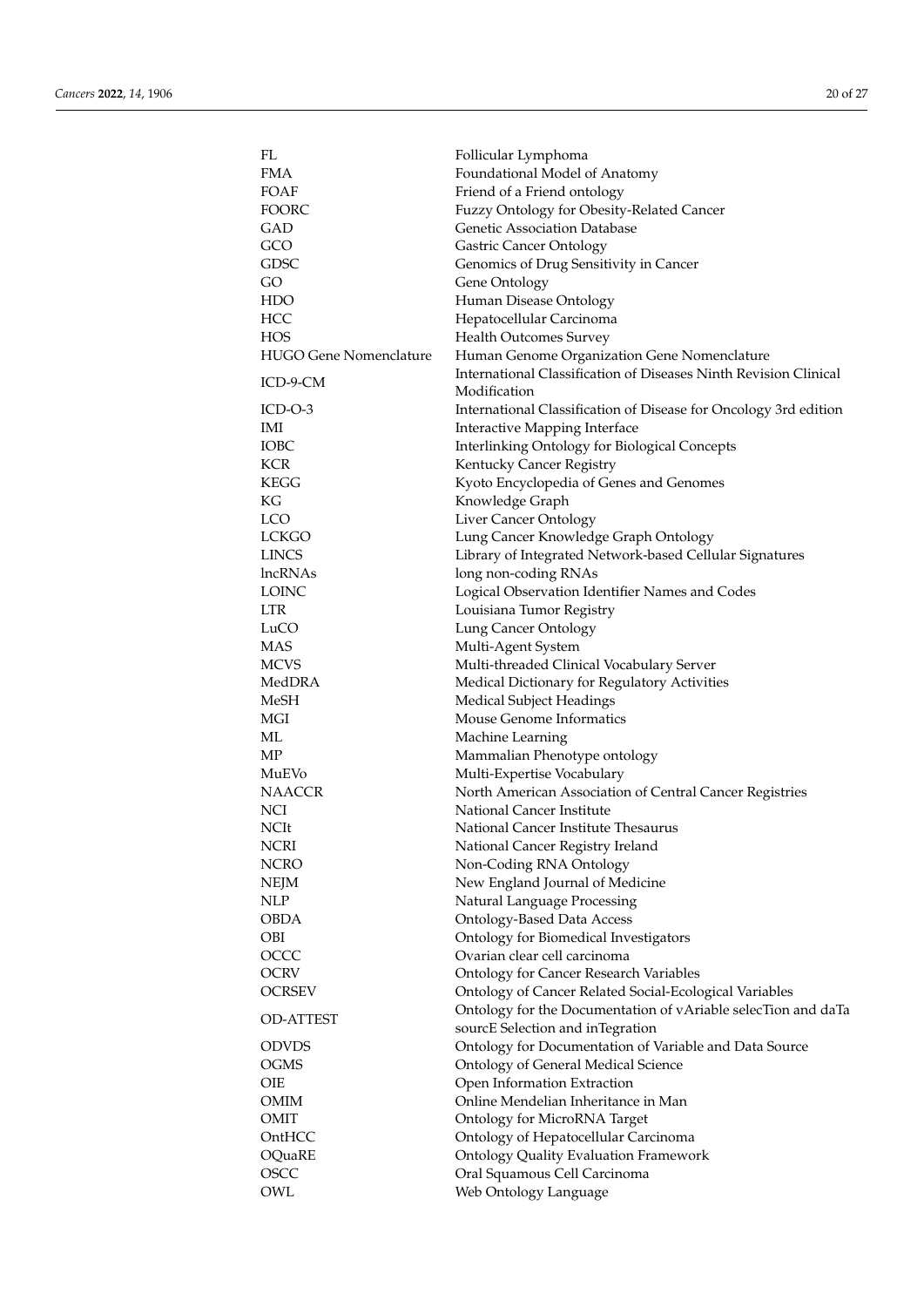| PAC.             | Prostatic Adenocarcinoma                                    |
|------------------|-------------------------------------------------------------|
| <b>POCS</b>      | Profile Ontology for Cancer Survivors                       |
| QHIO             | Quantitative Histopathological Imaging Ontology             |
| RO.              | <b>Relation Ontology</b>                                    |
| <b>ROS</b>       | <b>Radiation Oncology Structures</b>                        |
| <b>SCRS</b>      | Semantic Cancer Registry System                             |
| <b>SEER-MHOS</b> | Surveillance, Epidemiology, and End Results-Medicare Health |
|                  | <b>Outcomes Survey</b>                                      |
| <b>SIO</b>       | Semanticscience Integrated Ontology                         |
| <b>SKOS</b>      | Simple Knowledge Organization System                        |
| <b>SNOMED CT</b> | Systematized Nomenclature of Medicine Clinical Terms        |
| SNOMEDint        | SNOMED International                                        |
| <b>SOSW</b>      | Sentiment Ontology for Social Web                           |
| <b>SVMs</b>      | <b>Support Vector Machines</b>                              |
| <b>SWIT</b>      | Semantic Web Integration Tool                               |
| <b>TCGA</b>      | The Cancer Genome Atlas                                     |
| <b>TEO</b>       | Time Event Ontology                                         |
| <b>TNM</b>       | Tumor–Node–Metastasis                                       |
| TNM-O            | Tumor-Node-Metastasis Ontology                              |
| <b>TOCSOC</b>    | Temporal Ontology for Comparing the Survival Outcomes       |
| <b>TTD</b>       | Therapeutic Target Database                                 |
| <b>UMLS</b>      | Unified Medical Language System                             |
| <b>USCB</b>      | United States Census Bureau                                 |
|                  |                                                             |

#### **References**

- <span id="page-20-0"></span>1. SNOMED International. Available online: <https://www.snomed.org/> (accessed on 25 March 2022).
- <span id="page-20-1"></span>2. Ashburner, M.; Ball, C.A.; Blake, J.A.; Botstein, D.; Butler, H.; Cherry, J.M.; Davis, A.P.; Dolinski, K.; Dwight, S.S.; Eppig, J.T.; et al. Gene ontology: Tool for the unification of biology. *Nat. Genet.* **2000**, *25*, 25–29. [\[CrossRef\]](http://doi.org/10.1038/75556) [\[PubMed\]](http://www.ncbi.nlm.nih.gov/pubmed/10802651)
- <span id="page-20-2"></span>3. Whetzel, P.L.; Noy, N.F.; Shah, N.H.; Alexander, P.R.; Nyulas, C.; Tudorache, T.; Musen, M.A. BioPortal: Enhanced functionality via new Web services from the National Center for Biomedical Ontology to access and use ontologies in software applications. *Nucleic Acids Res.* **2011**, *39*, W541–W545. [\[CrossRef\]](http://dx.doi.org/10.1093/nar/gkr469) [\[PubMed\]](http://www.ncbi.nlm.nih.gov/pubmed/21672956)
- <span id="page-20-3"></span>4. Golbeck, J.; Fragoso, G.; Hartel, F.; Hendler, J.; Oberthaler, J.; Parsia, B. The National Cancer Institute's thesaurus and ontology. *J. Web Semant. First Look* **2003**, *1*, 4.
- <span id="page-20-4"></span>5. Chin, L.; Andersen, J.N.; Futreal, P.A. Cancer genomics: From discovery science to personalized medicine. *Nat. Med.* **2011**, *17*, 297–303. [\[CrossRef\]](http://dx.doi.org/10.1038/nm.2323)
- <span id="page-20-5"></span>6. Gruber, T.R. Toward principles for the design of ontologies used for knowledge sharing? *Int. J. Hum.-Comput. Stud.* **1995**, *43*, 907–928. [\[CrossRef\]](http://dx.doi.org/10.1006/ijhc.1995.1081)
- <span id="page-20-6"></span>7. McGuinness, D.L. Ontologies come of age. In *Spinning the Semantic Web: Bringing the World Wide Web to Its Full Potential*; MIT Press: Cambridge, MA, USA, 2002; pp. 171–194.
- <span id="page-20-7"></span>8. OWL 2 Web Ontology Language Document Overview (Second Edition). Available online: [https://www.w3.org/TR/owl2](https://www.w3.org/TR/owl2-overview/) [-overview/](https://www.w3.org/TR/owl2-overview/) (accessed on 25 March 2022).
- <span id="page-20-8"></span>9. Gutiérrez, C.; Sequeda, J.F. Knowledge graphs. *Commun. ACM* **2021**, *64*, 96–104. [\[CrossRef\]](http://dx.doi.org/10.1145/3418294)
- <span id="page-20-9"></span>10. Lin, F.P.; Groza, T.; Kocbek, S.; Antezana, E.; Epstein, R.J. Cancer Care Treatment Outcome Ontology: A novel computable ontology for profiling treatment outcomes in patients with solid tumors. *JCO Clin. Cancer Inform.* **2018**, *2*, 1–14. [\[CrossRef\]](http://dx.doi.org/10.1200/CCI.18.00026)
- <span id="page-20-10"></span>11. Salvi, D.; Picone, M.; Arredondo, M.T.; Cabrera-Umpierrez, M.F.; Esteban, Á.; Steger, S.; Poli, T. Merging person-specific bio-markers for predicting oral cancer recurrence through an ontology. *IEEE Trans. Biomed. Eng.* **2013**, *60*, 216–220. [\[CrossRef\]](http://dx.doi.org/10.1109/TBME.2012.2216879)
- <span id="page-20-11"></span>12. Tao, S.; Zeng, N.; Hands, I.; Hurt-Mueller, J.; Durbin, E.B.; Cui, L.; Zhang, G.Q. Web-based interactive mapping from data dictionaries to ontologies, with an application to cancer registry. *BMC Med. Inform. Decis. Mak.* **2020**, *20*, 271. [\[CrossRef\]](http://dx.doi.org/10.1186/s12911-020-01288-7)
- <span id="page-20-12"></span>13. Yan, S.; Wong, K. Elucidating high-dimensional cancer hallmark annotation via enriched ontology. *J. Biomed. Inform.* **2017**, *73*, 84–94. [\[CrossRef\]](http://dx.doi.org/10.1016/j.jbi.2017.07.011)
- <span id="page-20-13"></span>14. Oyelade, O.N.; Ezugwu, A.E.; Adewuyi, S.A. Enhancing reasoning through reduction of vagueness using fuzzy OWL-2 for representation of breast cancer ontologies. *Neural Comput. Appl.* **2021**, *34*, 1–26. [\[CrossRef\]](http://dx.doi.org/10.1007/s00521-021-06517-2) [\[PubMed\]](http://www.ncbi.nlm.nih.gov/pubmed/34642549)
- <span id="page-20-14"></span>15. Zhu, Q.; Tao, C.; Shen, F.; Chute, C.G. Exploring the pharmacogenomics knowledge base (PharmGKB) for repositioning breast cancer drugs by leveraging Web ontology language (OWL) and cheminformatics approaches. *Pac. Symp. Biocomput.* **2014**, *2014*, 172–182.
- <span id="page-20-15"></span>16. Agioutantis, P.C.; Loutrari, H.; Kolisis, F.N. Computational analysis of transcriptomic and proteomic data for deciphering molecular heterogeneity and drug responsiveness in model human hepatocellular carcinoma cell lines. *Genes* **2020**, *11*, 623. [\[CrossRef\]](http://dx.doi.org/10.3390/genes11060623) [\[PubMed\]](http://www.ncbi.nlm.nih.gov/pubmed/32517019)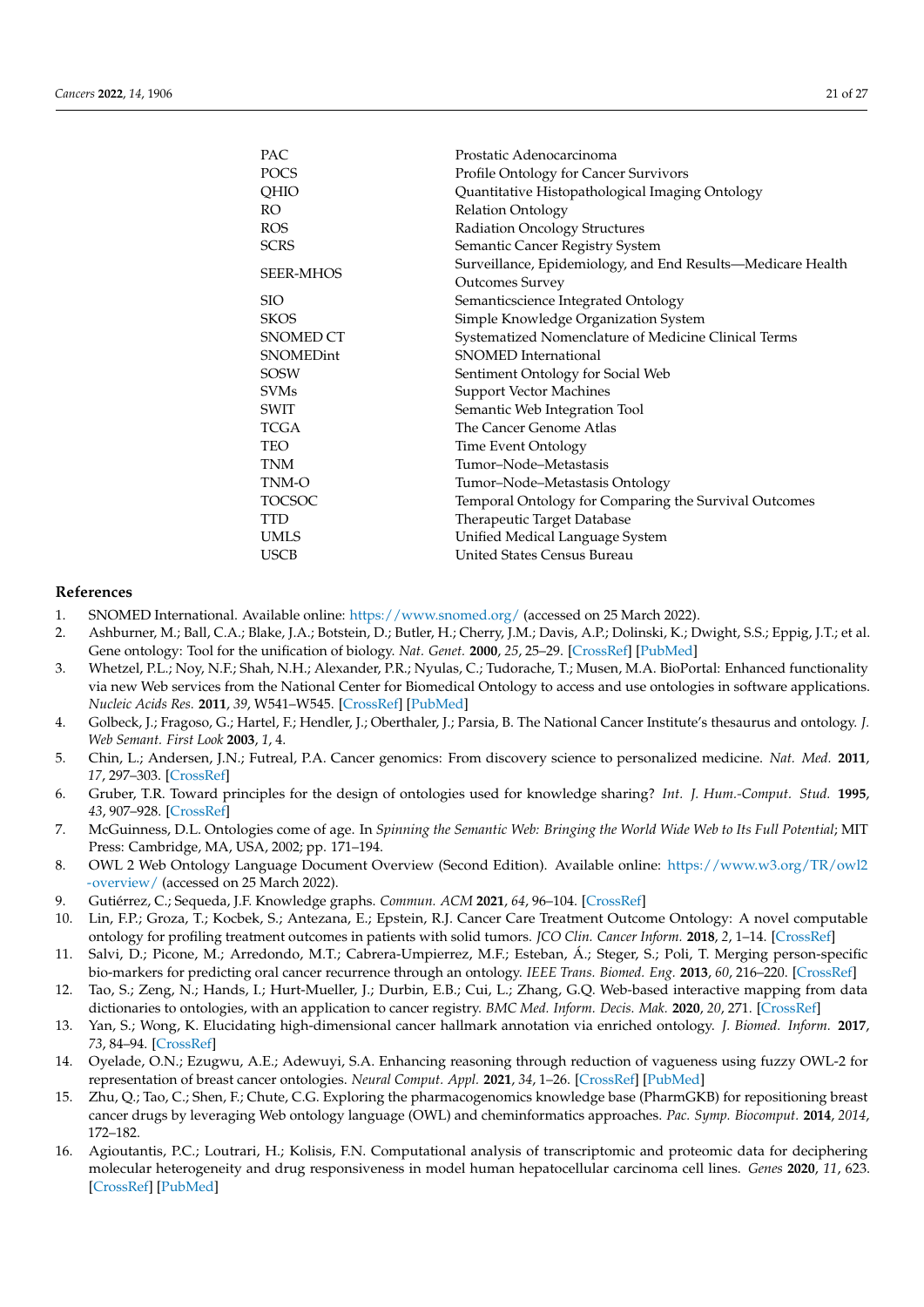- <span id="page-21-0"></span>17. Su, L.; Liu, G.; Bai, T.; Meng, X.; Ma, Q. MGOGP: A gene module-based heuristic algorithm for cancer-related gene prioritization. *BMC Bioinform.* **2018**, *19*, 215. [\[CrossRef\]](http://dx.doi.org/10.1186/s12859-018-2216-0) [\[PubMed\]](http://www.ncbi.nlm.nih.gov/pubmed/29871590)
- <span id="page-21-1"></span>18. Althubaiti, S.; Karwath, A.; Dallol, A.; Noor, A.; Alkhayyat, S.S.; Alwassia, R.; Mineta, K.; Gojobori, T.; Beggs, A.D.; Schofield, P.N.; et al. Ontology-based prediction of cancer driver genes. *Sci. Rep.* **2019**, *9*, 17405. [\[CrossRef\]](http://dx.doi.org/10.1038/s41598-019-53454-1) [\[PubMed\]](http://www.ncbi.nlm.nih.gov/pubmed/31757986)
- <span id="page-21-2"></span>19. Shen, Y.; Colloc, J.; Jacquet-Andrieu, A.; Lei, K. Emerging medical informatics with case-based reasoning for aiding clinical decision in multi-agent system. *J. Biomed. Inform.* **2015**, *56*, 307–317. [\[CrossRef\]](http://dx.doi.org/10.1016/j.jbi.2015.06.012)
- <span id="page-21-3"></span>20. PubMed. Available online: <https://pubmed.ncbi.nlm.nih.gov/> (accessed on 10 January 2022).
- <span id="page-21-4"></span>21. Google Scholar. Available online: <https://ncit.nci.nih.gov/ncitbrowser/> (accessed on 21 March 2022).
- <span id="page-21-5"></span>22. NCI Thesaurus. Available online: <https://scholar.google.com/> (accessed on 25 March 2022).
- <span id="page-21-6"></span>23. Bodenreider, O. The unified medical language system (UMLS): Integrating biomedical terminology. *Nucleic Acids Res.* **2004**, *32*, D267–D270. [\[CrossRef\]](http://dx.doi.org/10.1093/nar/gkh061)
- <span id="page-21-7"></span>24. Medical Subject Headings. Available online: <https://www.nlm.nih.gov/mesh/meshhome.html> (accessed on 25 March 2022).
- <span id="page-21-8"></span>25. Schriml, L.M.; Mitraka, E.; Munro, J.; Tauber, B.; Schor, M.; Nickle, L.; Felix, V.; Jeng, L.; Bearer, C.; Lichenstein, R.; et al. Human Disease Ontology 2018 update: Classification, content and workflow expansion. *Nucleic Acids Res.* **2019**, *47*, D955–D962. [\[CrossRef\]](http://dx.doi.org/10.1093/nar/gky1032) [\[PubMed\]](http://www.ncbi.nlm.nih.gov/pubmed/30407550)
- <span id="page-21-9"></span>26. World Health Organization (WHO). *International Classification of Diseases for Oncology (ICD-O)*, 3rd ed.; 1st Revision; World Health Organization (WHO): Geneva, Switzerland, 2013.
- <span id="page-21-10"></span>27. Bandrowski, A.; Brinkman, R.; Brochhausen, M.; Brush, M.H.; Bug, B.; Chibucos, M.C.; Clancy, K.; Courtot, M.; Derom, D.; Dumontier, M.; et al. The ontology for biomedical investigations. *PLoS ONE* **2016**, *11*, e0154556. [\[CrossRef\]](http://dx.doi.org/10.1371/journal.pone.0154556)
- <span id="page-21-11"></span>28. Sarntivijai, S.; Lin, Y.; Xiang, Z.; Meehan, T.F.; Diehl, A.D.; Vempati, U.D.; Schürer, S.C.; Pang, C.; Malone, J.; Parkinson, H.; et al. CLO: The cell line ontology. *J. Biomed. Semant.* **2014**, *5*, 1–10. [\[CrossRef\]](http://dx.doi.org/10.1186/2041-1480-5-37)
- <span id="page-21-12"></span>29. Li, F.; Du, J.; He, Y.; Song, H.Y.; Madkour, M.; Rao, G.; Xiang, Y.; Luo, Y.; Chen, H.W.; Liu, S.; et al. Time event ontology (TEO): To support semantic representation and reasoning of complex temporal relations of clinical events. *J. Am. Med. Inform. Assoc.* **2020**, *27*, 1046–1056. [\[CrossRef\]](http://dx.doi.org/10.1093/jamia/ocaa058) [\[PubMed\]](http://www.ncbi.nlm.nih.gov/pubmed/32626903)
- <span id="page-21-13"></span>30. Nicholson, N.C.; Giusti, F.; Bettio, M.; Negrao Carvalho, R.; Dimitrova, N.; Dyba, T.; Flego, M.; Neamtiu, L.; Randi, G.; Martos, C. An ontology-based approach for developing a harmonised data-validation tool for European cancer registration. *J. Biomed. Semant.* **2021**, *12*, 1. [\[CrossRef\]](http://dx.doi.org/10.1186/s13326-020-00233-x) [\[PubMed\]](http://www.ncbi.nlm.nih.gov/pubmed/33407816)
- <span id="page-21-14"></span>31. Zhang, H.; Guo, Y.; Prosperi, M.; Bian, J. An ontology-based documentation of data discovery and integration process in cancer outcomes research. *BMC Med. Inform. Decis. Mak.* **2020**, *20*, 292. [\[CrossRef\]](http://dx.doi.org/10.1186/s12911-020-01270-3) [\[PubMed\]](http://www.ncbi.nlm.nih.gov/pubmed/33317497)
- <span id="page-21-15"></span>32. Rasmussen, K.E.; Dolan, M.E. *OncoCL: A Cancer Cell Ontology*; ICBO: Lansing, MI, USA, 2013; p. 126.
- <span id="page-21-16"></span>33. Jusoh, F.; Ibrahim, R.; Othman, M.S.; Omar, N. Development of breast cancer ontology based on hybrid approach. *Int. J. Innov. Comput.* **2013**, *3*, 1.
- <span id="page-21-17"></span>34. Myneni, S.; Amith, M.; Geng, Y.; Tao, C. Towards an ontology-driven framework to enable development of personalized mHealth solutions for cancer survivors' engagement in healthy living. *Stud. Health Technol. Inform.* **2015**, *216*, 113–117.
- <span id="page-21-18"></span>35. Malty, A.M.; Jain, S.K.; Yang, P.C.; Harvey, K.; Warner, J.L. Computerized approach to creating a systematic ontology of hematology/oncology regimens. *JCO Clin. Cancer Inform.* **2018**, *2*, 1–11. [\[CrossRef\]](http://dx.doi.org/10.1200/CCI.17.00142)
- <span id="page-21-19"></span>36. Dinakarpandian, D.; Liedtke, M.; Musen, M.A.; Dinakar, B. *TOCSOC: A Temporal Ontology for Comparing the Survival Outcomes of Clinical Trials in Oncology*; ICBO: Lansing, MI, USA, 2018.
- <span id="page-21-20"></span>37. Chen, Y.; Yu, C.; Liu, X.; Xi, T.; Xu, G.; Sun, Y.; Zhu, F.; Shen, B. PCLiON: An ontology for data standardization and sharing of prostate cancer associated lifestyles. *Int. J. Med Inform.* **2021**, *145*, 104332. [\[CrossRef\]](http://dx.doi.org/10.1016/j.ijmedinf.2020.104332)
- <span id="page-21-21"></span>38. Herrmann, J.; Zabka, S.; Boeker, M.; Schulz, S. Ontology Patterns for Tubular or Spherical Layered Structures. A Case Study from Oncology. In Proceedings of the Joint Ontology Workshop, Graz, Austria, 23–25 September **2019**; Volume 2518.
- <span id="page-21-22"></span>39. Esteban-Gil, A.; Fernández-Breis, J.T.; Boeker, M. Analysis and visualization of disease courses in a semantically-enabled cancer registry. *J. Biomed. Semant.* **2017**, *8*, 46. [\[CrossRef\]](http://dx.doi.org/10.1186/s13326-017-0154-9)
- <span id="page-21-23"></span>40. Amith, M.; Song, H.Y.; Zhang, Y.; Xu, H.; Tao, C. Lightweight predicate extraction for patient-level cancer information and ontology development. *BMC Med. Inform. Decis. Mak.* **2017**, *17*, 73. [\[CrossRef\]](http://dx.doi.org/10.1186/s12911-017-0465-x)
- <span id="page-21-24"></span>41. Elhefny, M.; Elmogy, M.; Elfetouh, A.; Badria, F. FOORC: A Fuzzy Ontology-Based Representation for Obesity Related Cancer Knowledge. *Int. J. Intell. Comput. Inf. Sci.* **2016**, *16*, 15–36. [\[CrossRef\]](http://dx.doi.org/10.21608/ijicis.2016.19833)
- <span id="page-21-25"></span>42. Tapi Nzali, M.D.; Aze, J.; Bringay, S.; Lavergne, C.; Mollevi, C.; Optiz, T. Reconciliation of patient/doctor vocabulary in a structured resource. *Health Inform. J.* **2019**, *25*, 1219–1231. [\[CrossRef\]](http://dx.doi.org/10.1177/1460458217751014) [\[PubMed\]](http://www.ncbi.nlm.nih.gov/pubmed/29332530)
- <span id="page-21-26"></span>43. Lee, J.; Park, H.A.; Park, S.K.; Song, T.M. Using social media data to understand consumers' information needs and emotions regarding cancer: Ontology-based data analysis study. *J. Med. Internet Res.* **2020**, *22*, e18767. [\[CrossRef\]](http://dx.doi.org/10.2196/18767) [\[PubMed\]](http://www.ncbi.nlm.nih.gov/pubmed/33284127)
- <span id="page-21-27"></span>44. Messaoudi, R.; Jaziri, F.; Mtibaa, A.; Grand-Brochier, M.; Ali, H.M.; Amouri, A.; Fourati, H.; Chabrot, P.; Gargouri, F.; Vacavant, A. Ontology-based approach for liver cancer diagnosis and treatment. *J. Digit. Imaging* **2019**, *32*, 116–130. [\[CrossRef\]](http://dx.doi.org/10.1007/s10278-018-0115-6) [\[PubMed\]](http://www.ncbi.nlm.nih.gov/pubmed/30066122)
- <span id="page-21-28"></span>45. Gurcan, M.N.; Tomaszewski, J.; Overton, J.A.; Doyle, S.; Ruttenberg, A.; Smith, B. Developing the Quantitative Histopathology Image Ontology (QHIO): A case study using the hot spot detection problem. *J. Biomed. Inform.* **2017**, *66*, 129–135. [\[CrossRef\]](http://dx.doi.org/10.1016/j.jbi.2016.12.006)
- <span id="page-21-29"></span>46. Boeker, M.; França, F.; Bronsert, P.; Schulz, S. TNM-O: Ontology support for staging of malignant tumors. *J. Biomed. Semant.* **2016**, *7*, 64. [\[CrossRef\]](http://dx.doi.org/10.1186/s13326-016-0106-9)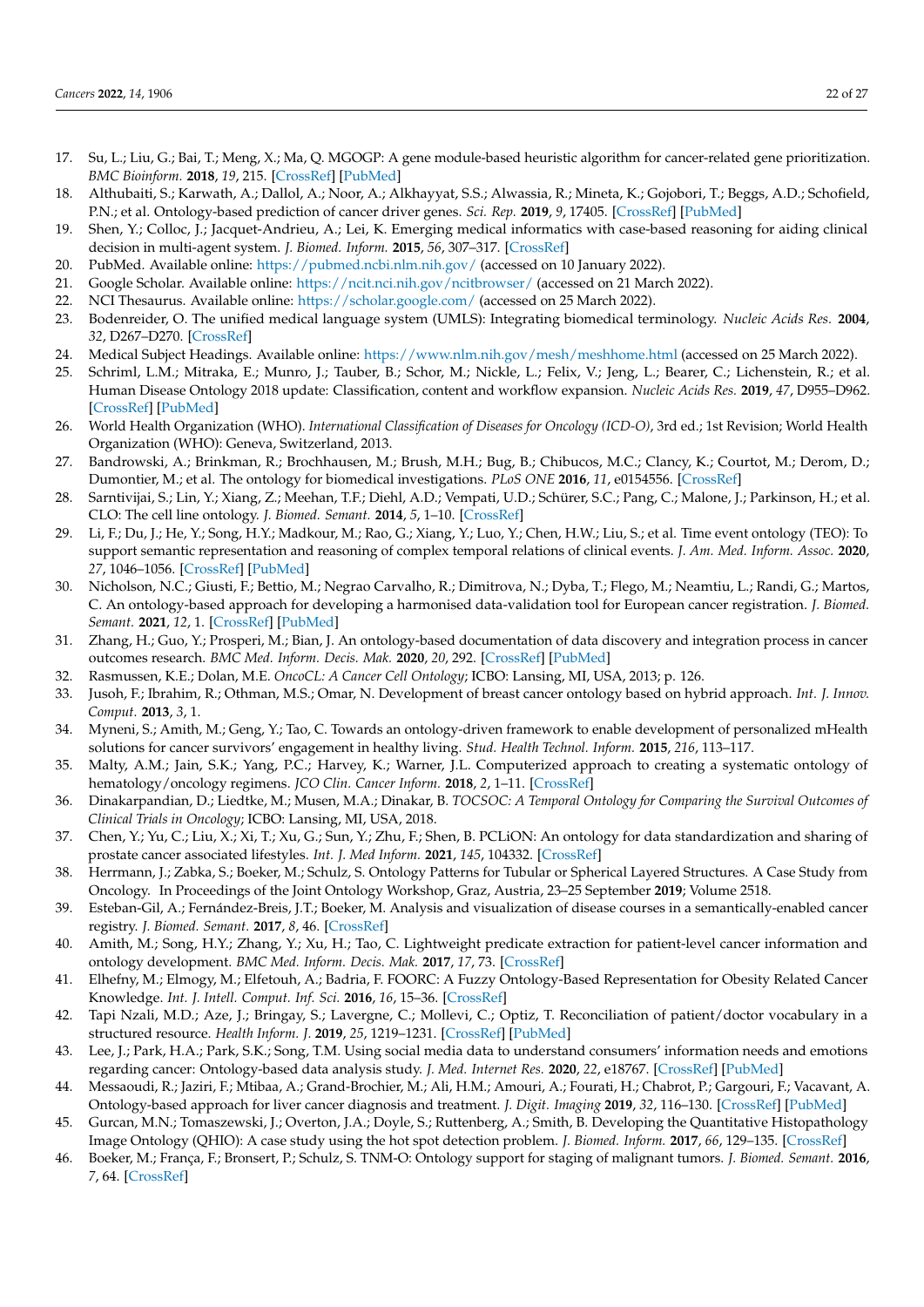- <span id="page-22-0"></span>47. Tagliaferri, L.; Budrukkar, A.; Lenkowicz, J.; Cambeiro, M.; Bussu, F.; Guinot, J.L.; Hildebrandt, G.; Johansson, B.; Meyer, J.E.; Niehoff, P.; et al. ENT COBRA ONTOLOGY: The covariates classification system proposed by the Head & Neck and Skin GEC-ESTRO Working Group for interdisciplinary standardized data collection in head and neck patient cohorts treated with interventional radiotherapy (brachytherapy). *J. Contemp. Brachyther.* **2018**, *10*, 260–266.
- <span id="page-22-1"></span>48. Lancellotta, V.; Guinot, J.L.; Fionda, B.; Rembielak, A.; Di Stefani, A.; Gentileschi, S.; Federico, F.; Rossi, E.; Guix, B.; Chyrek, A.J.; et al. SKIN-COBRA (Consortium for Brachytherapy data Analysis) ontology: The first step towards interdisciplinary standardized data collection for personalized oncology in skin cancer. *J. Contemp. Brachyther.* **2020**, *12*, 105–110. [\[CrossRef\]](http://dx.doi.org/10.5114/jcb.2020.94579)
- <span id="page-22-2"></span>49. Mahmoodi, S.A.; Mirzaie, K.; Mahmoudi, S.M. A new algorithm to extract hidden rules of gastric cancer data based on ontology. *Springerplus* **2016**, *5*, 312. [\[CrossRef\]](http://dx.doi.org/10.1186/s40064-016-1943-9)
- <span id="page-22-3"></span>50. Gao, M.; Warner, J.; Yang, P.; Alterovitz, G. On the Bayesian derivation of a treatment-based cancer ontology. *AMIA Summits Transl. Sci. Proc.* **2014**, *2014*, 209–217.
- <span id="page-22-4"></span>51. Sesen, M.B.; Banares-Alcántara, R.; Fox, J.; Kadir, T.; Brady, J.M. Lung Cancer Assistant: An ontology-driven, online decision support prototype for lung cancer treatment selection. In Proceedings of the OWL: Experiences and Directions Workshop (OWLED), Heraklion, Greece, 27–28 May 2012.
- <span id="page-22-5"></span>52. Barki, C.; Rahmouni, H.B.; Labidi, S. Prediction of Bladder Cancer Treatment Side Effects Using an Ontology-Based Reasoning for Enhanced Patient Health Safety. *Informatics* **2021**, *8*, 55. [\[CrossRef\]](http://dx.doi.org/10.3390/informatics8030055)
- <span id="page-22-6"></span>53. Zhang, L.; Geng, Z.; Meng, X.; Meng, F.; Wang, L. Screening for key lncRNAs in the progression of gallbladder cancer using bioinformatics analyses. *Mol. Med. Rep.* **2018**, *17*, 6449–6455. [\[CrossRef\]](http://dx.doi.org/10.3892/mmr.2018.8655) [\[PubMed\]](http://www.ncbi.nlm.nih.gov/pubmed/29512694)
- <span id="page-22-7"></span>54. Tao, C.; Sun, J.; Zheng, W.J.; Chen, J.; Xu, H. *Drug Target Prediction for Colorectal Cancer by Combining Ontology and Network Approaches*; ICBO: Lansing, MI, USA, 2014; p. 67.
- <span id="page-22-8"></span>55. Balasubramanian, D.K.; Khan, J.Z.; Bian, J.; Guo, Y.; Hogan, W.R.; Hicks, A. *Ontology of Cancer Related Social-Ecological Variables*; ICBO: Lansing, MI, USA, 2017.
- <span id="page-22-9"></span>56. Bibault, J.E.; Zapletal, E.; Rance, B.; Giraud, P.; Burgun, A. Labeling for Big Data in radiation oncology: The Radiation Oncology Structures ontology. *PLoS ONE* **2018**, *13*, e0191263. [\[CrossRef\]](http://dx.doi.org/10.1371/journal.pone.0191263) [\[PubMed\]](http://www.ncbi.nlm.nih.gov/pubmed/29351341)
- <span id="page-22-10"></span>57. Zhang, H.; Guo, Y.; Bian, J. Ontology for Documentation of Variable and Data Source Selection Process to Support Integrative Data Analysis in Cancer Outcomes Research. In Proceedings of the SEPDA@ ISWC, Aukland, New Zealand, 27 October 2019; pp. 63–67.
- <span id="page-22-11"></span>58. Divakar, H.; Ramesh, D.; Prakash, B.; Tumkur, M.T. Prediction of Cervical Cancer with Ontology Based Deep Learning Approach. *Int. J. Comput. Sci. Commun.* **2020**, 60–66.
- <span id="page-22-12"></span>59. Daowd, A.; Barrett, M.; Abidi, S.; Abidi, S.S.R. Building a Knowledge Graph Representing Causal Associations Between Risk Factors and Incidence of Breast Cancer. In *Public Health and Informatics*; IOS Press: Amsterdam, The Netherlands, **2021**; pp. 724–728.
- <span id="page-22-13"></span>60. Serra, L.M.; Duncan, W.D.; Diehl, A.D. An ontology for representing hematologic malignancies: The cancer cell ontology. *BMC Bioinform.* **2019**, *20*, 181. [\[CrossRef\]](http://dx.doi.org/10.1186/s12859-019-2722-8) [\[PubMed\]](http://www.ncbi.nlm.nih.gov/pubmed/31272372)
- <span id="page-22-14"></span>61. Ong, E.; Xie, J.; Ni, Z.; Liu, Q.; Sarntivijai, S.; Lin, Y.; Cooper, D.; Terryn, R.; Stathias, V.; Chung, C.; et al. Ontological representation, integration, and analysis of LINCS cell line cells and their cellular responses. *BMC Bioinform.* **2017**, *18*, 556. [\[CrossRef\]](http://dx.doi.org/10.1186/s12859-017-1981-5)
- <span id="page-22-15"></span>62. Campbell, W.S.; Karlsson, D.; Vreeman, D.J.; Lazenby, A.J.; Talmon, G.A.; Campbell, J.R. A computable pathology report for precision medicine: Extending an observables ontology unifying SNOMED CT and LOINC. *J. Am. Med. Inform. Assoc.* **2018**, *25*, 259–266. [\[CrossRef\]](http://dx.doi.org/10.1093/jamia/ocx097) [\[PubMed\]](http://www.ncbi.nlm.nih.gov/pubmed/29024958)
- <span id="page-22-16"></span>63. Melo, M.T.D.; Gonçalves, V.; Costa, H.; Braga, D.; Gomide, L.; Alves, C.; Brasil, L.M. OntoMama: An Ontology Applied to Breast Cancer. In *MEDINFO 2015: eHealth-Enabled Health*; IOS Press: Amsterdam, The Netherlands, 2015; p. 1104.
- <span id="page-22-17"></span>64. Chen, H.W.; Du, J.; Song, H.Y.; Liu, X.; Jiang, G.; Tao, C. Representation of time-relevant common data elements in the Cancer Data Standards Repository: Statistical evaluation of an ontological approach. *JMIR Med. Inform.* **2018**, *6*, e7. [\[CrossRef\]](http://dx.doi.org/10.2196/medinform.8175)
- <span id="page-22-18"></span>65. Li, Y.; Chen, H.; Pan, T.; Jiang, C.; Zhao, Z.; Wang, Z.; Zhang, J.; Xu, J.; Li, X. LncRNA ontology: Inferring lncRNA functions based on chromatin states and expression patterns. *Oncotarget* **2015**, *6*, 39793–39805. [\[CrossRef\]](http://dx.doi.org/10.18632/oncotarget.5794)
- <span id="page-22-19"></span>66. Milian, K.; Hoekstra, R.; Bucur, A.; Ten Teije, A.; van Harmelen, F.; Paulissen, J. Enhancing reuse of structured eligibility criteria and supporting their relaxation. *J. Biomed. Inform.* **2015**, *56*, 205–219. [\[CrossRef\]](http://dx.doi.org/10.1016/j.jbi.2015.05.005)
- <span id="page-22-20"></span>67. Kim, D.; Joung, J.G.; Sohn, K.A.; Shin, H.; Park, Y.R.; Ritchie, M.D.; Kim, J.H. Knowledge boosting: A graph-based integration approach with multi-omics data and genomic knowledge for cancer clinical outcome prediction. *J. Am. Med. Inform. Assoc.* **2015**, *22*, 109–120. [\[CrossRef\]](http://dx.doi.org/10.1136/amiajnl-2013-002481)
- <span id="page-22-21"></span>68. Wu, T.J.; Schriml, L.M.; Chen, Q.R.; Colbert, M.; Crichton, D.J.; Finney, R.; Hu, Y.; Kibbe, W.A.; Kincaid, H.; Meerzaman, D.; et al. Generating a focused view of disease ontology cancer terms for pan-cancer data integration and analysis. *Database* **2015**, *2015*, bav032. [\[CrossRef\]](http://dx.doi.org/10.1093/database/bav032) [\[PubMed\]](http://www.ncbi.nlm.nih.gov/pubmed/25841438)
- <span id="page-22-22"></span>69. Bona, J.P.; Nolan, T.S.; Brochhausen, M. Ontology-enhanced representations of non-image data in The Cancer Imaging Archive. In Proceedings of the 9th International Conference on Biological Ontology (ICBO 2018), Corvallis, OR, USA, 7–10 August 2018.
- <span id="page-22-23"></span>70. Zhang, L.; Hao, C.; Li, J.; Qu, Y.; Bao, L.; Li, Y.; Yue, Z.; Zhang, M.; Yu, X.; Chen, H.; et al. Bioinformatics methods for identifying differentially expressed genes and signaling pathways in nano-silica stimulated macrophages. *Tumour Biol.* **2017**, *39*, 1010428317709284. [\[CrossRef\]](http://dx.doi.org/10.1177/1010428317709284) [\[PubMed\]](http://www.ncbi.nlm.nih.gov/pubmed/28653889)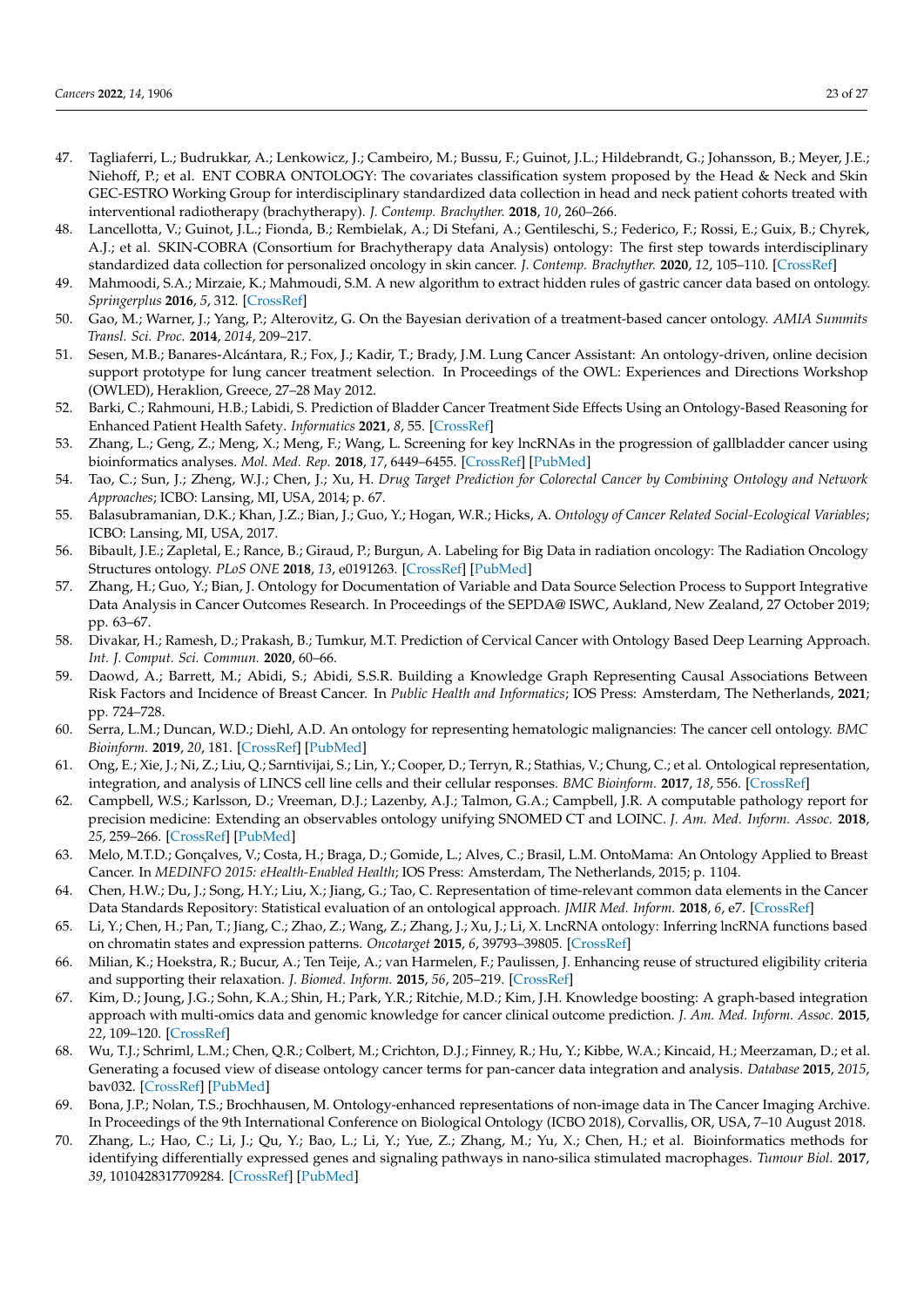- <span id="page-23-0"></span>71. Hasan, S.M.S.; Rivera, D.; Wu, X.C.; Durbin, E.B.; Christian, J.B.; Tourassi, G. Knowledge graph-enabled cancer data analytics. *IEEE J. Biomed. Health Inform.* **2020**, *24*, 1952–1967. [\[CrossRef\]](http://dx.doi.org/10.1109/JBHI.2020.2990797) [\[PubMed\]](http://www.ncbi.nlm.nih.gov/pubmed/32386166)
- <span id="page-23-1"></span>72. Li, N.; Yang, Z.; Luo, L.; Wang, L.; Zhang, Y.; Lin, H.; Wang, J. KGHC: A knowledge graph for hepatocellular carcinoma. *BMC Med. Inform. Decis. Mak.* **2020**, *20*, 135. [\[CrossRef\]](http://dx.doi.org/10.1186/s12911-020-1112-5)
- <span id="page-23-2"></span>73. Chen, Y.; Verbeek, F.J.; Wolstencroft, K. Establishing a consensus for the hallmarks of cancer based on gene ontology and pathway annotations. *BMC Bioinform.* **2021**, *22*, 178. [\[CrossRef\]](http://dx.doi.org/10.1186/s12859-021-04105-8)
- <span id="page-23-3"></span>74. González-Beltrán, A.; Tagger, B.; Finkelstein, A. Federated ontology-based queries over cancer data. *BMC Bioinform.* **2012**, *13* (Suppl. 1), S9. [\[CrossRef\]](http://dx.doi.org/10.1186/1471-2105-13-S1-S9)
- <span id="page-23-4"></span>75. Oster, S.; Langella, S.; Hastings, S.; Ervin, D.; Madduri, R.; Phillips, J.; Kurc, T.; Siebenlist, F.; Covitz, P.; Shanbhag, K.; et al. caGrid 1.0: An enterprise Grid infrastructure for biomedical research. *J. Am. Med Inform. Assoc.* **2008**, *15*, 138–149. [\[CrossRef\]](http://dx.doi.org/10.1197/jamia.M2522)
- <span id="page-23-5"></span>76. Lyu, Y.; Caudron-Herger, M.; Diederichs, S. Circ2GO: A database linking circular RNAs to gene function. *Cancers* **2020**, *12*, 2975. [\[CrossRef\]](http://dx.doi.org/10.3390/cancers12102975)
- <span id="page-23-6"></span>77. Elkin, P.L.; Frankel, A.; Liebow-Liebling, E.H.; Elkin, J.R.; Tuttle, M.S.; Brown, S.H. Bioprospecting the bibleome: Adding evidence to support the inflammatory basis of cancer. *Metabolomics* **2012**, *2*, 6451. [\[CrossRef\]](http://dx.doi.org/10.4172/2153-0769.1000112)
- <span id="page-23-7"></span>78. Zhang, H.; Guo, Y.; Li, Q.; George, T.J.; Shenkman, E.; Modave, F.; Bian, J. An ontology-guided semantic data integration framework to support integrative data analysis of cancer survival. *BMC Med. Inform. Decis. Mak.* **2018**, *18*, 41. [\[CrossRef\]](http://dx.doi.org/10.1186/s12911-018-0636-4)
- <span id="page-23-8"></span>79. Fernández-López, M.; Gómez-Pérez, A.; Juristo, N. Methontology: From ontological art towards ontological engineering. In Proceedings of the Ontological Engineering AAAI-97 Spring Symposium, Stanford, CA, USA, 24–26 March 1997.
- <span id="page-23-9"></span>80. Musen, M.; Protégé Team. The protégé project: A look back and a look forward. *AI Matters* **2015**, 1, 4–12.
- <span id="page-23-10"></span>81. Alfonse, M.; Aref, M.M.; Salem, A.B.M. An ontology-based system for cancer diseases knowledge management. *Int. J. Inf. Eng. Electron. Bus.* **2014**, *6*, 55–63. [\[CrossRef\]](http://dx.doi.org/10.5815/ijieeb.2014.06.07)
- <span id="page-23-11"></span>82. Tao, C.; Sun, J.; Zheng, W.J.; Chen, J.; Xu, H. Colorectal cancer drug target prediction using ontology-based inference and network analysis. *Database* **2015**, *2015*, bav015. [\[CrossRef\]](http://dx.doi.org/10.1093/database/bav015) [\[PubMed\]](http://www.ncbi.nlm.nih.gov/pubmed/25818893)
- <span id="page-23-12"></span>83. Nicholson, N.C.; Giusti, F.; Bettio, M.; Negrao Carvalho, R.; Dimitrova, N.; Dyba, T.; Flego, M.; Neamtiu, L.; Randi, G.; Martos, C. An ontology to model the international rules for multiple primary malignant tumours in cancer registration. *Appl. Sci.* **2021**, *11*, 7233. [\[CrossRef\]](http://dx.doi.org/10.3390/app11167233)
- <span id="page-23-13"></span>84. Rebholz-Schuhmann, D.; Oellrich, A.; Hoehndorf, R. Text-mining solutions for biomedical research: Enabling integrative biology. *Nat. Rev. Genet.* **2012**, *13*, 829–839. [\[CrossRef\]](http://dx.doi.org/10.1038/nrg3337) [\[PubMed\]](http://www.ncbi.nlm.nih.gov/pubmed/23150036)
- <span id="page-23-14"></span>85. Chen, H.; Zhang, D.; Zhang, G.; Li, X.; Liang, Y.; Kasukurthi, M.V.; Li, S.; Borchert, G.M.; Huang, J. A semantics-oriented computational approach to investigate microRNA regulation on glucocorticoid resistance in pediatric acute lymphoblastic leukemia. *BMC Med. Inform. Decis. Mak.* **2018**, *18*, 57. [\[CrossRef\]](http://dx.doi.org/10.1186/s12911-018-0637-3) [\[PubMed\]](http://www.ncbi.nlm.nih.gov/pubmed/30066657)
- <span id="page-23-15"></span>86. Pesquita, C.; Faria, D.; Falcao, A.O.; Lord, P.; Couto, F.M. Semantic similarity in biomedical ontologies. *PLoS Comput. Biol.* **2009**, *5*, e1000443. [\[CrossRef\]](http://dx.doi.org/10.1371/journal.pcbi.1000443)
- <span id="page-23-16"></span>87. Acharya, S.; Cui, L.; Pan, Y. Multi-view feature selection for identifying gene markers: A diversified biological data driven approach. *BMC Bioinform.* **2020**, *21*, 483. [\[CrossRef\]](http://dx.doi.org/10.1186/s12859-020-03810-0)
- <span id="page-23-17"></span>88. Su, K.M.; Lin, T.W.; Liu, L.C.; Yang, Y.P.; Wang, M.L.; Tsai, P.H.; Wang, P.H.; Yu, M.H.; Chang, C.M.; Chang, C.C. The potential role of complement system in the progression of ovarian clear cell carcinoma inferred from the Gene Ontology-based immunofunctionome analysis. *Int. J. Mol. Sci.* **2020**, *21*, 2824. [\[CrossRef\]](http://dx.doi.org/10.3390/ijms21082824)
- <span id="page-23-18"></span>89. Bourgeais, V.; Zehraoui, F.; Ben Hamdoune, M.; Hanczar, B. Deep GONet: Self-explainable deep neural network based on Gene Ontology for phenotype prediction from gene expression data. *BMC Bioinform.* **2021**, *22*, 455. [\[CrossRef\]](http://dx.doi.org/10.1186/s12859-021-04370-7)
- <span id="page-23-19"></span>90. Min, H.; Mobahi, H.; Irvin, K.; Avramovic, S.; Wojtusiak, J. Predicting activities of daily living for cancer patients using an ontology-guided machine learning methodology. *J. Biomed. Semant.* **2017**, *8*, 39. [\[CrossRef\]](http://dx.doi.org/10.1186/s13326-017-0149-6)
- <span id="page-23-20"></span>91. Xi, J.; Ye, L.; Huang, Q.; Li, X. Tolerating data missing in breast cancer diagnosis from clinical ultrasound reports via knowledge graph inference. In Proceedings of the 27th ACM SIGKDD Conference on Knowledge Discovery & Data Mining, Singapore, 14–18 August 2021; pp. 3756–3764.
- <span id="page-23-21"></span>92. Zhang, M.Y.; Du, R.Z. A Real-time Inference Method of Graph Attention Network Based on Knowledge Graph for Lung Cancer. In Proceedings of the 5th International Conference on Digital Signal Processing, Chengdu, China, 26–28 February 2021; pp. 326–331.
- <span id="page-23-22"></span>93. Kim, J. In silico analysis of differentially expressed genesets in metastatic breast cancer identifies potential prognostic biomarkers. *World J. Surg. Oncol.* **2021**, *19*, 188. [\[CrossRef\]](http://dx.doi.org/10.1186/s12957-021-02301-7) [\[PubMed\]](http://www.ncbi.nlm.nih.gov/pubmed/34172056)
- 94. Sun, X.; Liu, Y.; Gao, X.; Du, M.; Gao, M.; Zhong, X.; Wei, X. Analysis of LncRNA-mRNA co-expression profiles in patients with polycystic ovary syndrome: A pilot study. *Front. Immunol.* **2021**, *12*, 669819. [\[CrossRef\]](http://dx.doi.org/10.3389/fimmu.2021.669819) [\[PubMed\]](http://www.ncbi.nlm.nih.gov/pubmed/33936113)
- 95. Yu, C.; Chen, J.; Ma, J.; Zang, L.; Dong, F.; Sun, J.; Zheng, M. Identification of key genes and signaling pathways associated with the progression of gastric cancer. *Pathol. Oncol. Res.* **2020**, *26*, 1903–1919. [\[CrossRef\]](http://dx.doi.org/10.1007/s12253-019-00781-3) [\[PubMed\]](http://www.ncbi.nlm.nih.gov/pubmed/31848941)
- 96. Wang, L.; Wang, B.; Quan, Z. Identification of aberrantly methylated-differentially expressed genes and gene ontology in prostate cancer. *Mol. Med. Rep.* **2020**, *21*, 744–758. [\[CrossRef\]](http://dx.doi.org/10.3892/mmr.2019.10876) [\[PubMed\]](http://www.ncbi.nlm.nih.gov/pubmed/31974616)
- 97. Zhang, X.; Yin, S.; Ma, K. Bioinformatics analysis of different candidate genes involved in hepatocellular carcinoma induced by HepG2 cells or tumor cells of patients. *J. Int. Med. Res.* **2020**, *48*, 300060520932112. [\[CrossRef\]](http://dx.doi.org/10.1177/0300060520932112)
- 98. Tang, M.; Dai, W.; Wu, H.; Xu, X.; Jiang, B.; Wei, Y.; Qian, H.; Han, L. Transcriptome analysis of tongue cancer based on high-throughput sequencing. *Oncol. Rep.* **2020**, *43*, 2004–2016. [\[CrossRef\]](http://dx.doi.org/10.3892/or.2020.7560) [\[PubMed\]](http://www.ncbi.nlm.nih.gov/pubmed/32236620)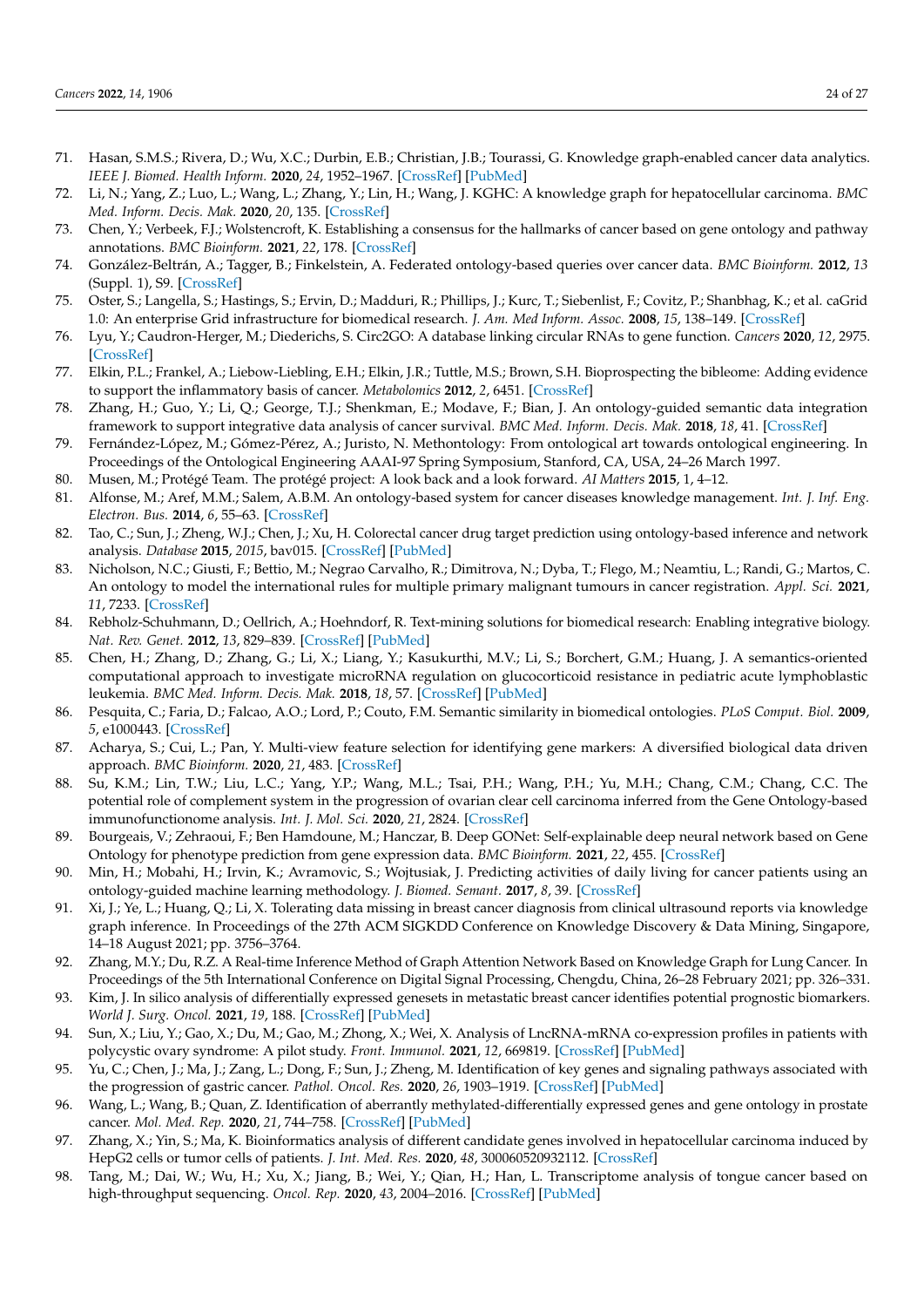- 99. Wei, S.; Chen, J.; Huang, Y.; Sun, Q.; Wang, H.; Liang, X.; Hu, Z.; Li, X. Identification of hub genes and construction of transcriptional regulatory network for the progression of colon adenocarcinoma hub genes and TF regulatory network of colon adenocarcinoma. *J. Cell. Physiol.* **2020**, *235*, 2037–2048. [\[CrossRef\]](http://dx.doi.org/10.1002/jcp.29067)
- 100. Anukriti; Dhasmana, A.; Uniyal, S.; Somvanshi, P.; Bhardwaj, U.; Gupta, M.; Haque, S.; Lohani, M.; Kumar, D.; Ruokolainen, J.; et al. Investigation of precise molecular mechanistic action of tobacco-associated carcinogen 'NNK´ induced carcinogenesis: A system biology approach. *Genes* **2019**, *10*, 564. [\[CrossRef\]](http://dx.doi.org/10.3390/genes10080564)
- 101. Rendleman, M.C.; Buatti, J.M.; Braun, T.A.; Smith, B.J.; Nwakama, C.; Beichel, R.R.; Brown, B.; Casavant, T.L. Machine learning with the TCGA-HNSC dataset: Improving usability by addressing inconsistency, sparsity, and high-dimensionality. *BMC Bioinform.* **2019**, *20*, 339. [\[CrossRef\]](http://dx.doi.org/10.1186/s12859-019-2929-8)
- 102. Yang, H.; Zhou, L.; Chen, J.; Su, J.; Shen, W.; Liu, B.; Zhou, J.; Yu, S.; Qian, J. A four-gene signature for prognosis in breast cancer patients with hypermethylated IL15RA. *Oncol. Lett.* **2019**, *17*, 4245–4254. [\[CrossRef\]](http://dx.doi.org/10.3892/ol.2019.10137)
- 103. Guo, F.; Wang, C.Y.; Wang, S.; Zhang, J.; Yan, Y.J.; Guan, Z.Y.; Meng, F.J. Alteration in gene expression profile of thymomas with or without myasthenia gravis linked with the nuclear factor-kappaB/autoimmune regulator pathway to myasthenia gravis pathogenesis. *Thorac. Cancer* **2019**, *10*, 564–570. [\[CrossRef\]](http://dx.doi.org/10.1111/1759-7714.12980) [\[PubMed\]](http://www.ncbi.nlm.nih.gov/pubmed/30734484)
- 104. Ren, F.H.; Yang, H.; He, R.Q.; Lu, J.N.; Lin, X.G.; Liang, H.W.; Dang, Y.W.; Feng, Z.B.; Chen, G.; Luo, D.Z. Analysis of microarrays of miR-34a and its identification of prospective target gene signature in hepatocellular carcinoma. *BMC Cancer* **2018**, *18*, 12. [\[CrossRef\]](http://dx.doi.org/10.1186/s12885-017-3941-x) [\[PubMed\]](http://www.ncbi.nlm.nih.gov/pubmed/29298665)
- 105. Zhang, G.; Bi, M.; Li, S.; Wang, Q.; Teng, D. Determination of core pathways for oral squamous cell carcinoma via the method of attract. *J. Cancer Res. Ther.* **2018**, *14*, S1029–S1034. [\[PubMed\]](http://www.ncbi.nlm.nih.gov/pubmed/30539841)
- 106. Xu, X.; Li, M.; Hu, J.; Chen, Z.; Yu, J.; Dong, Y.; Sun, C.; Han, J. Expression profile analysis identifies a two-gene signature for prediction of head and neck squamous cell carcinoma patient survival. *J. Cancer Res. Ther.* **2018**, *14*, 1525–1534.
- 107. Shen, Y.; Feng, Y.; Chen, H.; Huang, L.; Wang, F.; Bai, J.; Yang, Y.; Wang, J.; Zhao, W.; Jia, Y.; et al. Focusing on long non-coding RNA dysregulation in newly diagnosed multiple myeloma. *Life Sci.* **2018**, *196*, 133–142. [\[CrossRef\]](http://dx.doi.org/10.1016/j.lfs.2018.01.025)
- 108. Yang, M.; Li, H.; Li, Y.; Ruan, Y.; Quan, C. Identification of genes and pathways associated with MDR in MCF-7/MDR breast cancer cells by RNA-seq analysis. *Mol. Med. Rep.* **2018**, *17*, 6211–6226. [\[CrossRef\]](http://dx.doi.org/10.3892/mmr.2018.8704)
- <span id="page-24-0"></span>109. She, S.; Jiang, L.; Zhang, Z.; Yang, M.; Hu, H.; Hu, P.; Liao, Y.; Yang, Y.; Ren, H. Identification of the C-reactive protein interaction network using a bioinformatics approach provides insights into the molecular pathogenesis of hepatocellular carcinoma. *Cell. Physiol. Biochem.* **2018**, *48*, 741–752. [\[CrossRef\]](http://dx.doi.org/10.1159/000491903)
- 110. Wang, S.; Cai, Y. Identification of the functional alteration signatures across different cancer types with support vector machine and feature analysis. *Biochim. Biophys. Acta Mol. Basis Dis.* **2018**, *1864*, 2218–2227. [\[CrossRef\]](http://dx.doi.org/10.1016/j.bbadis.2017.12.026)
- 111. Yang, Z.; Li, H.; Wang, Z.; Yang, Y.; Niu, J.; Liu, Y.; Sun, Z.; Yin, C. Microarray expression profile of long non-coding RNAs in human lung adenocarcinoma. *Thorac. Cancer* **2018**, *9*, 1312–1322. [\[CrossRef\]](http://dx.doi.org/10.1111/1759-7714.12845)
- 112. Yu, C.; Xue, P.; Zhang, L.; Pan, R.; Cai, Z.; He, Z.; Sun, J.; Zheng, M. Prediction of key genes and pathways involved in trastuzumab-resistant gastric cancer. *World J. Surg. Oncol.* **2018**, *16*, 174. [\[CrossRef\]](http://dx.doi.org/10.1186/s12957-018-1475-6)
- 113. Chang, C.M.; Yang, Y.P.; Chuang, J.H.; Chuang, C.M.; Lin, T.W.; Wang, P.H.; Yu, M.H.; Chang, C.C. Discovering the deregulated molecular functions involved in malignant transformation of endometriosis to endometriosis-associated ovarian carcinoma using a data-driven, function-based analysis. *Int. J. Mol. Sci.* **2017**, *18*, 2345. [\[CrossRef\]](http://dx.doi.org/10.3390/ijms18112345)
- 114. Xu, K.; Zhang, Y.Y.; Han, B.; Bai, Y.; Xiong, Y.; Song, Y.; Zhou, L.M. Suppression subtractive hybridization identified differentially expressed genes in colorectal cancer: microRNA-451a as a novel colorectal cancer-related gene. *Tumour Biol.* **2017**, *39*, 1010428317705504. [\[CrossRef\]](http://dx.doi.org/10.1177/1010428317705504)
- 115. Zhang, T.; Fan, X.; Song, L.; Ren, L.; Ma, E.; Zhang, S.; Ren, L.; Zheng, Y.; Zhang, J. c-Fos is involved in inhibition of human bladder carcinoma T24 cells by brazilin. *IUBMB Life* **2015**, *67*, 175–181. [\[CrossRef\]](http://dx.doi.org/10.1002/iub.1357)
- 116. Vashisht, S.; Bagler, G. An approach for the identification of targets specific to bone metastasis using cancer genes interactome and gene ontology analysis. *PLoS ONE* **2012**, *7*, e49401. [\[CrossRef\]](http://dx.doi.org/10.1371/journal.pone.0049401)
- 117. Kwon, Y.K.; Lee, S.Y.; Kang, H.S.; Sung, J.S.; Cho, C.K.; Yoo, H.S.; Shin, S.; Choi, J.S.; Lee, Y.W.; Jang, I.S. Differential expression of gene profiles in MRGX-treated lung cancer. *J. Pharmacopunct.* **2013**, *16*, 30–38. [\[CrossRef\]](http://dx.doi.org/10.3831/KPI.2013.16.018)
- 118. Yang, L.; Zhang, J.; Jiang, A.; Liu, Q.; Li, C.; Yang, C.; Xiu, J. Expression profile of long non-coding RNAs is altered in endometrial cancer. *Int. J. Clin. Exp. Med.* **2015**, *8*, 5010–5021.
- 119. Valavanis, I.; Pilalis, E.; Georgiadis, P.; Kyrtopoulos, S.; Chatziioannou, A. Cancer biomarkers from genome-scale DNA methylation: Comparison of evolutionary and semantic analysis methods. *Microarrays* **2015**, *4*, 647–670. [\[CrossRef\]](http://dx.doi.org/10.3390/microarrays4040647)
- 120. Lo, Y.H.; Chung, E.; Li, Z.; Wan, Y.W.; Mahe, M.M.; Chen, M.S.; Noah, T.K.; Bell, K.N.; Yalamanchili, H.K.; Klisch, T.J.; et al. Transcriptional regulation by ATOH1 and its target SPDEF in the intestine. *Cell. Mol. Gastroenterol. Hepatol.* **2017**, *3*, 51–71. [\[CrossRef\]](http://dx.doi.org/10.1016/j.jcmgh.2016.10.001)
- 121. Liu, M.Y.; Zhang, H.; Hu, Y.J.; Chen, Y.W.; Zhao, X.N. Identification of key genes associated with cervical cancer by comprehensive analysis of transcriptome microarray and methylation microarray. *Oncol. Lett.* **2016**, *12*, 473–478. [\[CrossRef\]](http://dx.doi.org/10.3892/ol.2016.4658)
- 122. Yang, F.; Lyu, S.; Dong, S.; Liu, Y.; Zhang, X.; Wang, O. Expression profile analysis of long noncoding RNA in HER-2-enriched subtype breast cancer by next-generation sequencing and bioinformatics. *Onco. Targets Ther.* **2016**, *9*, 761–772. [\[CrossRef\]](http://dx.doi.org/10.2147/OTT.S97664)
- 123. Yin, H.; Wang, S.; Zhang, Y.H.; Cai, Y.D.; Liu, H. Analysis of important gene ontology terms and biological pathways related to pancreatic cancer. *Biomed Res. Int.* **2016**, *2016*, 7861274. [\[CrossRef\]](http://dx.doi.org/10.1155/2016/7861274)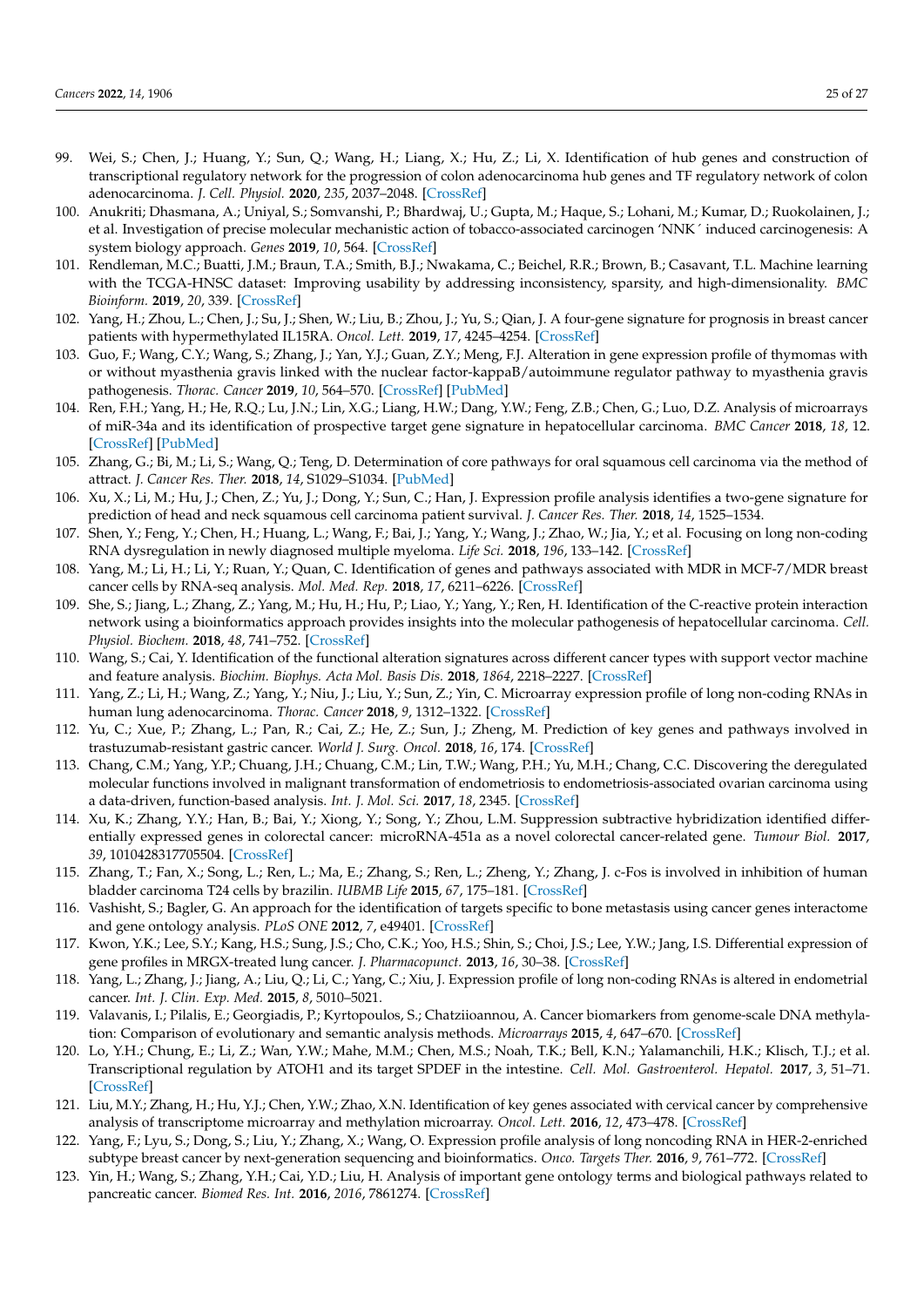- 124. Shangkuan, W.C.; Lin, H.C.; Chang, Y.T.; Jian, C.E.; Fan, H.C.; Chen, K.H.; Liu, Y.F.; Hsu, H.M.; Chou, H.L.; Yao, C.T.; et al. Risk analysis of colorectal cancer incidence by gene expression analysis. *PeerJ* **2017**, *5*, e3003. [\[CrossRef\]](http://dx.doi.org/10.7717/peerj.3003)
- 125. Khayer, N.; Zamanian-Azodi, M.; Mansouri, V.; Ghassemi-Broumand, M.; Rezaei-Tavirani, M.; Heidari, M.H.; Rezaei Tavirani, M. Oral squamous cell cancer protein-protein interaction network interpretation in comparison to esophageal adenocarcinoma. *Gastroenterol. Hepatol. Bed Bench* **2017**, *10*, 118–124.
- 126. Vaseghi Maghvan, P.; Rezaei-Tavirani, M.; Zali, H.; Nikzamir, A.; Abdi, S.; Khodadoostan, M.; Asadzadeh-Aghdaei, H. Network analysis of common genes related to esophageal, gastric, and colon cancers. *Gastroenterol. Hepatol. Bed Bench* **2017**, *10*, 295–302.
- 127. Ding, Y.; Yang, D.Z.; Zhai, Y.N.; Xue, K.; Xu, F.; Gu, X.Y.; Wang, S.M. Microarray expression profiling of long non-coding RNAs in epithelial ovarian cancer. *Oncol. Lett.* **2017**, *14*, 2523–2530. [\[CrossRef\]](http://dx.doi.org/10.3892/ol.2017.6448)
- 128. Kumar, R.; Samal, S.K.; Routray, S.; Dash, R.; Dixit, A. Identification of oral cancer related candidate genes by integrating protein-protein interactions, gene ontology, pathway analysis and immunohistochemistry. *Sci. Rep.* **2017**, *7*, 2472. [\[CrossRef\]](http://dx.doi.org/10.1038/s41598-017-02522-5)
- 129. Valizadeh, R.; Bahadorimonfared, A.; Rezaei-Tavirani, M.; Norouzinia, M.; Ehsani Ardakani, M.I. Evaluation of involved proteins in colon adenocarcinoma: An interactome analysis. *Gastroenterol. Hepatol. Bed Bench* **2017**, *10*, S129–S138.
- 130. Attar, R.; Cincin, Z.B.; Bireller, E.S.; Cakmakoglu, B. Apoptotic and genomic effects of corilagin on SKOV3 ovarian cancer cell line. *Onco. Targets Ther.* **2017**, *10*, 1941–1946. [\[CrossRef\]](http://dx.doi.org/10.2147/OTT.S135315)
- <span id="page-25-0"></span>131. Tian, P.; Liang, C. Transcriptome profiling of cancer tissues in Chinese patients with gastric cancer by high-throughput sequencing. *Oncol. Lett.* **2018**, *15*, 2057–2064. [\[CrossRef\]](http://dx.doi.org/10.3892/ol.2017.7548)
- 132. Deng, Y.; He, R.; Zhang, R.; Gan, B.; Zhang, Y.; Chen, G.; Hu, X. The expression of HOXA13 in lung adenocarcinoma and its clinical significance: A study based on The Cancer Genome Atlas, Oncomine and reverse transcription-quantitative polymerase chain reaction. *Oncol. Lett.* **2018**, *15*, 8556–8572. [\[CrossRef\]](http://dx.doi.org/10.3892/ol.2018.8381)
- 133. Li, H.; Gong, M.; Zhao, M.; Wang, X.; Cheng, W.; Xia, Y. LncRNAs KB-1836B5, LINC00566 and FAM27L are associated with the survival time of patients with ovarian cancer. *Oncol. Lett.* **2018**, *16*, 3735–3745. [\[CrossRef\]](http://dx.doi.org/10.3892/ol.2018.9143) [\[PubMed\]](http://www.ncbi.nlm.nih.gov/pubmed/30127984)
- 134. Wu, C.; Zhao, Y.; Liu, Y.; Yang, X.; Yan, M.; Min, Y.; Pan, Z.; Qiu, S.; Xia, S.; Yu, J.; et al. Identifying miRNA-mRNA regulation network of major depressive disorder in ovarian cancer patients. *Oncol. Lett.* **2018**, *16*, 5375–5382. [\[CrossRef\]](http://dx.doi.org/10.3892/ol.2018.9243) [\[PubMed\]](http://www.ncbi.nlm.nih.gov/pubmed/30214617)
- 135. Zhang, Y.; Luo, J.; Wang, X.; Wang, H.L.; Zhang, X.L.; Gan, T.Q.; Chen, G.; Luo, D.Z. A comprehensive analysis of the predicted targets of miR-642b-3p associated with the long non-coding RNA HOXA11-AS in NSCLC cells. *Oncol. Lett.* **2018**, *15*, 6147–6160. [\[CrossRef\]](http://dx.doi.org/10.3892/ol.2018.8105) [\[PubMed\]](http://www.ncbi.nlm.nih.gov/pubmed/29616096)
- 136. Liu, Y.; Hua, T.; Chi, S.; Wang, H. Identification of key pathways and genes in endometrial cancer using bioinformatics analyses. *Oncol. Lett.* **2019**, *17*, 897–906. [\[CrossRef\]](http://dx.doi.org/10.3892/ol.2018.9667)
- 137. Qi, F.; Qin, W.X.; Zang, Y.S. Molecular mechanism of triple-negative breast cancer-associated BRCA1 and the identification of signaling pathways. *Oncol. Lett.* **2019**, *17*, 2905–2914. [\[CrossRef\]](http://dx.doi.org/10.3892/ol.2019.9884)
- 138. Wang, X.; Yang, Y.; Tan, X.; Mao, X.; Wei, D.; Yao, Y.; Jiang, P.; Mo, D.; Wang, T.; Yan, F. Identification of tRNA-derived fragments expression profile in breast cancer tissues. *Curr. Genom.* **2019**, *20*, 199–213. [\[CrossRef\]](http://dx.doi.org/10.2174/1389202920666190326145459)
- 139. Jin, L.; Zhu, C.; Qin, X. Expression profile of tRNA-derived fragments in pancreatic cancer. *Oncol. Lett.* **2019**, *18*, 3104–3114. [\[CrossRef\]](http://dx.doi.org/10.3892/ol.2019.10601)
- 140. Guo, W.; Yu, H.; Zhang, L.; Chen, X.; Liu, Y.; Wang, Y.; Zhang, Y. Effect of hyperoside on cervical cancer cells and transcriptome analysis of differentially expressed genes. *Cancer Cell Int.* **2019**, *19*, 235. [\[CrossRef\]](http://dx.doi.org/10.1186/s12935-019-0953-4)
- 141. Asadzadeh-Aghdaei, H.; Okhovatian, F.; Razzaghi, Z.; Heidari, M.; Vafaee, R.; Nikzamir, A. Radiation therapy in patients with brain cancer: Post-proteomics interpretation. *J. Lasers Med. Sci.* **2019**, *10*, S59–S63. [\[CrossRef\]](http://dx.doi.org/10.15171/jlms.2019.S11)
- 142. Han, B.; Wang, H.; Zhang, J.; Tian, J. FNDC3B is associated with ER stress and poor prognosis in cervical cancer. *Oncol. Lett.* **2020**, *19*, 406–414. [\[CrossRef\]](http://dx.doi.org/10.3892/ol.2019.11098)
- 143. Vallino, L.; Ferraresi, A.; Vidoni, C.; Secomandi, E.; Esposito, A.; Dhanasekaran, D.N.; Isidoro, C. Modulation of non-coding RNAs by resveratrol in ovarian cancer cells: In silico analysis and literature review of the anti-cancer pathways involved. *J. Tradit. Complement. Med.* **2020**, *10*, 217–229. [\[CrossRef\]](http://dx.doi.org/10.1016/j.jtcme.2020.02.006) [\[PubMed\]](http://www.ncbi.nlm.nih.gov/pubmed/32670816)
- 144. Sarkar, J.P.; Saha, I.; Lancucki, A.; Ghosh, N.; Wlasnowolski, M.; Bokota, G.; Dey, A.; Lipinski, P.; Plewczynski, D. Identification of miRNA biomarkers for diverse cancer types using statistical learning methods at the whole-genome scale. *Front. Genet.* **2020**, *11*, 982. [\[CrossRef\]](http://dx.doi.org/10.3389/fgene.2020.00982) [\[PubMed\]](http://www.ncbi.nlm.nih.gov/pubmed/33281862)
- 145. Zhu, L.; Yang, X.; Zhu, R.; Yu, L. Identifying discriminative biological function features and rules for cancer-related long non-coding RNAs. *Front. Genet.* **2020**, *11*, 598773. [\[CrossRef\]](http://dx.doi.org/10.3389/fgene.2020.598773)
- 146. Hermawan, A.; Ikawati, M.; Jenie, R.I.; Khumaira, A.; Putri, H.; Nurhayati, I.P.; Angraini, S.M.; Muflikhasari, H.A. Identification of potential therapeutic target of naringenin in breast cancer stem cells inhibition by bioinformatics and in vitro studies. *Saudi Pharm. J.* **2021**, *29*, 12–26. [\[CrossRef\]](http://dx.doi.org/10.1016/j.jsps.2020.12.002)
- 147. Liu, W.Q.; Li, W.L.; Ma, S.M.; Liang, L.; Kou, Z.Y.; Yang, J. Discovery of core gene families associated with liver metastasis in colorectal cancer and regulatory roles in tumor cell immune infiltration. *Transl. Oncol.* **2021**, *14*, 101011. [\[CrossRef\]](http://dx.doi.org/10.1016/j.tranon.2021.101011)
- 148. Abeni, E.; Grossi, I.; Marchina, E.; Coniglio, A.; Incardona, P.; Cavalli, P.; Zorzi, F.; Chiodera, P.L.; Paties, C.T.; Crosatti, M.; et al. DNA methylation variations in familial female and male breast cancer. *Oncol. Lett.* **2021**, *21*, 468. [\[CrossRef\]](http://dx.doi.org/10.3892/ol.2021.12729)
- 149. Pedroza, D.A.; Ramirez, M.; Rajamanickam, V.; Subramani, R.; Margolis, V.; Gurbuz, T.; Estrada, A.; Lakshmanaswamy, R. MiRNome and functional network analysis of PGRMC1 regulated miRNA target genes identify pathways and biological functions associated with triple negative breast cancer. *Front. Oncol.* **2021**, *11*, 710337. [\[CrossRef\]](http://dx.doi.org/10.3389/fonc.2021.710337)